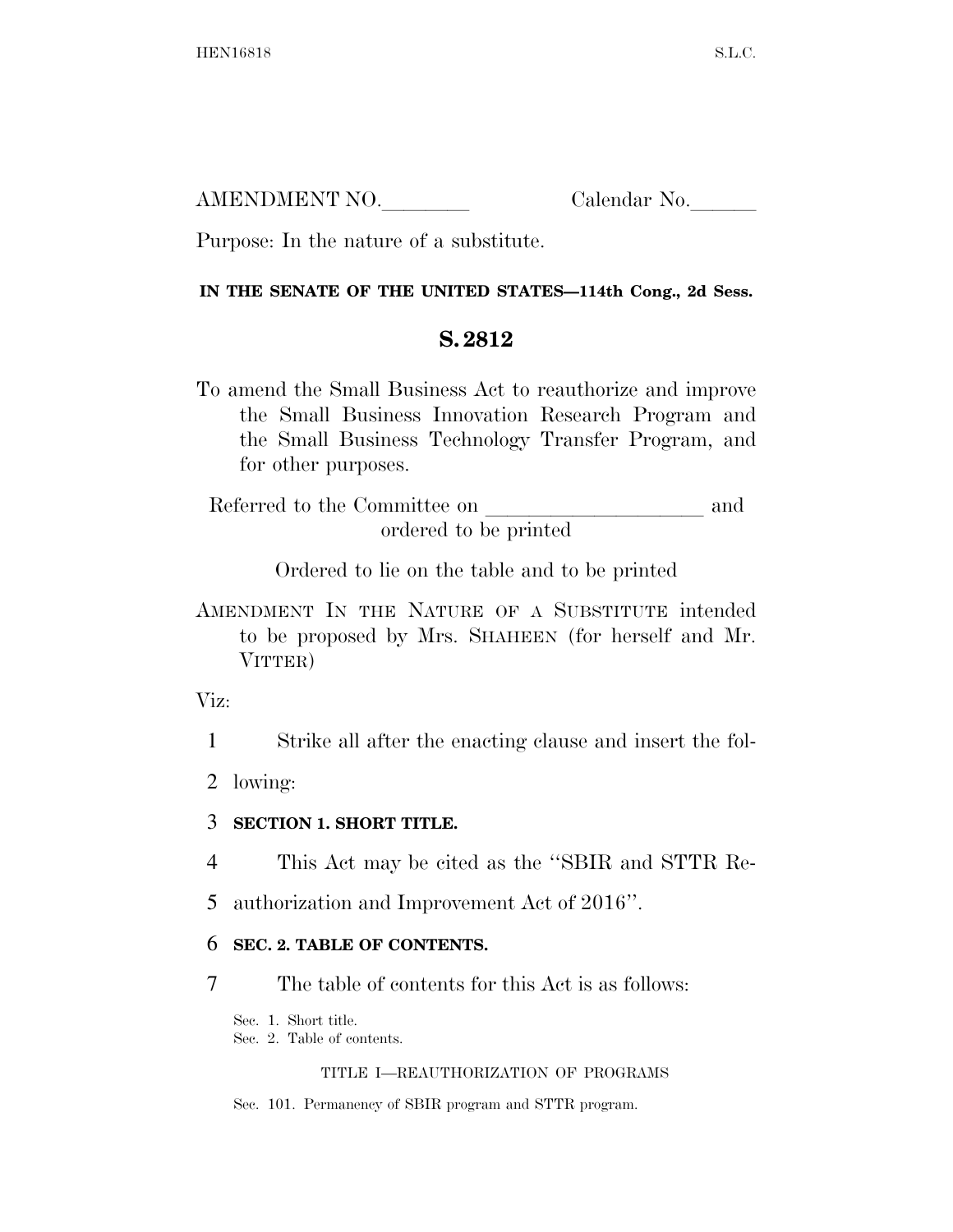#### TITLE II—ENHANCED SMALL BUSINESS ACCESS TO FEDERAL INNOVATION INVESTMENTS

- Sec. 201. Allocation increases and compliance clarification.
- Sec. 202. Regular oversight of award amounts.

#### TITLE III—COMMERCIALIZATION IMPROVEMENTS

- Sec. 301. Permanency of the commercialization pilot program for civilian agencies.
- Sec. 302. Enforcement of national small business goal for Federal research and development.
- Sec. 303. Protecting innovative technologies.
- Sec. 304. Annual GAO audit of compliance with commercialization goals.
- Sec. 305. Clarifying the Phase III preference.
- Sec. 306. Improvements to technical and business assistance.
- Sec. 307. Extension of phase 0 proof of concept partnership pilot.
- Sec. 308. Satisfaction of competition requirements for Department of Defense.
- Sec. 309. Pilot program for streamlined technology transition from the SBIR and STTR programs of the Department of Defense.

#### TITLE IV—PROGRAM DIVERSIFICATION INITIATIVES

- Sec. 401. Regional SBIR State collaborative initiative pilot program.
- Sec. 402. Federal and State Technology Partnership Program.

#### TITLE V—OVERSIGHT AND SIMPLIFICATION INITIATIVES

- Sec. 501. Data realignment and modernization.
- Sec. 502. Implementation of outstanding reauthorization provisions.
- Sec. 503. Strengthening of the requirement to shorten the application review and decision time.
- Sec. 504. Continued GAO oversight of allocation compliance and accuracy in funding base calculations.
- Sec. 505. Coordination between agencies on commercialization assistance.

#### TITLE VI—PARTICIPATION BY WOMEN AND MINORITIES

- Sec. 601. SBA coordination on increasing outreach for women and minorityowned businesses.
- Sec. 602. Federal agency outreach requirements for women and minority-owned businesses.
- Sec. 603. STTR policy directive modification.
- Sec. 604. Interagency SBIR/STTR Policy Committee.
- Sec. 605. Diversity and STEM workforce development pilot program.

#### TITLE VII—TECHNICAL CHANGES

Sec. 701. Uniform reference to the Department of Health and Human Services. Sec. 702. Flexibility for Phase II award invitations.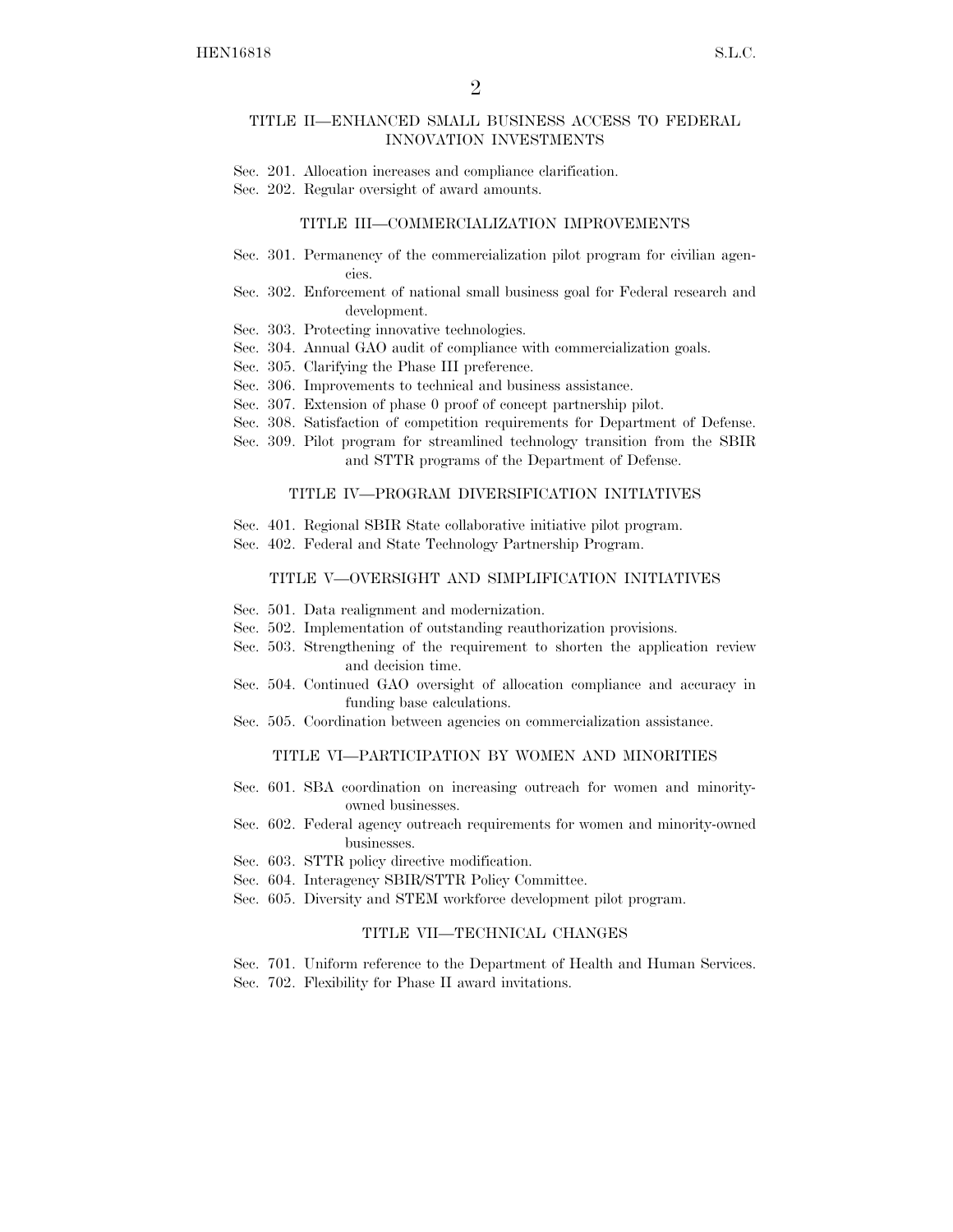## **TITLE I—REAUTHORIZATION OF PROGRAMS**

**SEC. 101. PERMANENCY OF SBIR PROGRAM AND STTR PRO-**

**GRAM.** 

 (a) SBIR.—Section 9(m) of the Small Business Act 6  $(15 \text{ U.S.C. } 638(\text{m}))$  is amended—

 (1) in the subsection heading, by striking ''TERMINATION'' and inserting ''SBIR PROGRAM AUTHORIZATION''; and

 (2) by striking ''terminate on September 30, 2017'' and inserting ''be in effect for each fiscal year''.

13 (b) STTR.—Section  $9(n)(1)(A)$  of the Small Busi-14 ness Act  $(15 \text{ U.S.C. } 638(n)(1)(\text{A}))$  is amended by striking ''through fiscal year 2017''.

# **TITLE II—ENHANCED SMALL BUSINESS ACCESS TO FED- ERAL INNOVATION INVEST- MENTS SEC. 201. ALLOCATION INCREASES AND COMPLIANCE**

**CLARIFICATION.** 

22 (a) SBIR.—Section  $9(f)(1)$  of the Small Business Act (15 U.S.C. 638(f)) is amended—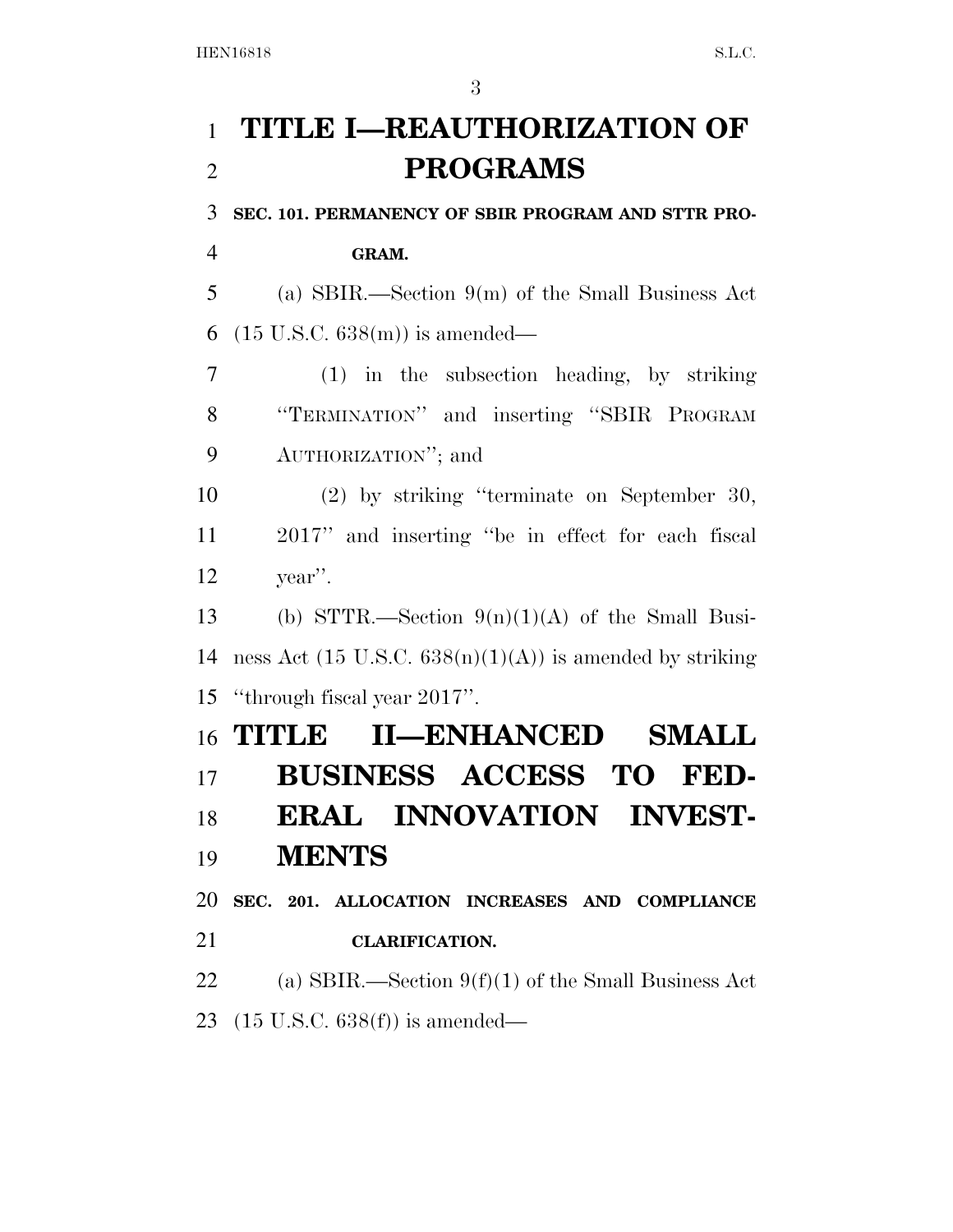| $\mathbf{1}$   | $(1)$ in the matter preceding subparagraph $(A)$ ,   |
|----------------|------------------------------------------------------|
| $\overline{2}$ | by striking "expend" and inserting "obligate for ex- |
| 3              | penditure";                                          |
| $\overline{4}$ | $(2)$ in subparagraph $(H)$ , by striking "and" at   |
| 5              | the end;                                             |
| 6              | $(3)$ in subparagraph $(I)$ , by striking "in fiscal |
| 7              | year 2017 and each fiscal year thereafter," and in-  |
| 8              | serting "in each of fiscal years 2017 through 2021"; |
| 9              | and                                                  |
| 10             | $(4)$ by inserting after subparagraph $(I)$ the fol- |
| 11             | lowing:                                              |
| 12             | "(J) for a Federal agency other than the             |
| 13             | National Science Foundation or the Depart-           |
| 14             | ment of Health and Human Services—                   |
| 15             | "(i) not less than $3.4$ percent of the              |
| 16             | extramural budget for research or research           |
| 17             | and development of the Federal agency in             |
| 18             | fiscal year $2022$ ;                                 |
| 19             | "(ii) not less than $3.6$ percent of such            |
| 20             | extramural budget in fiscal year 2023;               |
| 21             | "(iii) not less than 3.8 percent of such             |
| 22             | extramural budget in fiscal year 2024;               |
| 23             | "(iv) not less than 4 percent of such                |
| 24             | extramural budget in fiscal year 2025;               |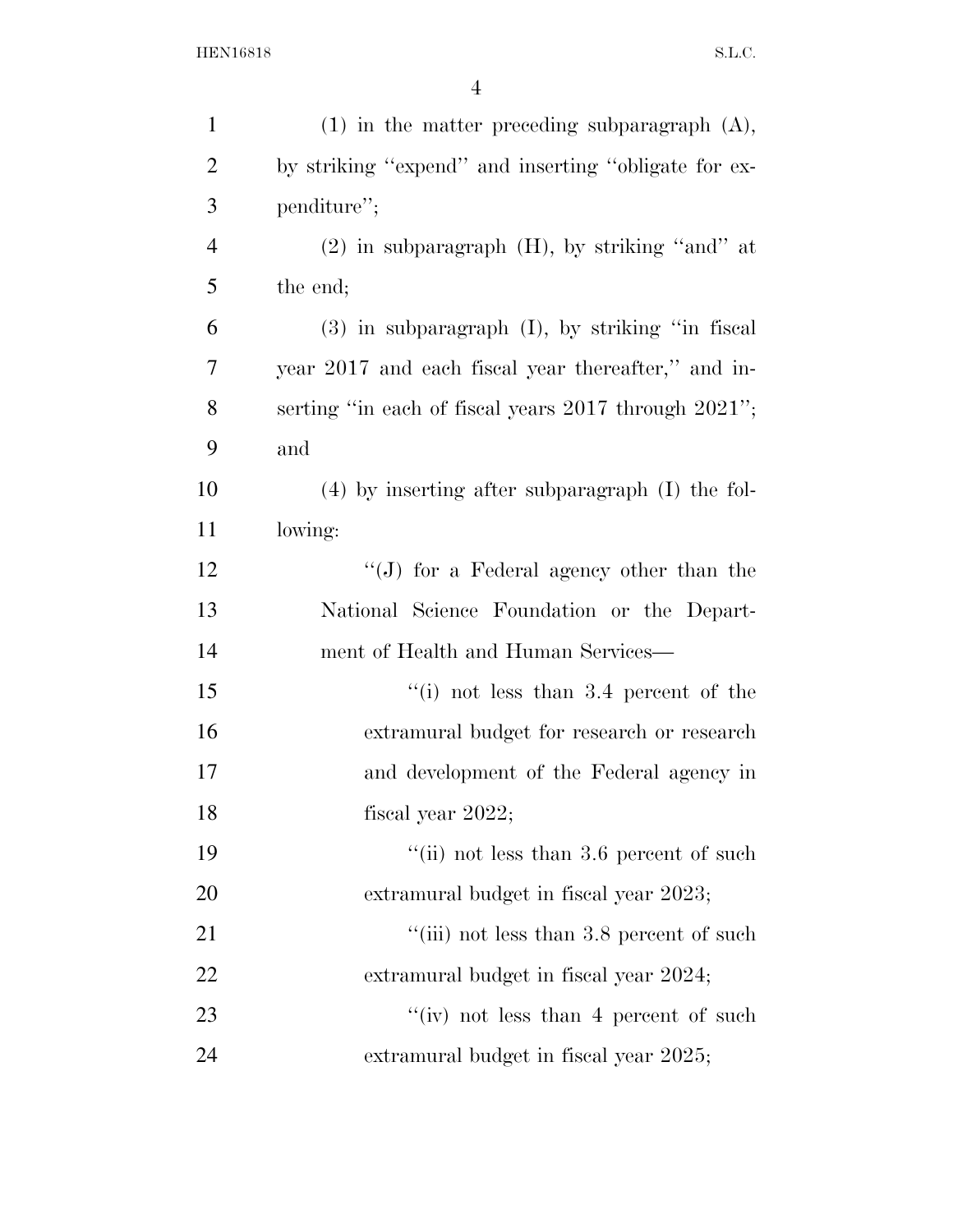| $\mathbf{1}$   | "(v) not less than 4.2 percent of such           |
|----------------|--------------------------------------------------|
| $\overline{2}$ | extramural budget in fiscal year 2026;           |
| 3              | $``$ (vi) not less than 4.4 percent of such      |
| $\overline{4}$ | extramural budget in fiscal year 2027; and       |
| 5              | "(vii) not less than $4.5$ percent of            |
| 6              | such extramural budget in fiscal year 2028       |
| 7              | and each fiscal year thereafter; and             |
| 8              | $\lq\lq$ (K) for the National Science Foundation |
| 9              | and the Department of Health and Human           |
| 10             | Services, for fiscal year 2022 and each fiscal   |
| 11             | year thereafter, the lesser of—                  |
| 12             | "(i) the percentage of the extramural            |
| 13             | budget for research or research and devel-       |
| 14             | opment of the National Science Founda-           |
| 15             | tion or the Department of Health and             |
| 16             | Human Services, respectively, equal to the       |
| 17             | sum of—                                          |
| 18             | $\lq\lq$ (I) the percentage in effect            |
| 19             | under this paragraph for the National            |
| 20             | Science Foundation or the Depart-                |
| 21             | ment of Health and Human Services,               |
| 22             | respectively, for the previous fiscal            |
| 23             | year; and                                        |
| 24             | "(II)(aa) $0.07$ percent; or                     |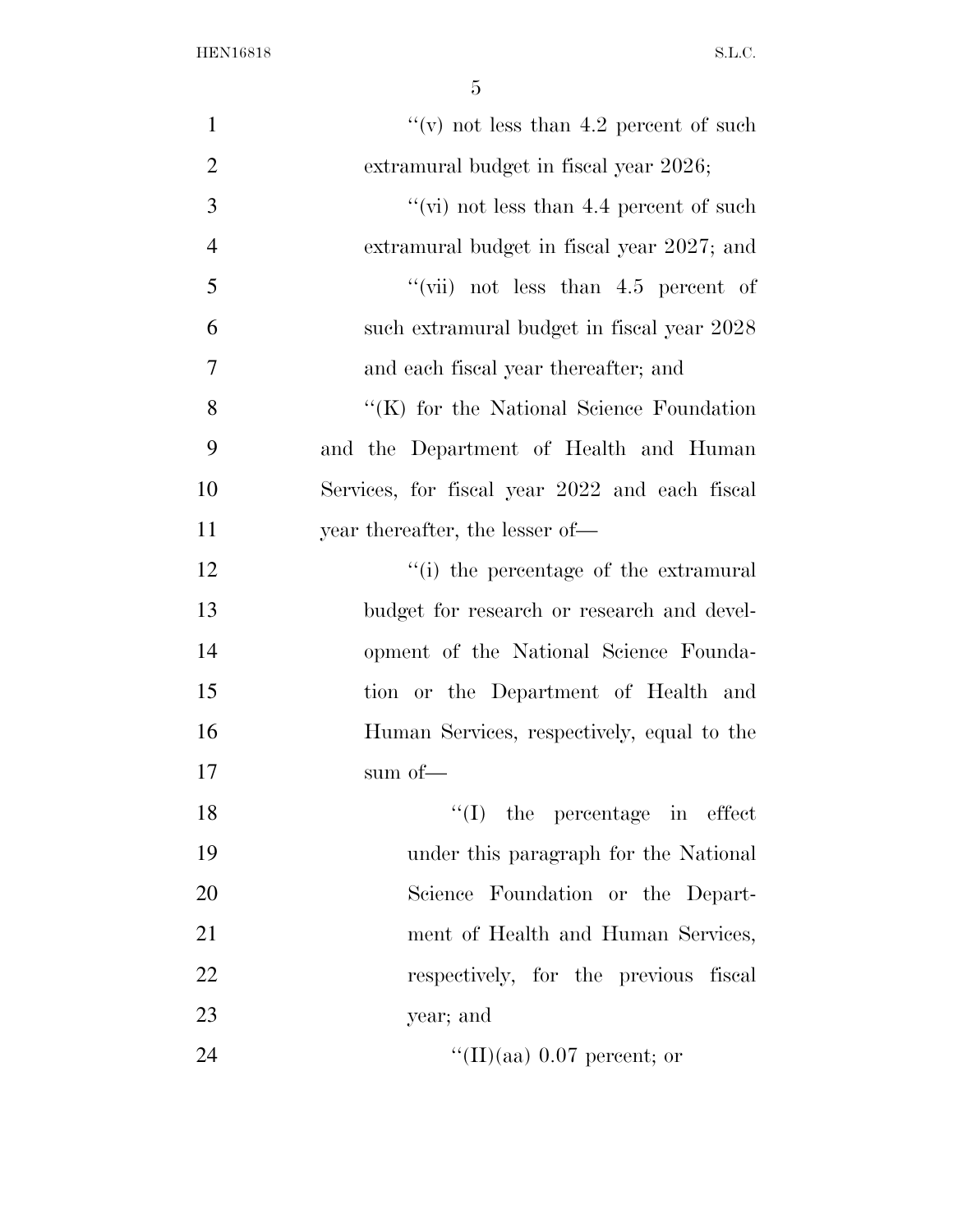| $\mathbf{1}$   | "(bb) if the extramural budget                    |
|----------------|---------------------------------------------------|
| $\overline{2}$ | for research or research and develop-             |
| 3              | ment of the National Science Founda-              |
| $\overline{4}$ | tion or the Department of Health and              |
| 5              | Human Services, respectively, for the             |
| 6              | fiscal year is not less than 103 per-             |
| $\overline{7}$ | cent of such extramural budget for                |
| 8              | the previous fiscal year, 0.2 percent;            |
| 9              | <b>or</b>                                         |
| 10             | $``(ii)$ 4.5 percent of the extramural            |
| 11             | budget for research or research and devel-        |
| 12             | opment of the National Science Founda-            |
| 13             | tion or the Department of Health and              |
| 14             | Human Services, respectively,".                   |
| 15             | (b) STTR.—Section $9(n)(1)$ of the Small Business |
| 16             | Act $(15 \text{ U.S.C. } 638(n)(1))$ is amended—  |
| 17             | $(1)$ in subparagraph $(A)$ —                     |
| 18             | (A) by striking "expend" and inserting            |
| 19             | "obligate for expenditure"; and                   |
| 20             | (B) by striking "not less than the percent-       |
| 21             | age of that extramural budget specified in sub-   |
| 22             | paragraph (B)" and inserting "for a Federal       |
| 23             | agency other than the National Science Foun-      |
| 24             | dation or the Department of Health and            |
| 25             | Human Services, not less than the percentage      |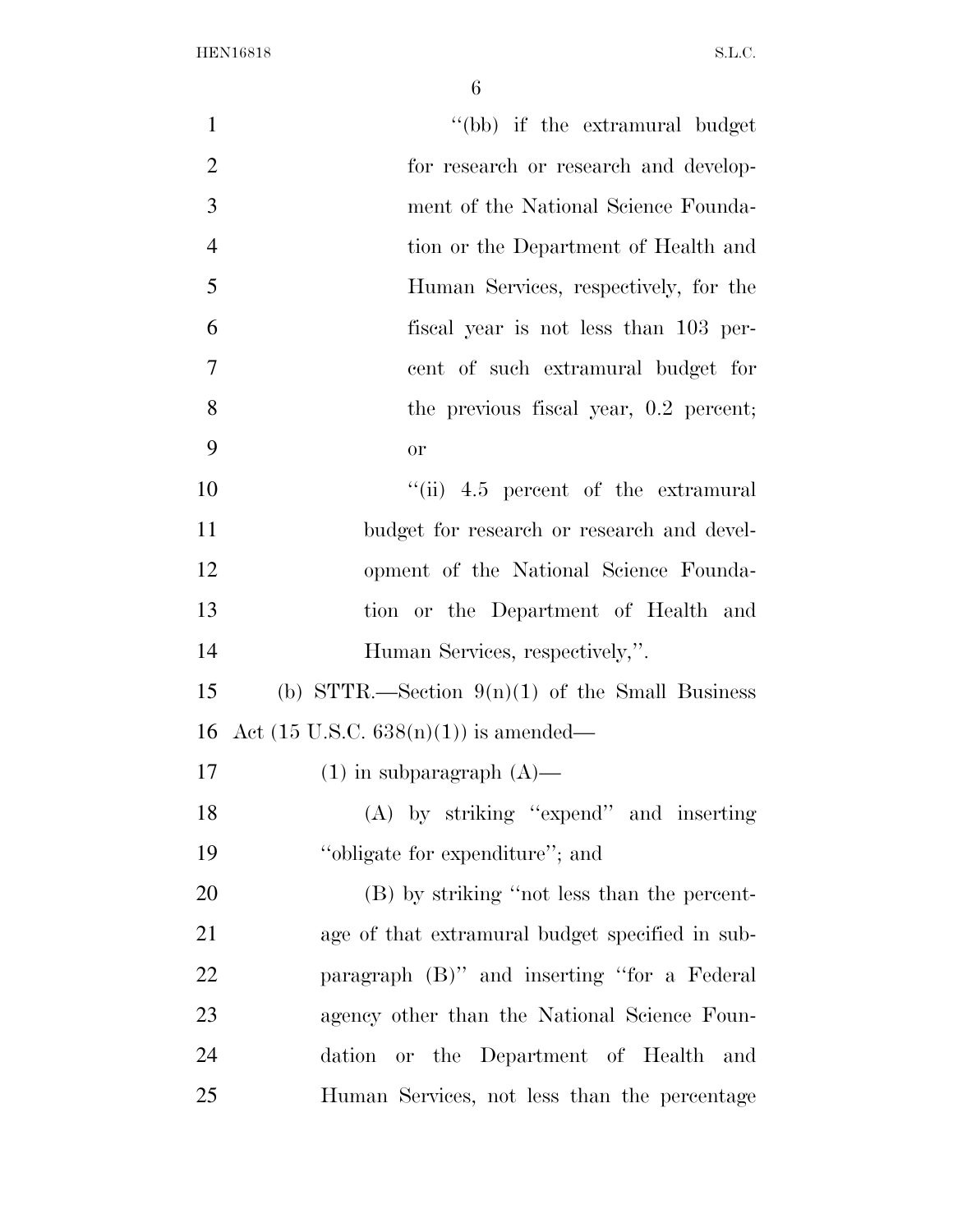| $\mathbf{1}$   | of that extramural budget specified in subpara-  |
|----------------|--------------------------------------------------|
| $\overline{2}$ | graph (B), and for the National Science Foun-    |
| 3              | dation and the Department of Health and          |
| $\overline{4}$ | Human Services, not less than the percentage     |
| 5              | of that extramural budget specified in subpara-  |
| 6              | graph $(C)$ ";                                   |
| 7              | $(2)$ in subparagraph $(B)$ —                    |
| 8              | $(A)$ in the subparagraph heading, by in-        |
| 9              | serting "OTHER THAN FOR NSF AND HHS" after       |
| 10             | "AMOUNTS";                                       |
| 11             | (B) in the matter preceding clause (i), by       |
| 12             | striking "the extramural budget required to be   |
| 13             | expended by an agency" and inserting "the ex-    |
| 14             | tramural budget of a Federal agency other than   |
| 15             | the National Science Foundation or the Depart-   |
| 16             | ment of Health and Human Services required       |
| 17             | to be obligated for expenditure with small busi- |
| 18             | ness concerns";                                  |
| 19             | $(C)$ in clause (iv), by striking "and" at the   |
| 20             | end;                                             |
| 21             | (D) in clause (v), by striking "fiscal year      |
| 22             | 2016 and each fiscal year thereafter." and in-   |
| 23             | serting "each of fiscal years 2016 through       |
| 24             | $2021;$ "; and                                   |
| 25             | (E) by adding at the end the following:          |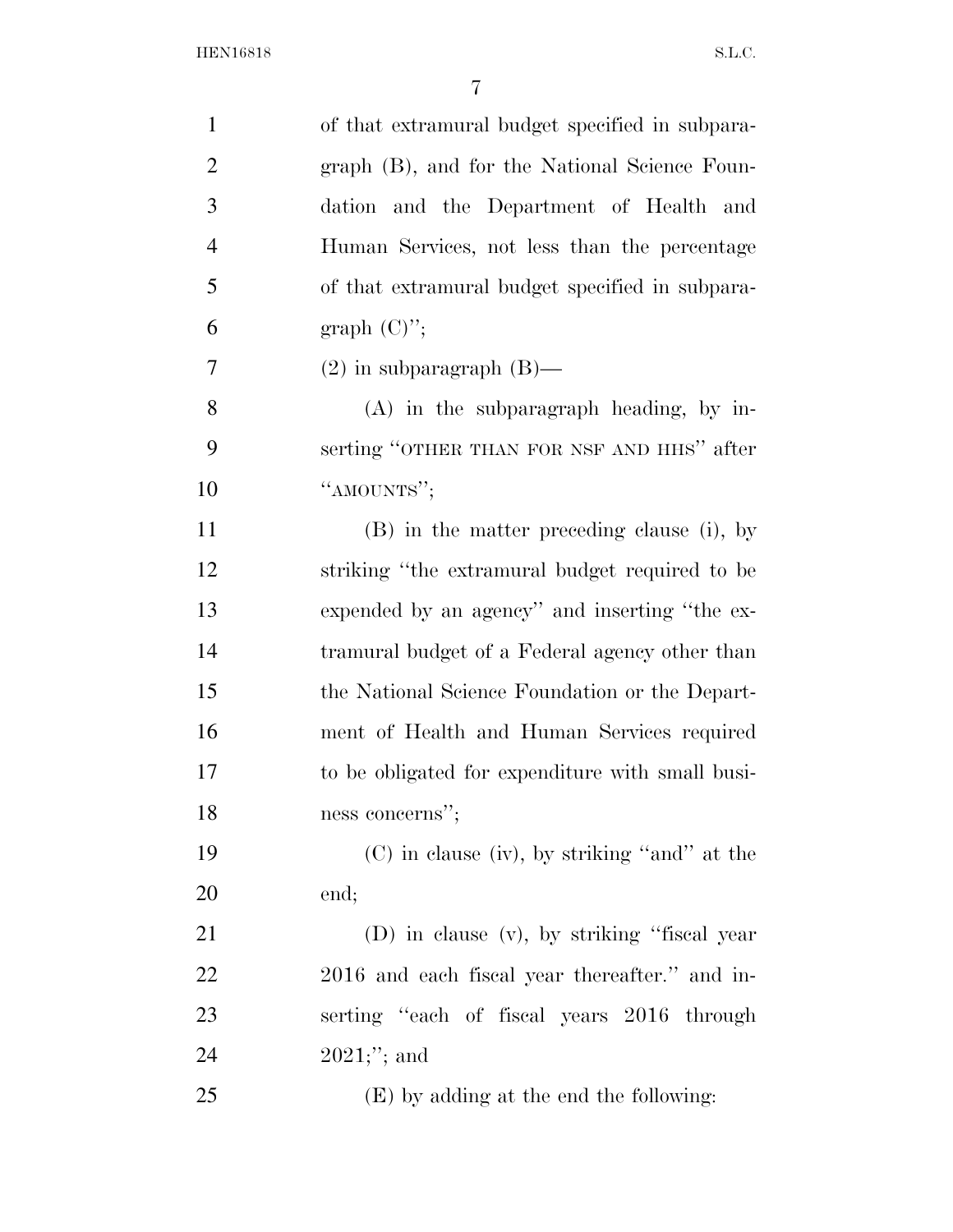| $\mathbf{1}$   | "(vi) $0.5$ percent for fiscal year 2022;      |
|----------------|------------------------------------------------|
| $\overline{2}$ | "(vii) 0.55 percent for fiscal year            |
| 3              | 2023;                                          |
| $\overline{4}$ | "(viii) 0.6 percent for fiscal year            |
| 5              | 2024;                                          |
| 6              | "(ix) $0.65$ percent for fiscal year           |
| $\overline{7}$ | 2025;                                          |
| 8              | "(x) $0.7$ percent for fiscal year 2026;       |
| 9              | "(xi) $0.75$ percent for fiscal year           |
| 10             | 2027;                                          |
| 11             | "(xii) $0.8$ percent for fiscal year $2028$ ;  |
| 12             | "(xiii) 0.85 percent for fiscal year           |
| 13             | 2029;                                          |
| 14             | " $(xiv)$ 0.9 percent for fiscal year          |
| 15             | $2030$ ; and                                   |
| 16             | " $(xv)$ 0.95 percent for fiscal year          |
| 17             | 2031 and each fiscal year thereafter."; and    |
| 18             | (3) by adding at the end the following:        |
| 19             | "(C) EXPENDITURE AMOUNTS FOR<br>NSF            |
| 20             | AND HHS.—The percentage of the extramural      |
| 21             | budget required to be expended by the National |
| 22             | Science Foundation and the Department of       |
| 23             | Health and Human Services in accordance with   |
| 24             | subparagraph $(A)$ shall be—                   |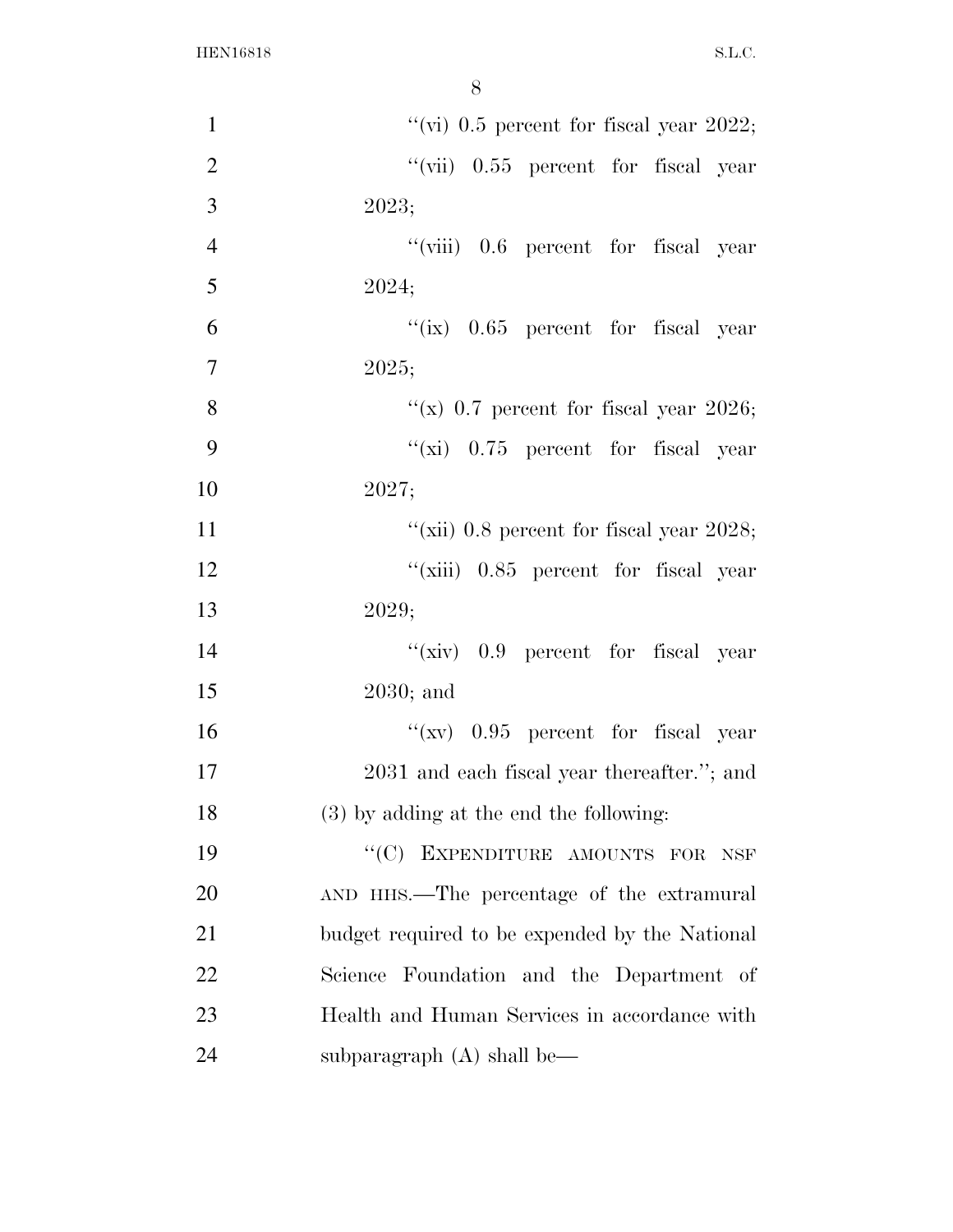| $\mathbf{1}$   | "(i) for each of fiscal years $2016$       |
|----------------|--------------------------------------------|
| $\overline{2}$ | through $2021$ , $0.45$ percent; and       |
| 3              | "(ii) for fiscal year $2022$ and each fis- |
| $\overline{4}$ | cal year thereafter, the lesser of—        |
| 5              | $\lq\lq$ (I) the percentage of the extra-  |
| 6              | mural budget for research or research      |
| 7              | and development of the National            |
| 8              | Science Foundation or the Depart-          |
| 9              | ment of Health and Human Services,         |
| 10             | respectively, equal to the sum of-         |
| 11             | $\cdot$ (aa) the percentage in ef-         |
| 12             | fect under this paragraph for the          |
| 13             | National Science Foundation or             |
| 14             | the Department of Health and               |
| 15             | Human Services, respectively, for          |
| 16             | the previous fiscal year; and              |
| 17             | "(bb) $(AA)$ 0 percent; or                 |
| 18             | $\lq\lq$ (BB) if the extramural            |
| 19             | budget for research or research            |
| 20             | and development of the National            |
| 21             | Science Foundation or the De-              |
| 22             | partment of Health and Human               |
| 23             | Services, respectively, for the fis-       |
| 24             | cal year is not less than 103 per-         |
| 25             | cent of such extramural budget             |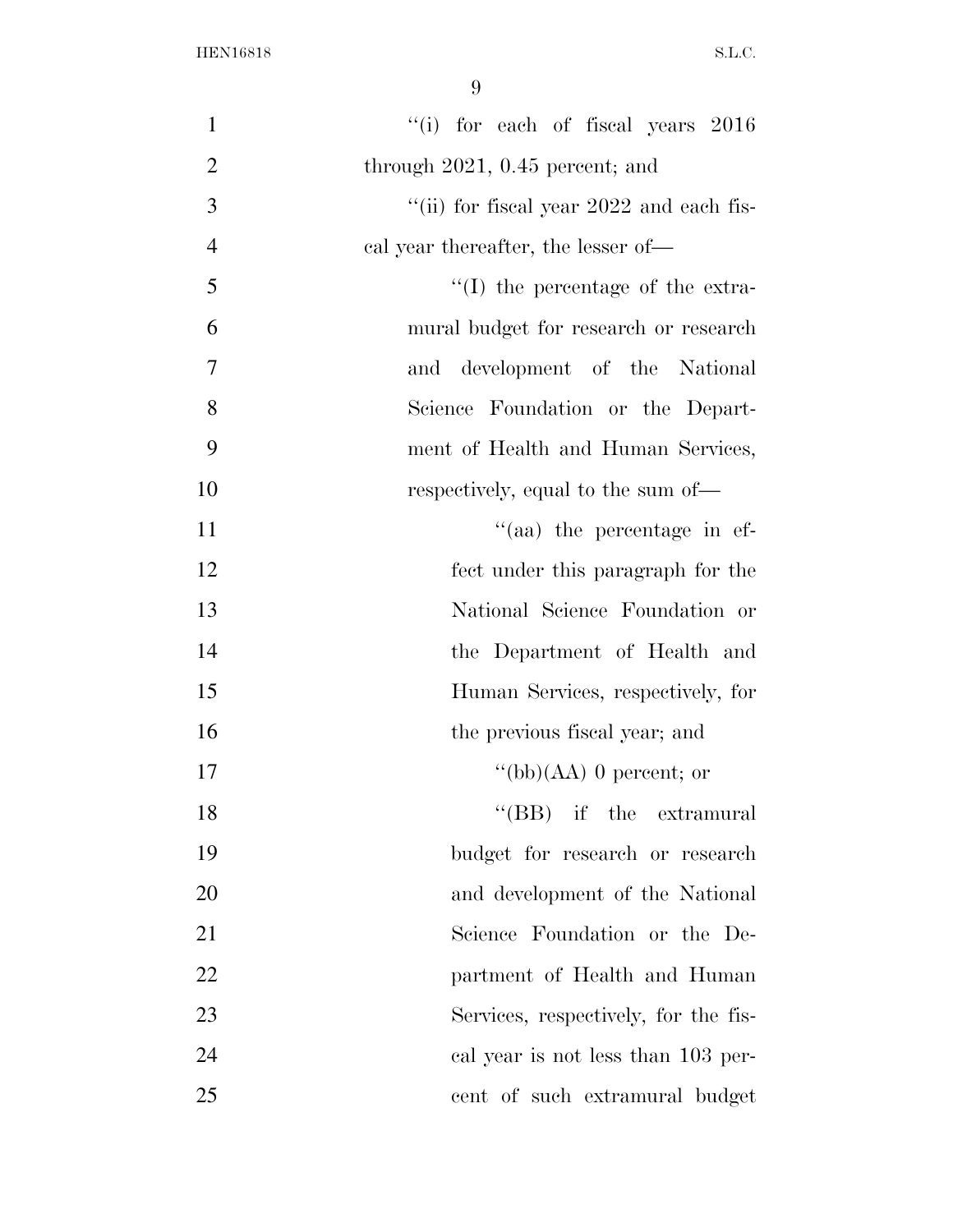| $\mathbf{1}$   | for the previous fiscal year, $0.05$                        |
|----------------|-------------------------------------------------------------|
| $\overline{2}$ | percent; or                                                 |
| 3              | $\lq$ (II) 0.95 percent of the extra-                       |
| $\overline{4}$ | mural budget for research or research                       |
| 5              | and development of the National                             |
| 6              | Science Foundation or the Depart-                           |
| 7              | ment of Health and Human Services,                          |
| 8              | respectively.".                                             |
| 9              | (c) DEPARTMENT OF DEFENSE FUNDING INCREASE                  |
| 10             | PILOT.—For each of fiscal years 2018, 2019, and 2020,       |
| 11             | the Secretary of Defense may authorize any program of       |
| 12             | the Department of Defense to expend funds through the       |
| 13             | Small Business Innovation Research program or the Small     |
| 14             | Business Technology Transfer program. Any additional        |
| 15             | funds expended under the authority under this subsection    |
| 16             | shall not count towards meeting the required expenditure    |
|                | 17 requirements under subsection (f) or (n) of section 9 of |
| 18             | the Small Business Act (15 U.S.C. 638), as amended by       |
| 19             | this section.                                               |
| 20             | SEC. 202. REGULAR OVERSIGHT OF AWARD AMOUNTS.               |
| 21             | (a) ELIMINATION OF AUTOMATIC INFLATION AD-                  |
| 22             | JUSTMENTS.—Section 9(j) of the Small Business Act $(15$     |
| 23             | U.S.C. $638(j)$ is amended—                                 |
| 24             | (1) in paragraph $(2)(D)$ , by inserting "through           |
| 25             | fiscal year 2016" after "every year"; and                   |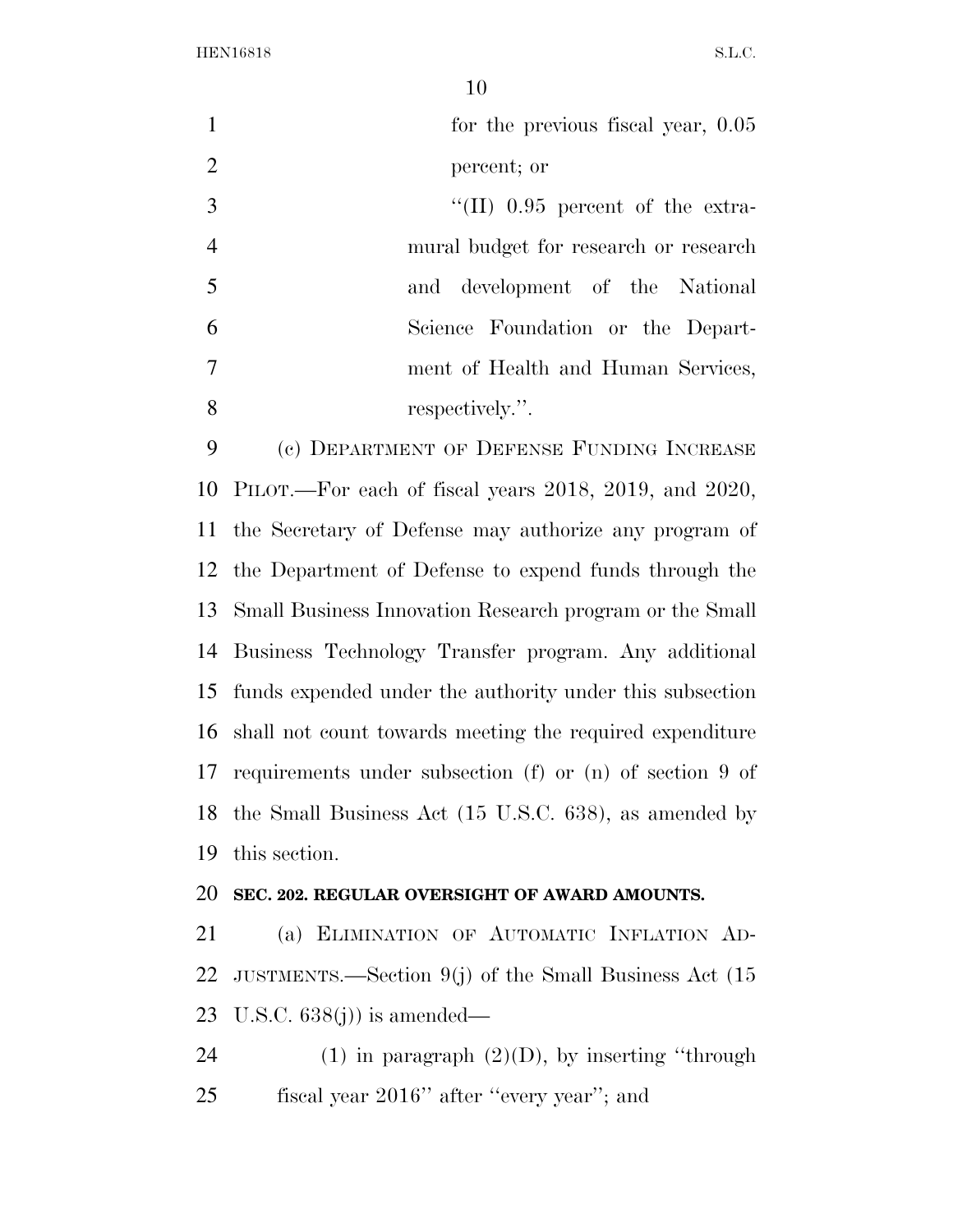| $\mathbf{1}$   | $(2)$ by adding at the end the following:              |
|----------------|--------------------------------------------------------|
| $\overline{2}$ | $``(4)$ 2016 MODIFICATIONS FOR DOLLAR VALUE            |
| 3              | OF AWARDS.—Not later than 120 days after the           |
| $\overline{4}$ | date of enactment of the SBIR and STTR Reau-           |
| 5              | thorization and Improvement Act of 2016, the Ad-       |
| 6              | ministrator shall modify the policy directives issued  |
| 7              | under this subsection to clarify that Congress in-     |
| 8              | tends to review the dollar value of awards every 3     |
| 9              | fiscal years.".                                        |
| 10             | (b) SENSE OF CONGRESS REGARDING REGULAR RE-            |
| 11             | VIEW OF THE AWARD SIZES.—                              |
| 12             | (1) IN GENERAL.—It is the sense of Congress            |
| 13             | that for fiscal year 2019, and every third fiscal year |
| 14             | thereafter, Congress should evaluate whether the       |
| 15             | maximum award sizes under the Small Business In-       |
| 16             | novation Research Program and the Small Business       |
| 17             | Technology Transfer Program under section 9 of the     |
| 18             | Small Business Act (15 U.S.C. 638) should be ad-       |
| 19             | justed and, if so, take appropriate action to direct   |
| 20             | that such adjustments be made under the policy di-     |
| 21             | rectives issued under subsection (j) of such section.  |
| 22             | POLICY CONSIDERATIONS.—In reviewing<br>(2)             |
| 23             | adjustments to the maximum award sizes, Congress       |
| 24             | should take into consideration the balance of number   |
| 25             | of awards to size of awards, the missions of Federal   |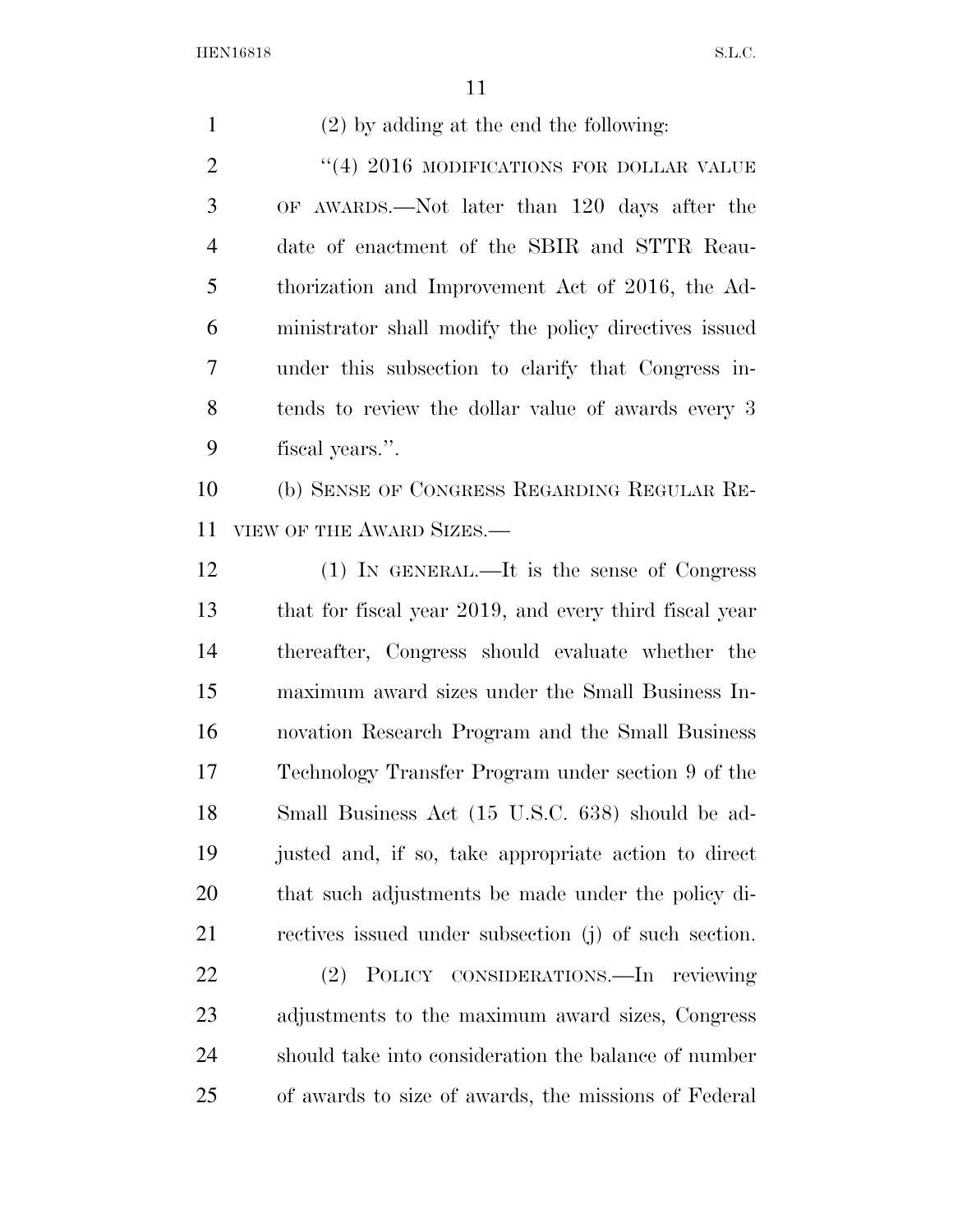agencies, and the technology needed to support na- tional goals. (c) CLARIFICATION OF SEQUENTIAL PHASE II

 AWARDS.—Section 9(ff) of the Small Business Act (15 U.S.C. 638(ff)) is amended by adding at the end the fol-lowing:

7 "(3) CLARIFICATION OF SEQUENTIAL PHASE II AWARDS.—The head of a Federal agency shall en- sure that any sequential Phase II award is made in accordance with the limitations on award sizes under subsection (aa).

12 ''(4) CROSS-AGENCY SEQUENTIAL PHASE II AWARDS.—A small business concern that receives a sequential Phase II SBIR or Phase II STTR award for a project from a Federal agency is eligible to re- ceive an additional sequential Phase II award that continues work on that project from another Federal agency.''.

## **TITLE III—COMMERCIALIZATION IMPROVEMENTS**

 **SEC. 301. PERMANENCY OF THE COMMERCIALIZATION PILOT PROGRAM FOR CIVILIAN AGENCIES.**  Section 9(gg) of the Small Business Act (15 U.S.C.

 $638(gg)$  is amended—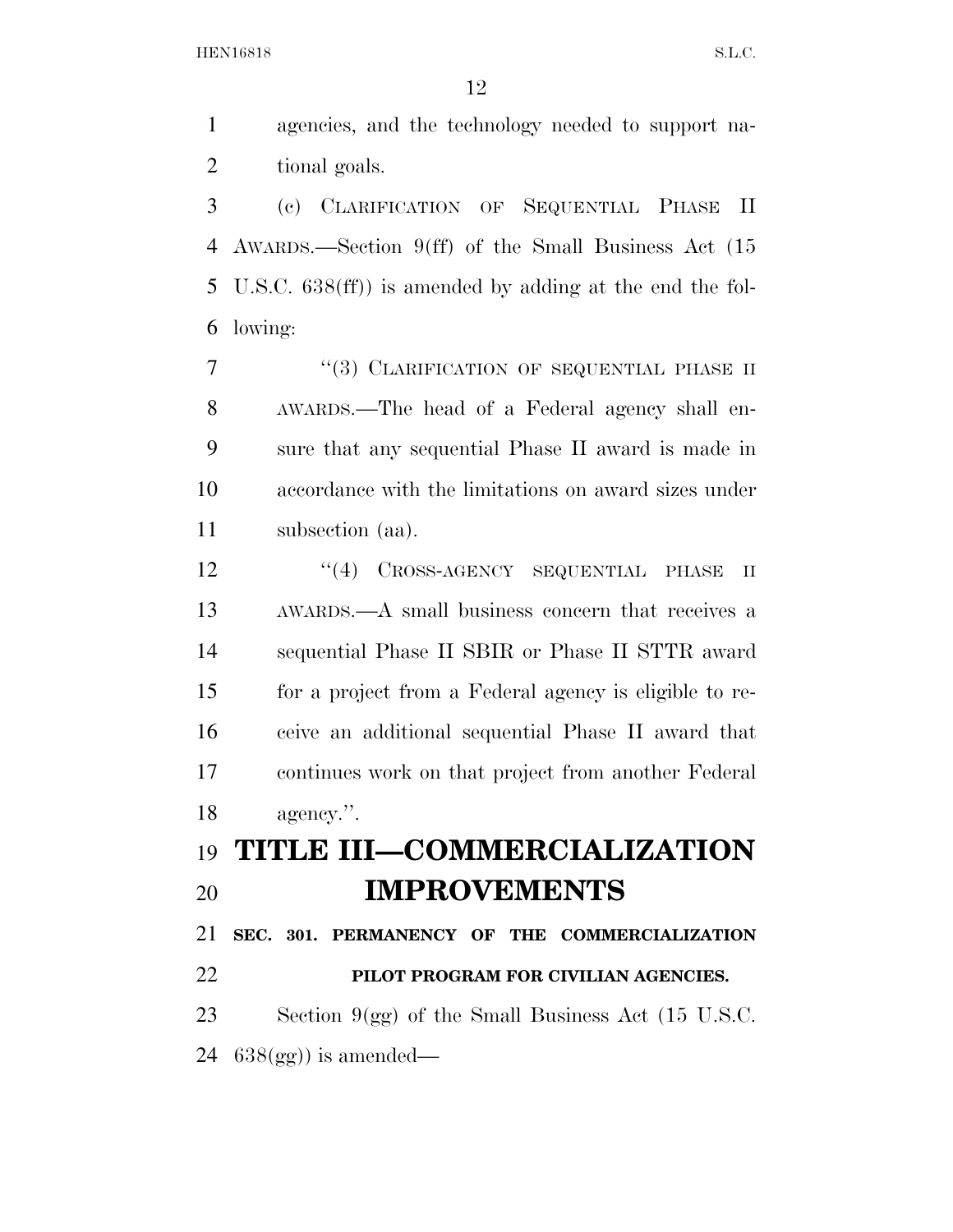| $\mathbf{1}$   | $(1)$ in the subsection heading, by striking                        |
|----------------|---------------------------------------------------------------------|
| 2              | "PILOT PROGRAM" and inserting "COMMERCIALIZA-                       |
| 3              | TION DEVELOPMENT AWARDS";                                           |
| $\overline{4}$ | $(2)$ by striking paragraphs $(2)$ , $(7)$ , and $(8)$ ;            |
| 5              | $(3)$ by redesignating paragraphs $(3)$ , $(4)$ , $(5)$ ,           |
| 6              | and $(6)$ as paragraphs $(2)$ , $(3)$ , $(4)$ , and $(5)$ , respec- |
| 7              | tively;                                                             |
| 8              | (4) by adding at the end the following:                             |
| 9              | $\cdot\cdot$ (6) DEFINITIONS.—In this subsection—                   |
| 10             | $\lq\lq$ the term 'commercialization develop-                       |
| 11             | ment program' means a program established by                        |
| 12             | a covered Federal agency under paragraph (1);                       |
| 13             | and                                                                 |
| 14             | "(B) the term 'covered Federal agency'—                             |
| 15             | "(i) means a Federal agency partici-                                |
| 16             | pating in the SBIR program or the STTR                              |
| 17             | program; and                                                        |
| 18             | "(ii) does not include the Department                               |
| 19             | of Defense."; and                                                   |
| 20             | (5) by striking "pilot program" each place it                       |
| 21             | appears and inserting "commercialization develop-                   |
| 22             | ment program".                                                      |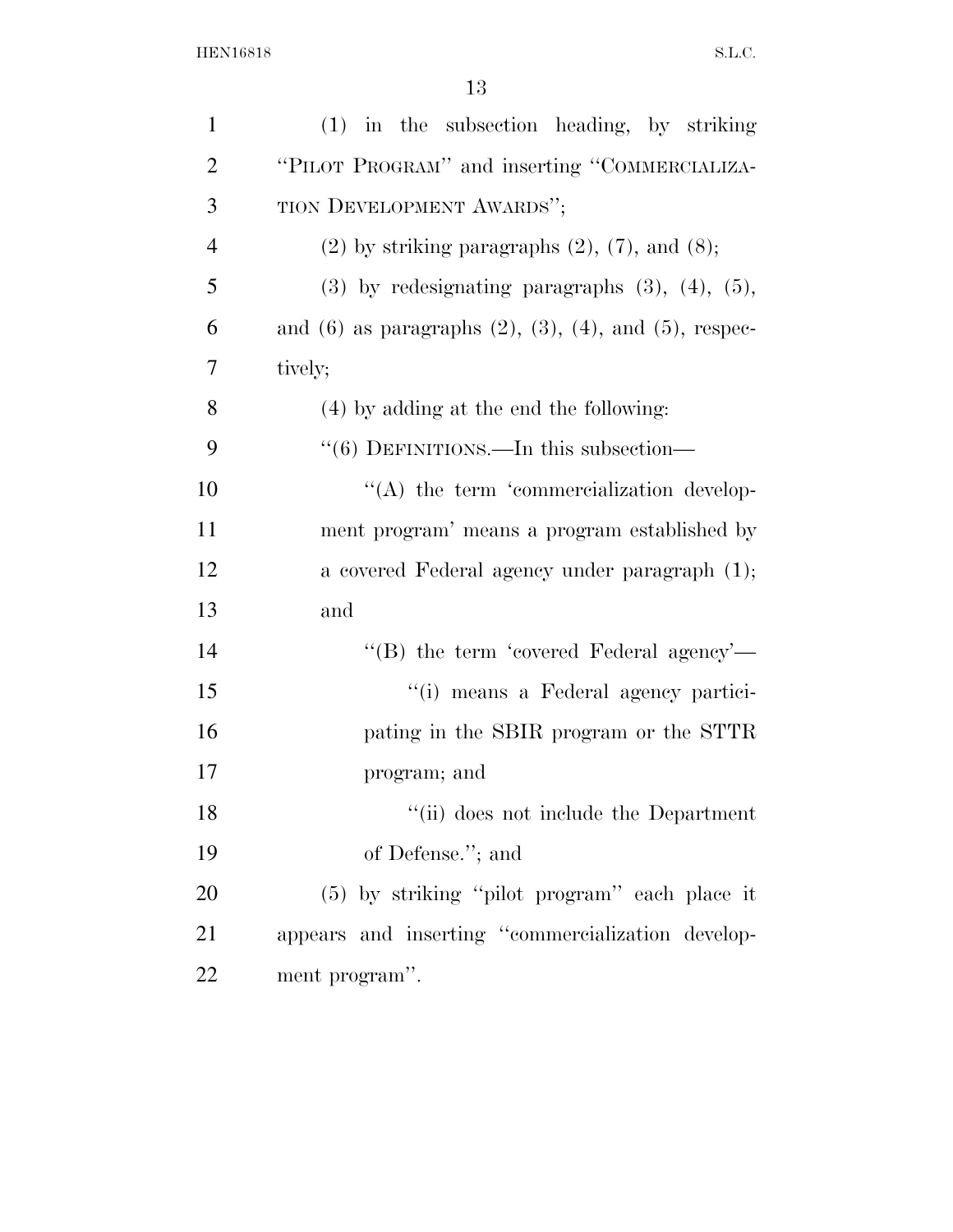| 1              | SEC. 302. ENFORCEMENT OF NATIONAL SMALL BUSINESS             |
|----------------|--------------------------------------------------------------|
| $\overline{2}$ | GOAL FOR FEDERAL RESEARCH AND DEVEL-                         |
| 3              | <b>OPMENT.</b>                                               |
| $\overline{4}$ | Section 9(h) of the Small Business Act $(15 \text{ U.S.C.})$ |
| 5              | $638(h)$ ) is amended to read as follows:                    |
| 6              | "(h) NATIONAL SMALL BUSINESS GOAL FOR FED-                   |
| 7              | ERAL RESEARCH AND DEVELOPMENT.                               |
| 8              | " $(1)$ IN GENERAL.—The Administrator, in con-               |
| 9              | sultation with Federal agencies, shall establish a           |
| 10             | Governmentwide goal for each fiscal year, which              |
| 11             | shall be not less than 10 percent, for the percentage        |
| 12             | of the amounts made available for research or re-            |
| 13             | search and development that shall be obligated for           |
| 14             | funding agreements-                                          |
| 15             | $\lq\lq$ with small business concerns; or                    |
| 16             | $\lq\lq$ that will facilitate the development of             |
| 17             | research and development small business con-                 |
| 18             | cerns.                                                       |
| 19             | $"(2)$ AGENCY GOALS.—                                        |
| 20             | "(A) IN GENERAL.—The head of each                            |
| 21             | Federal agency which has a budget for research               |
| 22             | research and development in excess of<br><b>or</b>           |
| 23             | $$20,000,000$ , in consultation with the Adminis-            |
| 24             | trator, shall establish a goal for the Federal               |
| 25             | agency for each fiscal year that is appropriate              |
| 26             | to the mission of the Federal agency for the                 |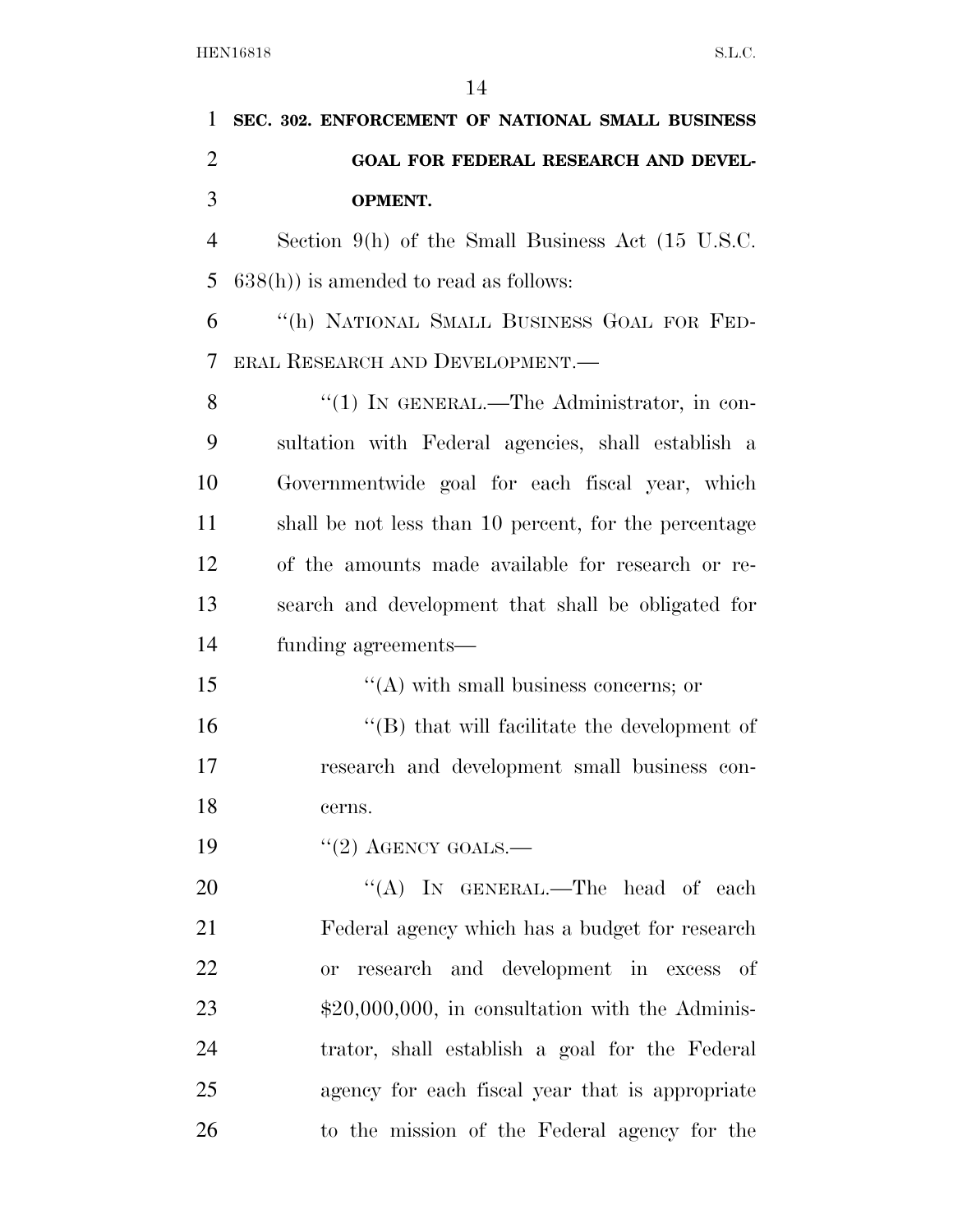| $\mathbf{1}$   | percentage of such budget that shall be obli-       |
|----------------|-----------------------------------------------------|
| $\overline{2}$ | gated for funding agreements—                       |
| 3              | $\cdot$ (i) with small business concerns; or        |
| $\overline{4}$ | "(ii) that will facilitate the develop-             |
| 5              | ment of research and development small              |
| 6              | business concerns.                                  |
| $\overline{7}$ | "(B) LIMITATION.—The head of a Federal              |
| 8              | agency may not establish a percentage goal          |
| 9              | under subparagraph $(A)$ for a fiscal year that     |
| 10             | is less than the percentage goal that was estab-    |
| 11             | lished under subparagraph (A) for the Federal       |
| 12             | agency for the previous fiscal year.".              |
| 13             | SEC. 303. PROTECTING INNOVATIVE TECHNOLOGIES.       |
| 14             | Section 9 of the Small Business Act (15 U.S.C. 638) |
|                |                                                     |
| 15             | is amended by adding at the end the following:      |
| 16             | "(tt) PROTECTING INNOVATIVE TECHNOLOGIES.—          |
| 17             | $``(1)$ COST-REIMBURSEMENT CONTRACTS.—              |
| 18             | "(A) IN GENERAL.—Subject to subpara-                |
| 19             | $graph$ (B)(ii), the cost of seeking protection for |
| 20             | intellectual property, including a trademark,       |
| 21             | copyright, or patent, that was created through      |
| 22             | work performed under an STTR award that             |
| 23             | uses a cost-reimbursement contract or an SBIR       |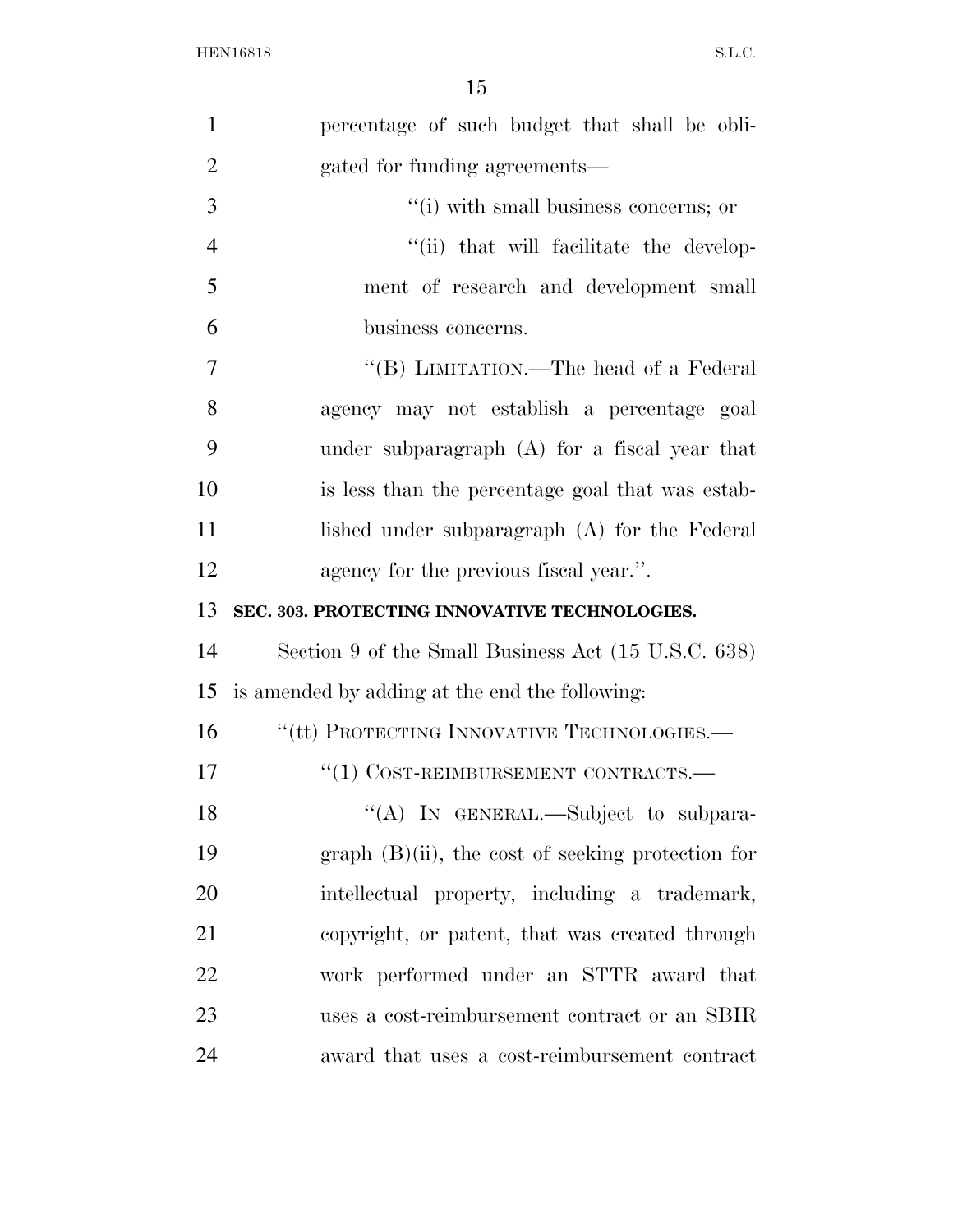| $\mathbf{1}$   | is allowable as an indirect cost under that    |
|----------------|------------------------------------------------|
| $\overline{2}$ | award.                                         |
| 3              | "(B) CLARIFICATION OF PATENT COSTS.-           |
| $\overline{4}$ | "(i) IN GENERAL.—A Federal agency              |
| 5              | shall not directly or indirectly inhibit,      |
| 6              | through the policies, directives, or practices |
| 7              | of the Federal agency, an otherwise eligible   |
| 8              | small business concern performing under        |
| 9              | an award described in subparagraph (A)         |
| 10             | from recovering patent costs incurred as       |
| 11             | requirements under that award, includ-         |
| 12             | $ing$ —                                        |
| 13             | $\lq\lq$ (I) the costs of preparing—           |
| 14             | "(aa) invention disclosures;                   |
| 15             | $"$ (bb) reports; and                          |
| 16             | $``(ee)$ other documents;                      |
| 17             | "(II) the costs for searching the              |
| 18             | art to the extent necessary to make            |
| 19             | the invention disclosures;                     |
| 20             | "(III) other costs in connection               |
| 21             | with the filing and prosecution of a           |
| 22             | United<br>States patent application            |
| 23             | where title or royalty-free license is to      |
| 24             | be conveyed to the Federal Govern-             |
| 25             | ment; and                                      |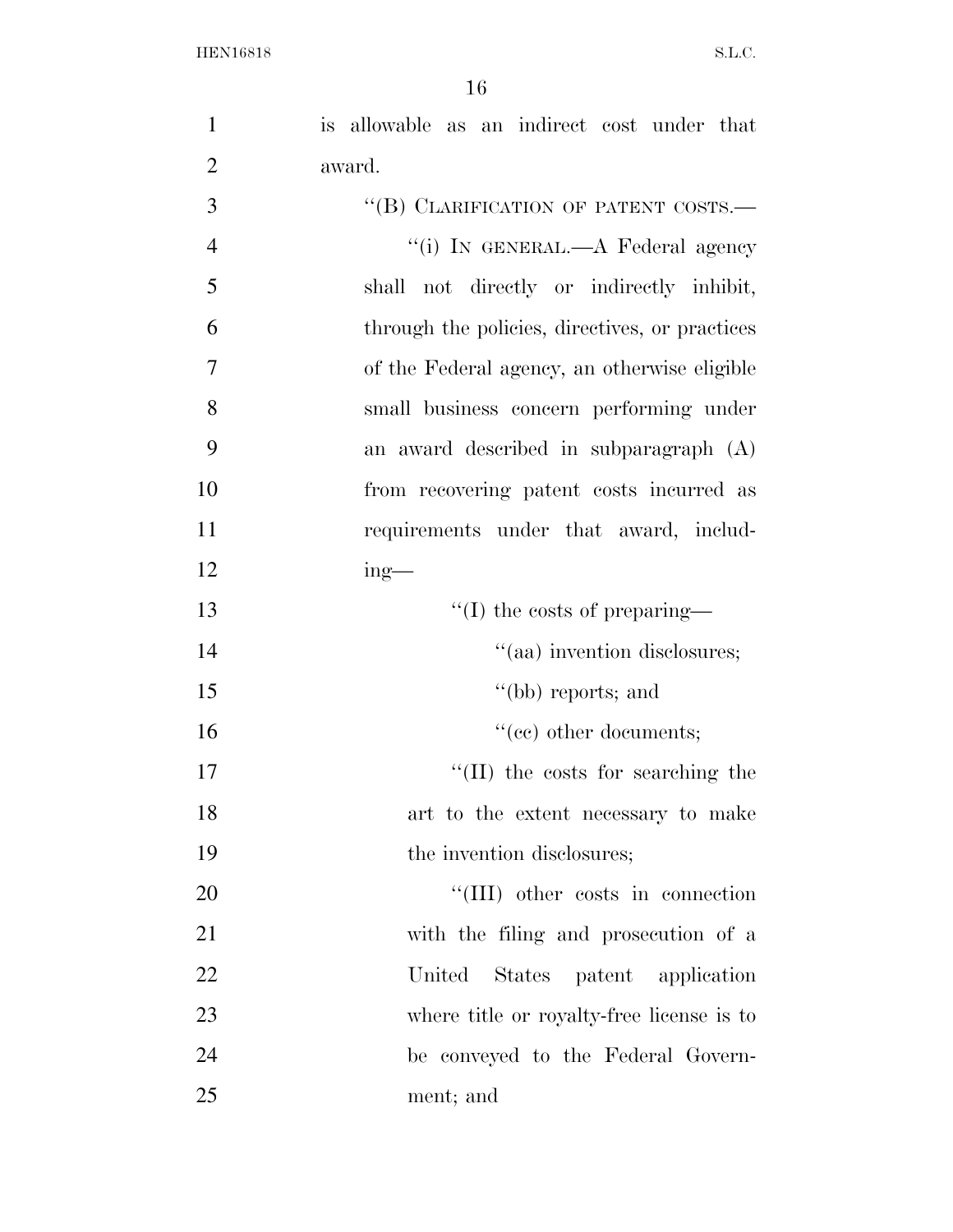| $\mathbf{1}$   | $\lq\lq$ (IV) general counseling services              |
|----------------|--------------------------------------------------------|
| $\overline{2}$ | relating to patent matters, including                  |
| 3              | advice on patent laws, regulations,                    |
| $\overline{4}$ | clauses, and employee agreements.                      |
| 5              | RECOVERY LIMITATIONS.—The<br>``(ii)                    |
| 6              | patent costs described in clause (i) shall be          |
| $\overline{7}$ | allowable for technology developed under               |
| 8              | $a$ —                                                  |
| 9              | $\lq\lq$ (I) Phase I award, as indirect                |
| 10             | costs in an amount not greater than                    |
| 11             | \$5,000;                                               |
| 12             | "(II) Phase II award, as indirect                      |
| 13             | costs in an amount not greater than                    |
| 14             | $$15,000;$ and                                         |
| 15             | "(III) Phase III award in which                        |
| 16             | the Federal Government has govern-                     |
| 17             | ment purpose rights (as defined in                     |
| 18             | section $227.7103-5$ of title 48, Code                 |
| 19             | of Federal Regulations).                               |
| 20             | "(2) FIRM FIXED-PRICE CONTRACTS.—An oth-               |
| 21             | erwise eligible small business concern performing      |
| 22             | under an STTR award that uses a firm fixed-price       |
| 23             | contract or an SBIR award that uses a firm fixed-      |
| 24             | price contract may recover fair and reasonable costs   |
| 25             | arising from seeking protection for intellectual prop- |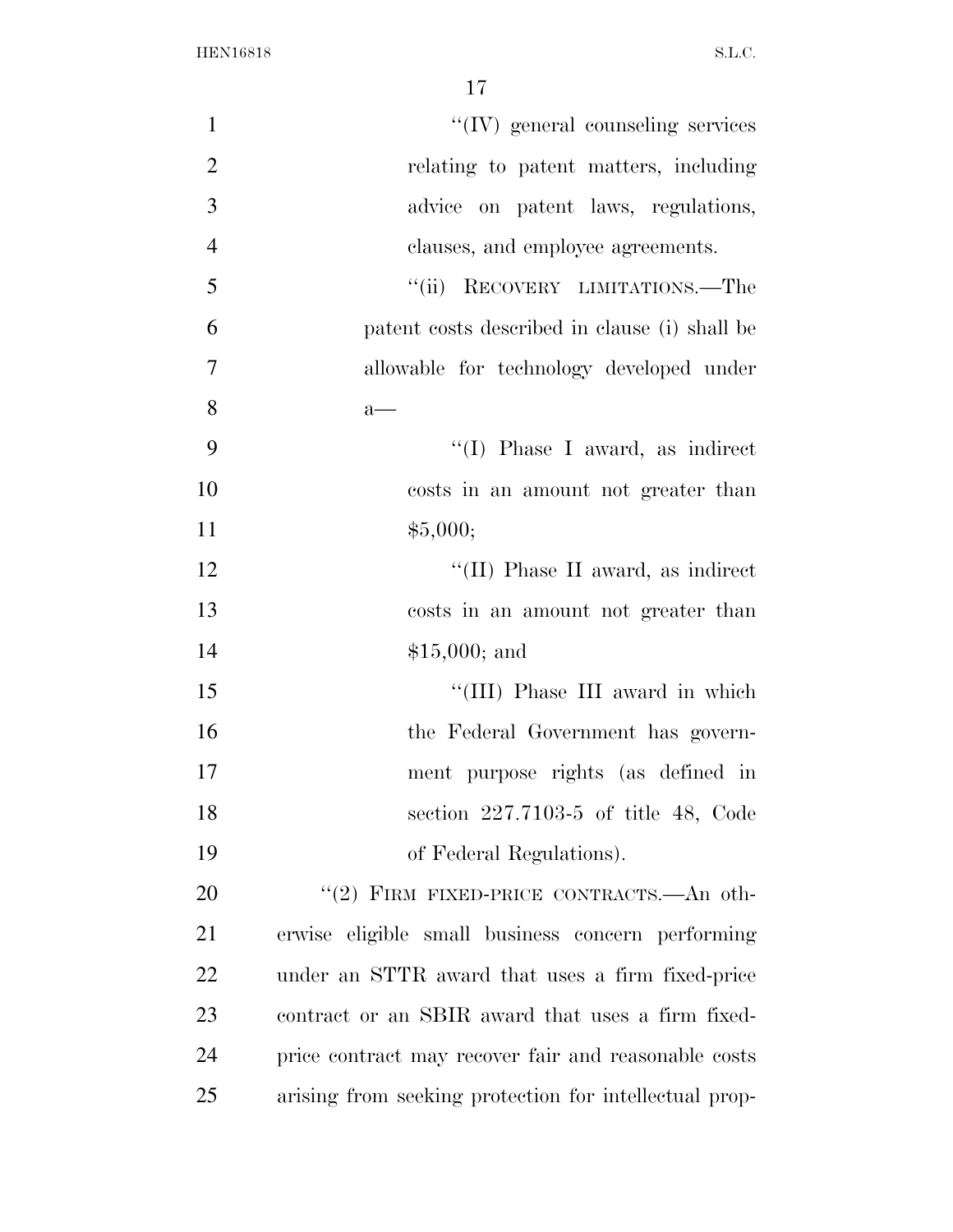erty, including a trademark, copyright, or patent, 2 that was created through work performed under that award.''.

## **SEC. 304. ANNUAL GAO AUDIT OF COMPLIANCE WITH COM-MERCIALIZATION GOALS.**

 Section 9(nn) of the Small Business Act (15 U.S.C. 638(nn)) is amended to read as follows:

8 "(nn) ANNUAL GAO REPORT ON GOVERNMENT COMPLIANCE WITH GOALS, INCENTIVES, AND PHASE III PREFERENCE.—Not later than 1 year after the date of enactment of the SBIR and STTR Reauthorization and Improvement Act of 2016, and every year thereafter until the date that is 5 years after the date of enactment of the SBIR and STTR Reauthorization and Improvement Act of 2016, the Comptroller General of the United States shall submit to the Committee on Small Business and En- trepreneurship of the Senate and the Committee on Small Business of the House of Representatives a report that— 19 ''(1) discusses the status of the compliance of Federal agencies with the requirements or authori-21 ties established under—  $\langle (A) \rangle$  subsection (h), relating to the estab-

 lishment by certain Federal agencies of a goal for funding agreements for research and re-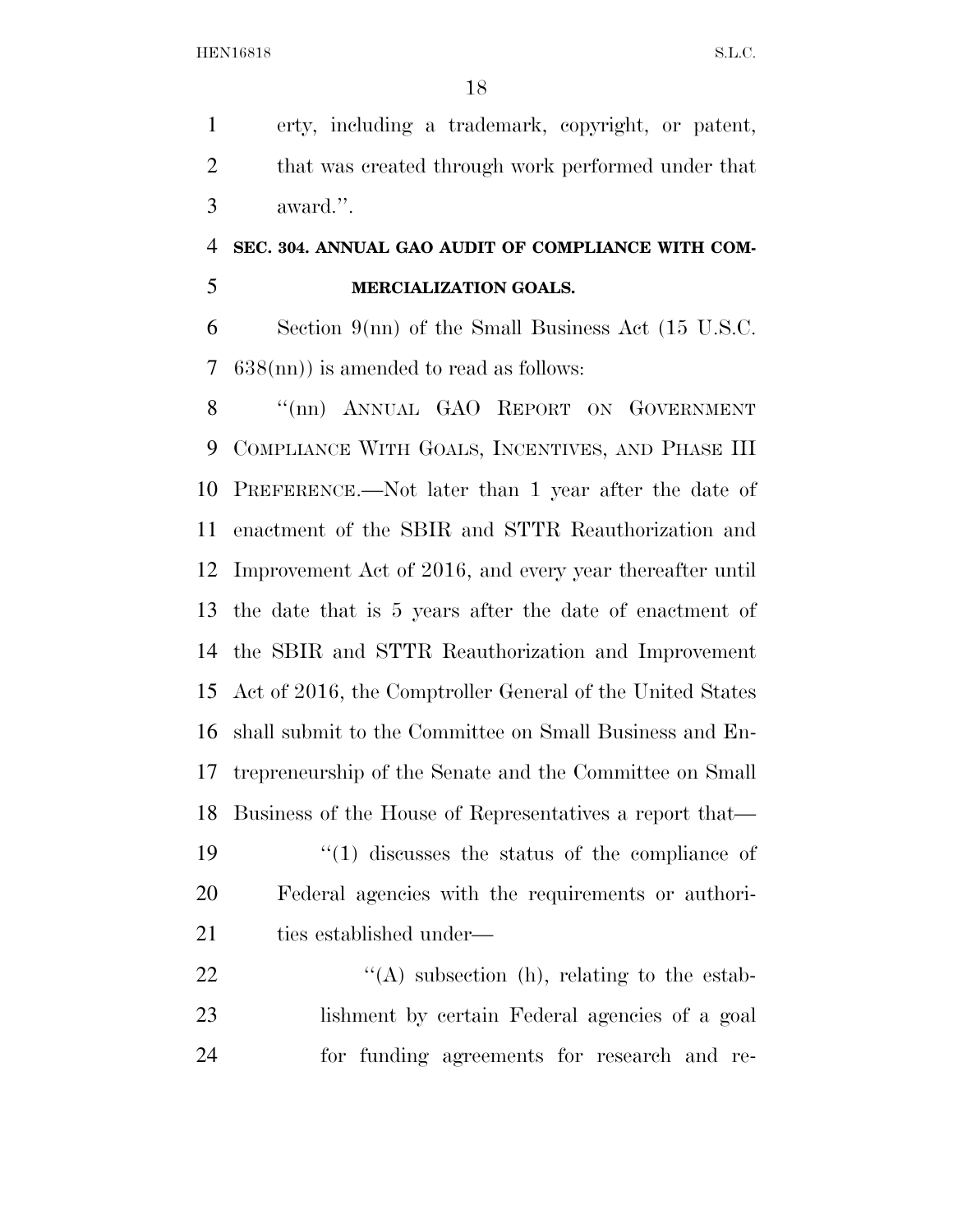| $\mathbf{1}$   | search and development with small business           |
|----------------|------------------------------------------------------|
| $\overline{2}$ | concerns;                                            |
| 3              | "(B) subsection (y)(5)(A), relating to the           |
| $\overline{4}$ | requirement for the Department of Defense to         |
| 5              | establish goals for the transition of Phase III      |
| 6              | technologies in subcontracting plans;                |
| 7              | "(C) subsection (y)(5)(B), relating to the           |
| 8              | requirement for the Department of Defense to         |
| 9              | establish procedures for a prime contractor to       |
| 10             | report the number and dollar amount of con-          |
| 11             | tracts with small business concerns for Phase        |
| 12             | III SBIR projects or STTR projects of the            |
| 13             | prime contractor; and                                |
| 14             | "(D) subsection (y)(6), relating to the re-          |
| 15             | quirement for the Department of Defense to set       |
| 16             | a goal to increase the number of Phase II SBIR       |
| 17             | and STTR contracts that transition into pro-         |
| 18             | grams of record or fielded systems;                  |
| 19             | $"(2)$ includes, for a Federal agency that is in     |
| 20             | compliance with a requirement described under        |
| 21             | paragraph (1), a description of how the Federal      |
| <u>22</u>      | agency achieved compliance; and                      |
| 23             | $\lq(3)$ includes a list, organized by Federal agen- |
| 24             | cy, of small business concerns that have asserted to |
| 25             | an appropriate Federal agency that—                  |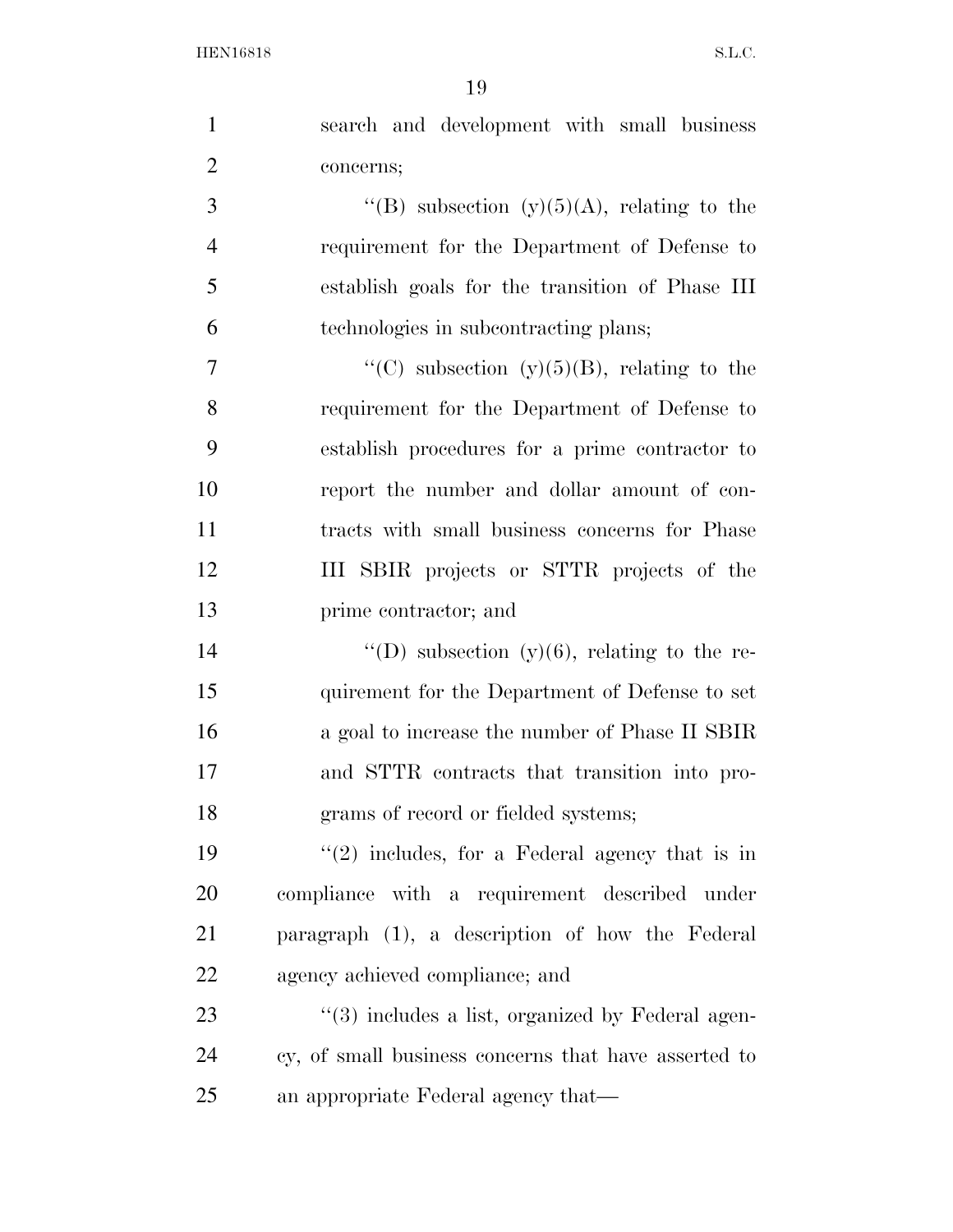| $\mathbf{1}$   | $\lq\lq$ the Government or prime con-            |
|----------------|--------------------------------------------------|
| $\overline{2}$ | tractor-                                         |
| 3              | "(i) did not protect the intellectual            |
| $\overline{4}$ | property of the small business concern in        |
| 5              | accordance with data rights under the            |
| 6              | SBIR or STTR award; or                           |
| 7              | "(ii) issued a Phase III SBIR or                 |
| 8              | STTR award conditional on relinquishing          |
| 9              | data rights;                                     |
| 10             | "(B) the Federal agency solicited bids for       |
| 11             | a contract, or provided funding to an entity     |
| 12             | other than the small business concern receiving  |
| 13             | the SBIR or STTR award, that was for work        |
| 14             | that derived from, extended, or completed ef-    |
| 15             | forts made under prior funding agreements        |
| 16             | under the SBIR program or STTR program;          |
| 17             | $\cdot$ (C) the Government or prime contractor   |
| 18             | did not comply with the SBIR and STTR policy     |
| 19             | directives and the small business concern filed  |
| 20             | a comment or complaint to the Office of the      |
| 21             | National Ombudsman or appealed to the Ad-        |
| 22             | ministrator for intervention; or                 |
| 23             | "(D) the Federal agency did not comply           |
| 24             | with subsection $(g)(12)$ or $(o)(16)$ requiring |
| 25             | timely notice to the Administrator of any case   |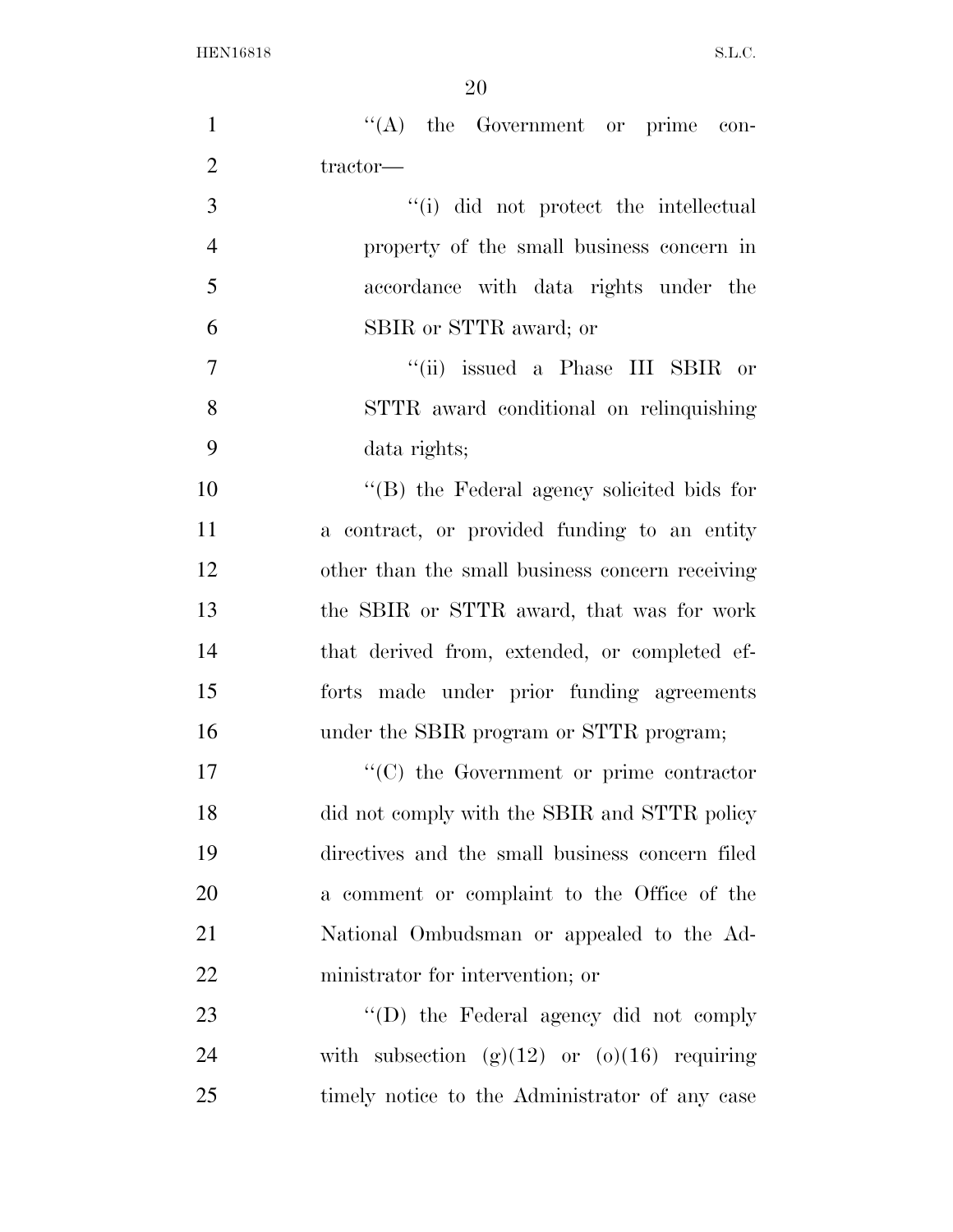| $\mathbf{1}$   | or controversy before any Federal judicial or                |
|----------------|--------------------------------------------------------------|
| $\overline{2}$ | administrative tribunal concerning the SBIR                  |
| 3              | program or the STTR program of the Federal                   |
| $\overline{4}$ | agency.".                                                    |
| 5              | SEC. 305. CLARIFYING THE PHASE III PREFERENCE.               |
| 6              | Section $9(r)$ of the Small Business Act (15 U.S.C.          |
| 7              | $638(r)$ ) is amended—                                       |
| 8              | $(1)$ by striking paragraph $(4)$ ;                          |
| 9              | $(2)$ by redesignating paragraph $(2)$ as para-              |
| 10             | graph (4), and transferring such paragraph to after          |
| 11             | paragraph $(3)$ ; and                                        |
| 12             | $(3)$ by inserting after paragraph $(1)$ the fol-            |
| 13             | lowing:                                                      |
| 14             | "(2) PHASE III AWARD DIRECTION FOR AGEN-                     |
| 15             | CIES AND PRIME CONTRACTORS.—To the greatest                  |
| 16             | extent practicable, Federal agencies and Federal             |
| 17             | prime contractors shall issue Phase III awards relat-        |
| 18             | ing to technology, including sole source awards, to          |
| 19             | the SBIR and STTR award recipients that devel-               |
| 20             | oped the technology.".                                       |
| 21             | SEC. 306. IMPROVEMENTS TO TECHNICAL AND BUSINESS             |
| 22             | ASSISTANCE.                                                  |
| 23             | Section 9(q) of the Small Business Act $(15 \text{ U.S.C.})$ |
| 24             | $638(q)$ is amended—                                         |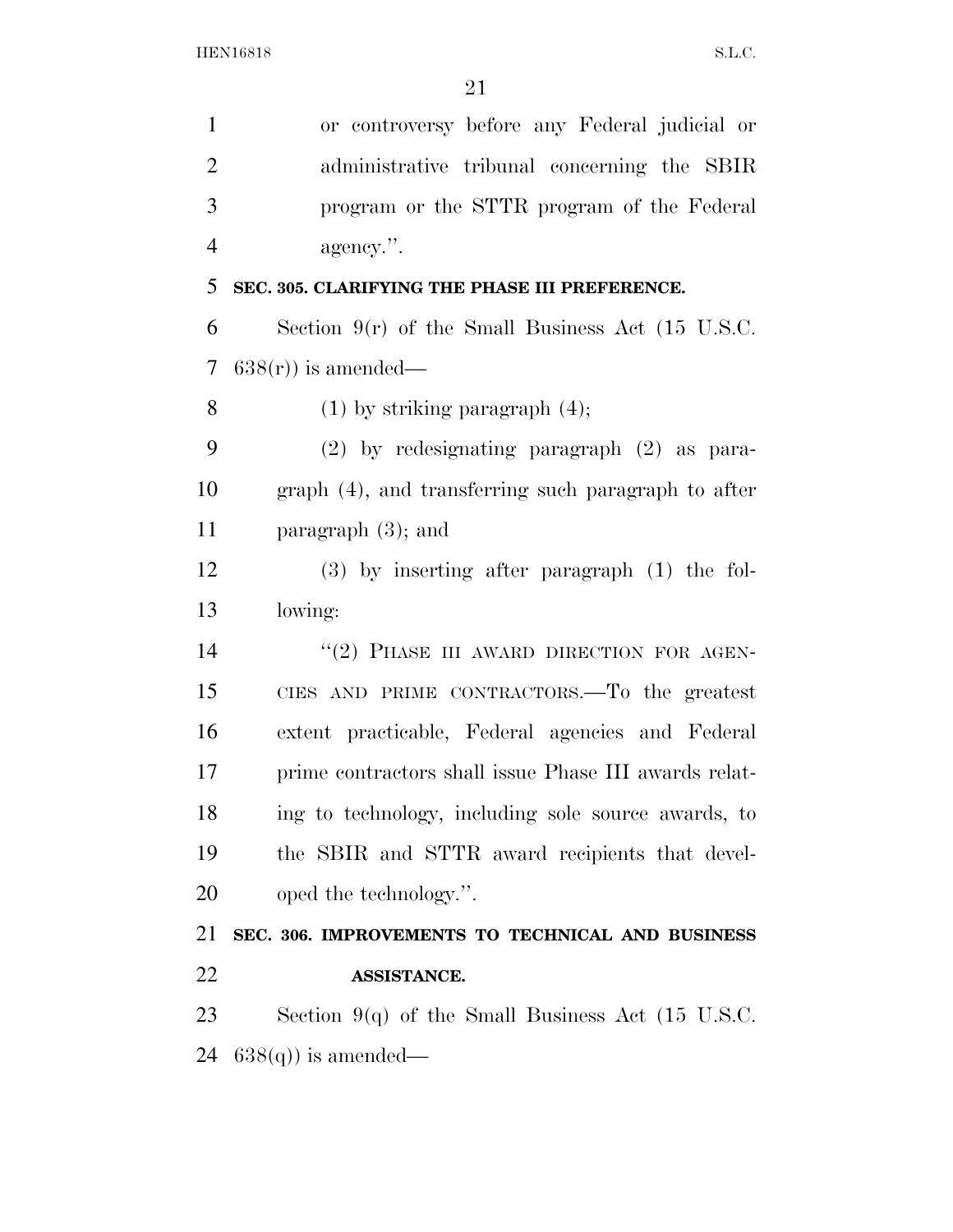| $\mathbf{1}$   | $(1)$ in the subsection heading, by inserting    |
|----------------|--------------------------------------------------|
| $\overline{2}$ | "AND BUSINESS" after "TECHNICAL";                |
| 3              | $(2)$ in paragraph $(1)$ —                       |
| $\overline{4}$ | $(A)$ in the matter preceding subparagraph       |
| 5              | $(A)$ —                                          |
| 6              | (i) by striking "a vendor selected               |
| $\tau$         | under paragraph $(2)$ " and inserting "1 or      |
| 8              | more vendors selected under paragraph            |
| 9              | $(2)(A)$ ";                                      |
| 10             | (ii) by inserting "and business" before          |
| 11             | "assistance services"; and                       |
| 12             | (iii) by inserting "assistance with              |
| 13             | product sales, intellectual property protec-     |
| 14             | tions, market research, market validation,       |
| 15             | and development of regulatory plans and          |
| 16             | manufacturing plans," after "tech-               |
| 17             | nologies,"; and                                  |
| 18             | $(B)$ in subparagraph $(D)$ , by inserting ",    |
| 19             | including intellectual property protections" be- |
| 20             | fore the period at the end;                      |
| 21             | $(3)$ in paragraph $(2)$ —                       |
| 22             | (A) by striking "Each agency may select a        |
| 23             | vendor to assist small business concerns<br>to   |
| 24             | meet" and inserting the following:               |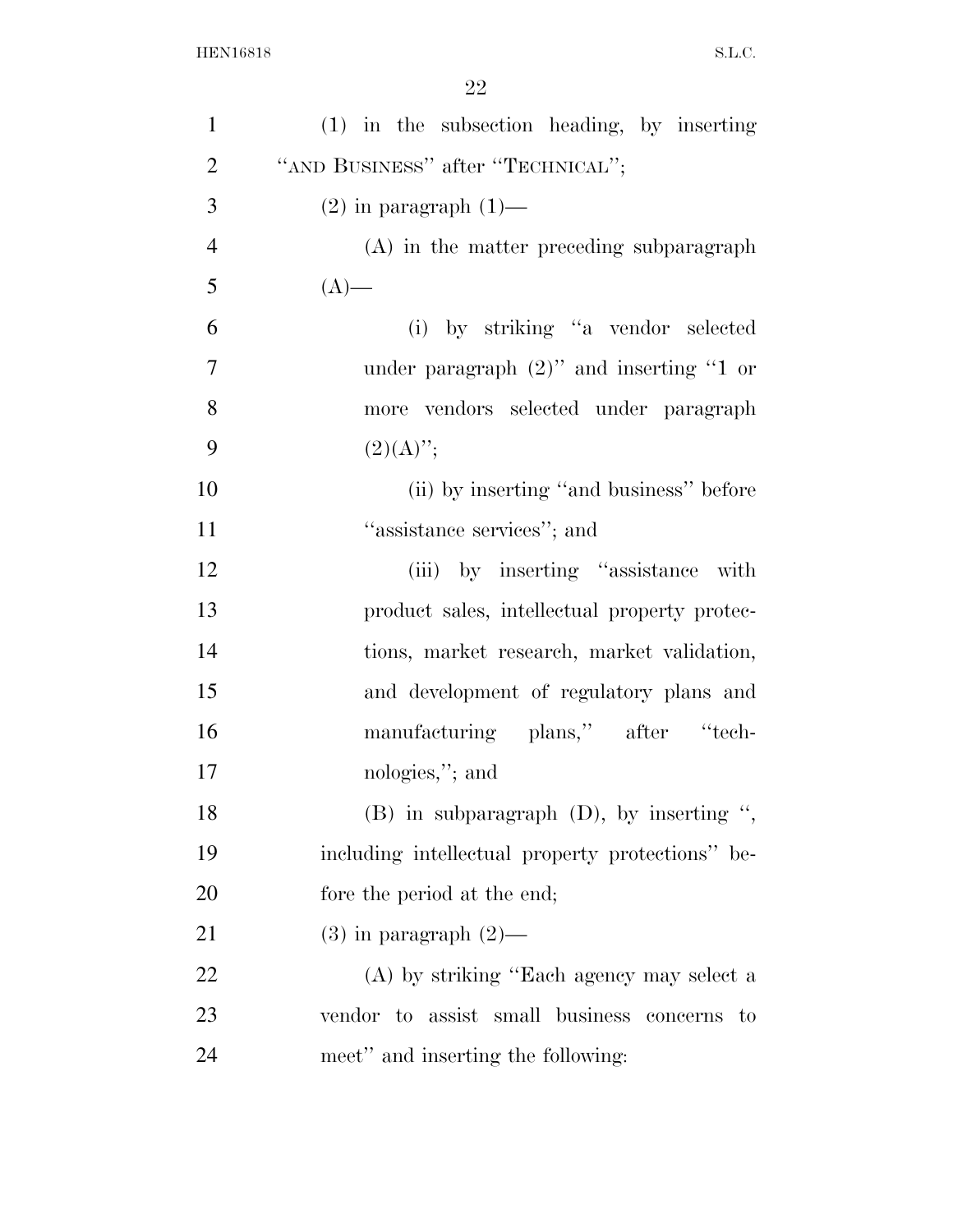| $\mathbf{1}$   | "(A) IN GENERAL.—Each agency may se-             |
|----------------|--------------------------------------------------|
| $\overline{2}$ | lect 1 or more vendors from which small busi-    |
| 3              | ness concerns may obtain assistance in meet-     |
| $\overline{4}$ | ing"; and                                        |
| 5              | (B) by adding at the end the following:          |
| 6              | "(B) SELECTION BY SMALL BUSINESS                 |
| 7              | CONCERN.—A small business concern may, by        |
| 8              | contract or otherwise, select 1 or more vendors  |
| 9              | to assist the small business concern in meeting  |
| 10             | the goals listed in paragraph $(1)$ ."; and      |
| 11             | $(4)$ in paragraph $(3)$ —                       |
| 12             | (A) by inserting " $(A)$ " after "paragraph"     |
| 13             | $(2)$ " each place it appears;                   |
| 14             | $(B)$ in subparagraph $(A)$ , by striking        |
| 15             | "\$5,000 per year" each place it appears and in- |
| 16             | serting " $$6,500$ per project";                 |
| 17             | $(C)$ in subparagraph $(B)$ —                    |
| 18             | (i) by striking " $$5,000$ per year" each        |
| 19             | place it appears and inserting "\$35,000         |
| 20             | per project"; and                                |
| 21             | (ii) in clause (ii), by striking "which          |
| 22             | shall be in addition to the amount of the        |
| 23             | recipient's award" and inserting "which          |
| 24             | may, as determined appropriate by the            |
| 25             | head of the Federal agency, be included as       |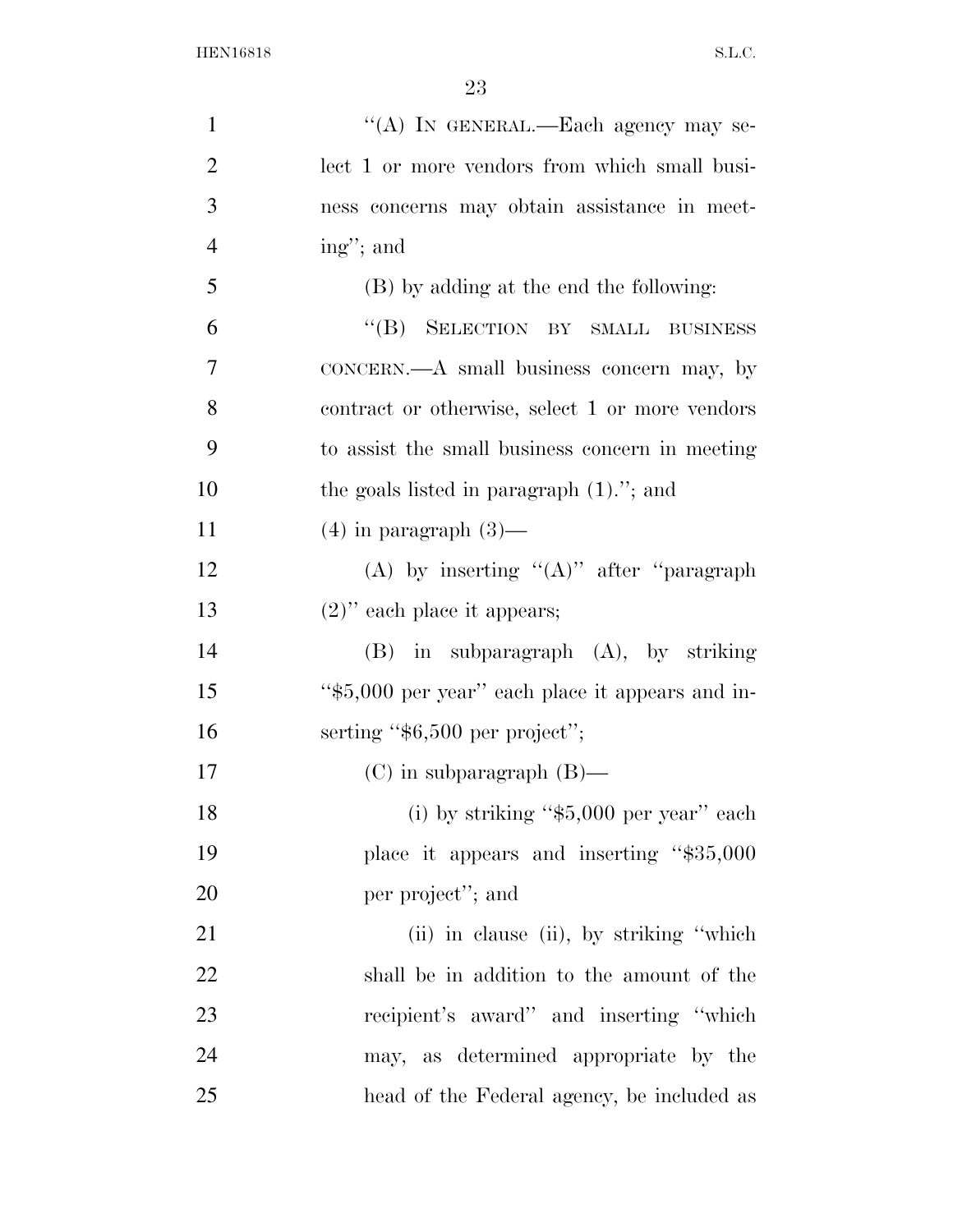| $\mathbf{1}$   | part of the recipient's award or be in addi- |
|----------------|----------------------------------------------|
| $\overline{2}$ | tion to the amount of the recipient's        |
| 3              | award";                                      |
| $\overline{4}$ | (D) in subparagraph $(C)$ —                  |
| 5              | (i) by inserting "or business" after         |
| 6              | "technical";                                 |
| 7              | (ii) by striking "the vendor" and in-        |
| 8              | serting "a vendor"; and                      |
| 9              | (iii) by adding at the end the fol-          |
| 10             | lowing: "Business-related services aimed at  |
| 11             | improving the commercialization success of   |
| 12             | a small business concern may be obtained     |
| 13             | from an entity, such as a public or private  |
| 14             | organization or an agency of or other enti-  |
| 15             | ty established or funded by a State that fa- |
| 16             | cilitates or accelerates the commercializa-  |
| 17             | tion of technologies or assists in the cre-  |
| 18             | ation and growth of private enterprises      |
| 19             | that are commercializing technology.";       |
| 20             | $(E)$ in subparagraph $(D)$ —                |
| 21             | (i) by inserting "or business" after         |
| 22             | "technical" each place it appears; and       |
| 23             | $(ii)$ in clause $(i)$ —                     |
| 24             | $(I)$ by striking "the vendor" and           |
| 25             | inserting "1 or more vendors"; and           |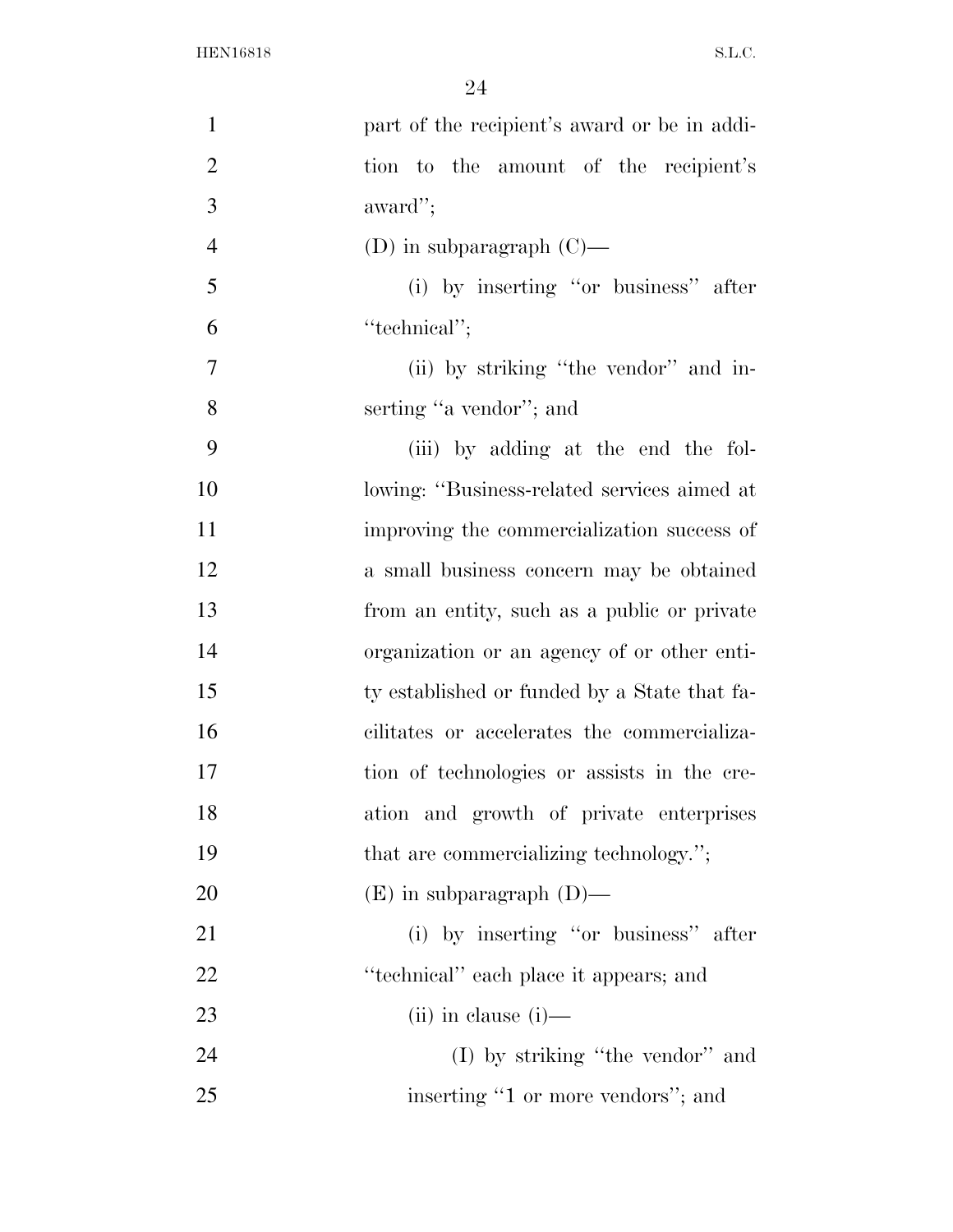| $\mathbf{1}$   | (II) by striking "provides" and                         |
|----------------|---------------------------------------------------------|
| $\overline{2}$ | inserting "provide"; and                                |
| 3              | (F) by adding at the end the following:                 |
| $\overline{4}$ | "(E) MULTIPLE AWARD RECIPIENTS.—The                     |
| 5              | Administrator shall establish a limit on the            |
| 6              | amount of technical and business assistance             |
| $\overline{7}$ | services that may be received or purchased              |
| 8              | under subparagraph (B) by small business con-           |
| 9              | cerns with respect to multiple Phase II SBIR or         |
| 10             | STTR awards for a fiscal year.".                        |
| 11             | SEC. 307. EXTENSION OF PHASE 0 PROOF OF CONCEPT         |
| 12             | PARTNERSHIP PILOT.                                      |
| 13             | Section $9(jj)$ of the Small Business Act (15 U.S.C.    |
| 14             | $638(i)$ ) is amended—                                  |
| 15             | $(1)$ in paragraph $(6)$ by striking "The Director"     |
| 16             | and inserting "Not later than February 1, 2019, the     |
| 17             | Director"; and                                          |
| 18             | $(2)$ in paragraph $(7)$ , by striking "2017" and       |
| 19             | inserting "2019".                                       |
| 20             | SEC. 308. SATISFACTION OF COMPETITION REQUIREMENTS      |
| 21             | FOR DEPARTMENT OF DEFENSE.                              |
| 22             | All awards by the Department of Defense under the       |
| 23             | SBIR program or the STTR program shall be considered    |
| 24             | to meet the competition requirements under section 2304 |
|                | 25 of title 10, United States Code.                     |
|                |                                                         |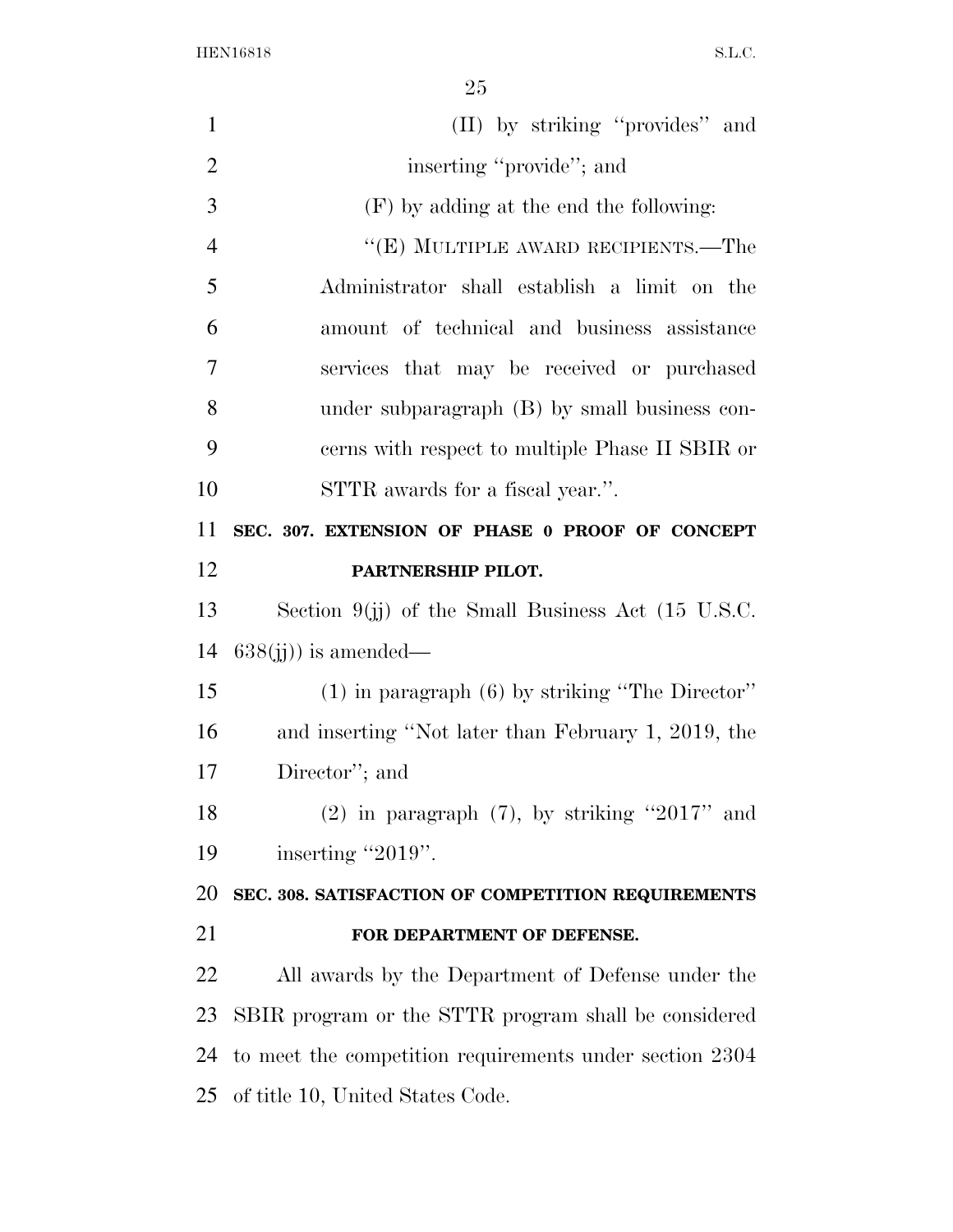| 1              | SEC. 309. PILOT PROGRAM FOR STREAMLINED TECH-            |
|----------------|----------------------------------------------------------|
| $\overline{2}$ | NOLOGY TRANSITION FROM THE SBIR AND                      |
| 3              | STTR PROGRAMS OF THE DEPARTMENT OF                       |
| $\overline{4}$ | DEFENSE.                                                 |
| 5              | (a) DEFINITIONS.—In this section—                        |
| 6              | $(1)$ the terms "commercialization", "SBIR",             |
| 7              | "STTR", "Phase I", "Phase II", and "Phase III"           |
| 8              | have the meanings given those terms in section $9(e)$    |
| 9              | of the Small Business Act $(15 \text{ U.S.C. } 638(e));$ |
| 10             | (2) the term "covered small business concern"            |
| 11             | means-                                                   |
| 12             | $(A)$ a small business concern that com-                 |
| 13             | pleted a Phase II award under the SBIR or                |
| 14             | STTR program of the Department of Defense;               |
| 15             | <b>or</b>                                                |
| 16             | (B) a small business concern that—                       |
| 17             | (i) completed a Phase I award under                      |
| 18             | the SBIR or STTR program of the De-                      |
| 19             | partment of Defense; and                                 |
| 20             | (ii) a contracting officer for the De-                   |
| 21             | partment of Defense recommends for inclu-                |
| 22             | sion in a multiple award contract described              |
| 23             | in subsection $(b)$ ;                                    |
| 24             | (3) the term "multiple award contract" has the           |
| 25             | meaning given the term in section $3302(a)$ of title     |
| 26             | 41, United States Code;                                  |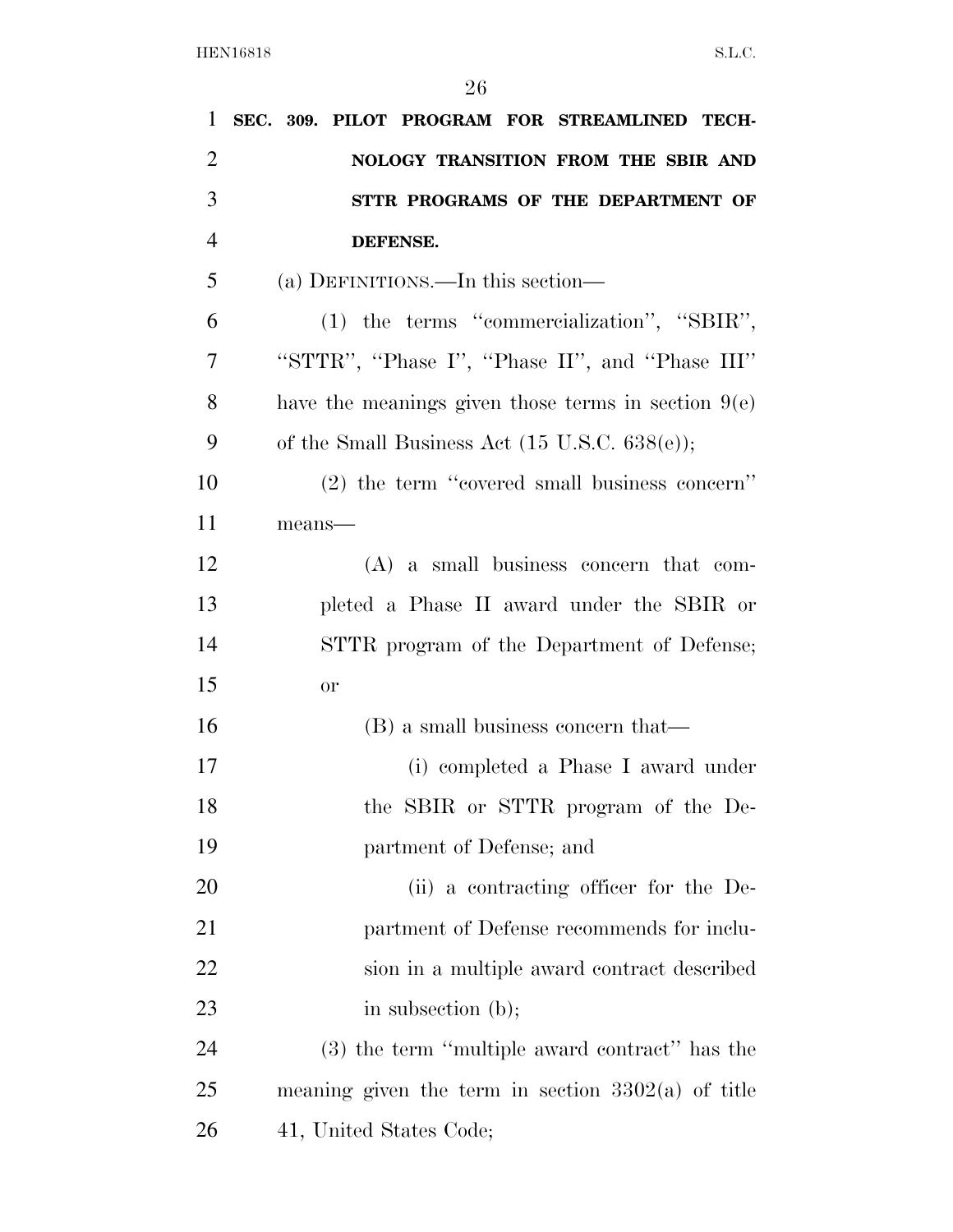(4) the term ''pilot program'' means the pilot program established under subsection (b); and

 (5) the term ''small business concern'' has the meaning given the term in section 3 of the Small Business Act (15 U.S.C. 632).

 (b) ESTABLISHMENT.—The Secretary of the Defense may establish a pilot program under which the Depart- ment of Defense shall award multiple award contracts to covered small business concerns for the purchase of tech- nologies, supplies, or services that the covered small busi- ness concern has developed through the SBIR or STTR program.

 (c) WAIVER OF COMPETITION IN CONTRACTING ACT REQUIREMENTS.—The Secretary of the Defense may es- tablish procedures to waive provisions of section 2304 of title 10, United States Code, for purposes of carrying out the pilot program.

 (d) USE OF CONTRACT VEHICLE.—A multiple award contract described in subsection (b) may be used by any service or component of the Department of Defense.

 (e) TERMINATION.—The pilot program established under this section shall terminate on September 30, 2022.

 (f) RULE OF CONSTRUCTION.—Nothing in this sec- tion shall be construed to prevent the commercialization of products and services produced by a small business con-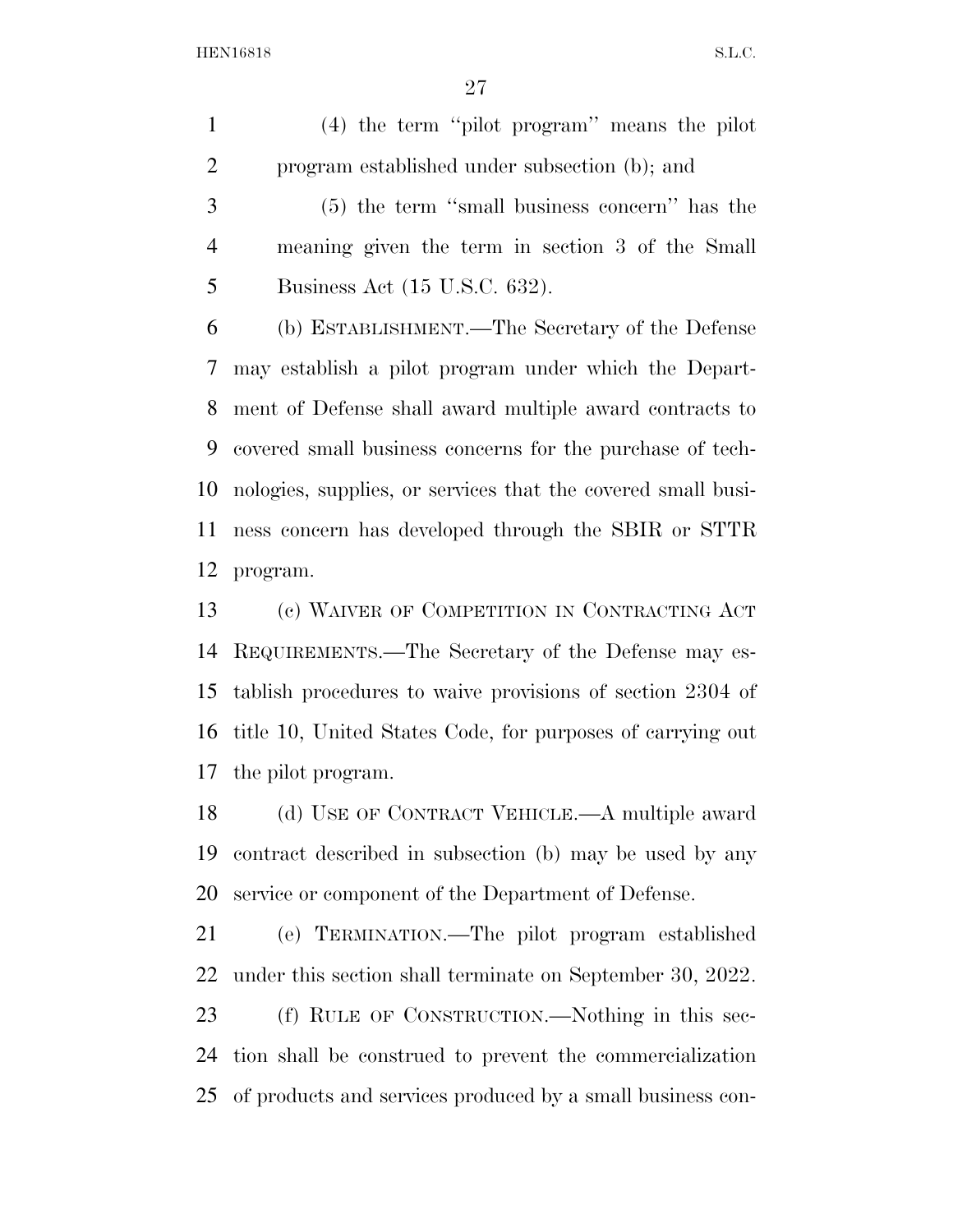cern under an SBIR or STTR program of a Federal agen- cy through— (1) direct awards for Phase III of an SBIR or STTR program; or (2) any other contract vehicle. **TITLE IV—PROGRAM DIVERSIFICATION INITIATIVES SEC. 401. REGIONAL SBIR STATE COLLABORATIVE INITIA- TIVE PILOT PROGRAM.**  Section 9 of the Small Business Act (15 U.S.C. 638) is amended— (1) in subsection (mm)— 13 (A) in paragraph  $(1)$ — (i) in the matter preceding subpara-15 graph (A), by striking "2017" and insert-16 ing "2021"; (ii) in subparagraph (I), by striking 18 ''and'' at the end; (iii) in subparagraph (J), by striking 20 the period and inserting "; and"; and (iv) by adding at the end the fol- lowing: 23 "'(K) funding for improvements that in-crease commonality across data systems, reduce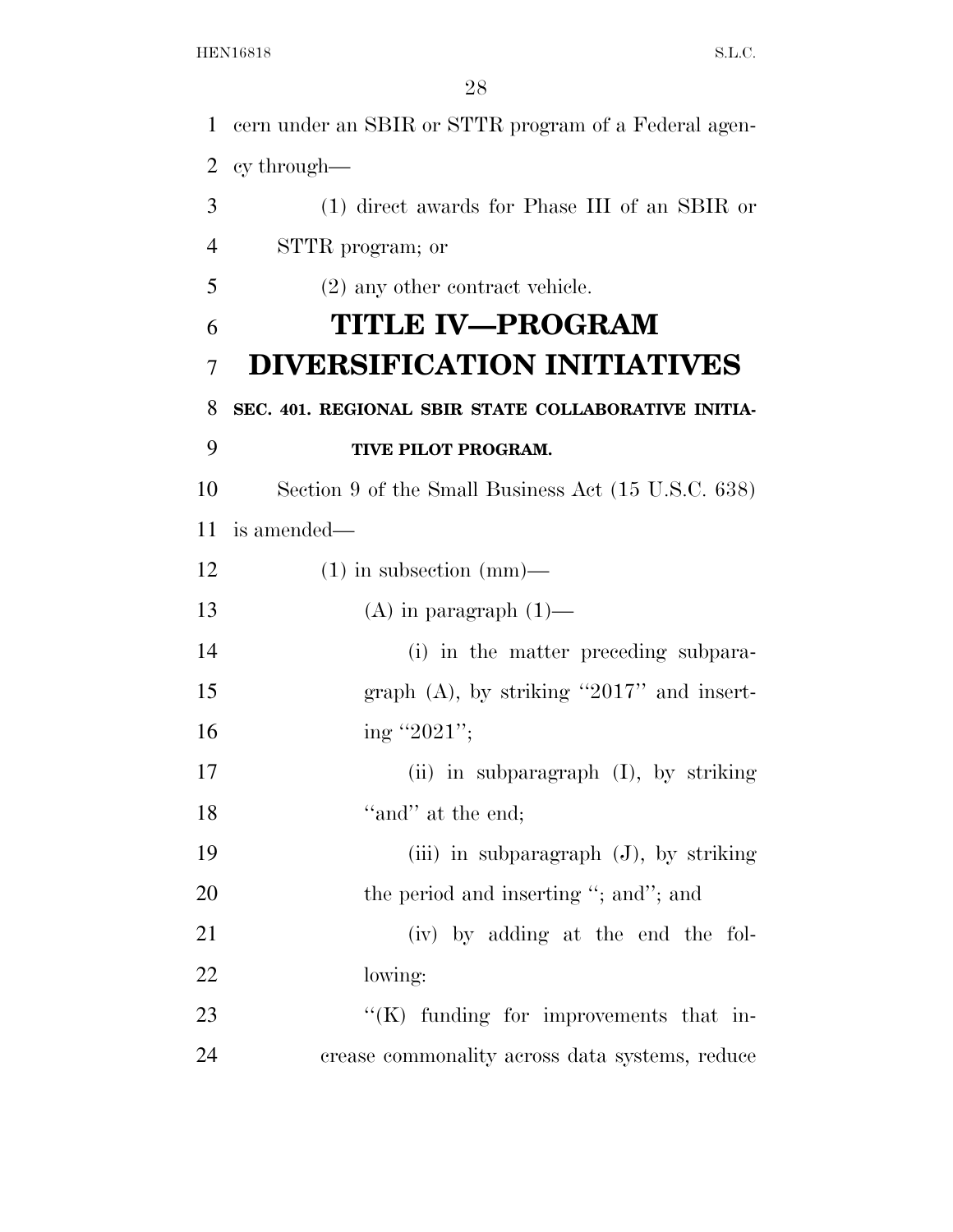| $\mathbf{1}$   | redundancy, and improve data oversight and ac- |
|----------------|------------------------------------------------|
| $\overline{2}$ | curacy."; and                                  |
| 3              | (B) by adding at the end the following:        |
| $\overline{4}$ | "(7) SBIR AND STTR PROGRAMS; FAST PRO-         |
| 5              | GRAM.-                                         |
| 6              | "(A) DEFINITION.—In this paragraph, the        |
| 7              | term 'covered Federal agency' means a Federal  |
| 8              | agency that—                                   |
| 9              | "(i) is required to conduct an SBIR            |
| 10             | program; and                                   |
| 11             | "(ii) elects to use the funds allocated        |
| 12             | to the SBIR program of the Federal agen-       |
| 13             | cy for the purposes described in paragraph     |
| 14             | (1).                                           |
| 15             | "(B) REQUIREMENT.—Each covered Fed-            |
| 16             | eral agency shall transfer an amount equal to  |
| 17             | 15 percent of the funds that are used for the  |
| 18             | purposes described in paragraph (1) to the Ad- |
| 19             | ministration—                                  |
| 20             | "(i) for the Regional SBIR State Col-          |
| 21             | laborative Initiative Pilot Program estab-     |
| 22             | lished under subsection (uu);                  |
| 23             | "(ii) for the Federal and State Tech-          |
| 24             | nology Partnership Program established         |
| 25             | under section 34; and                          |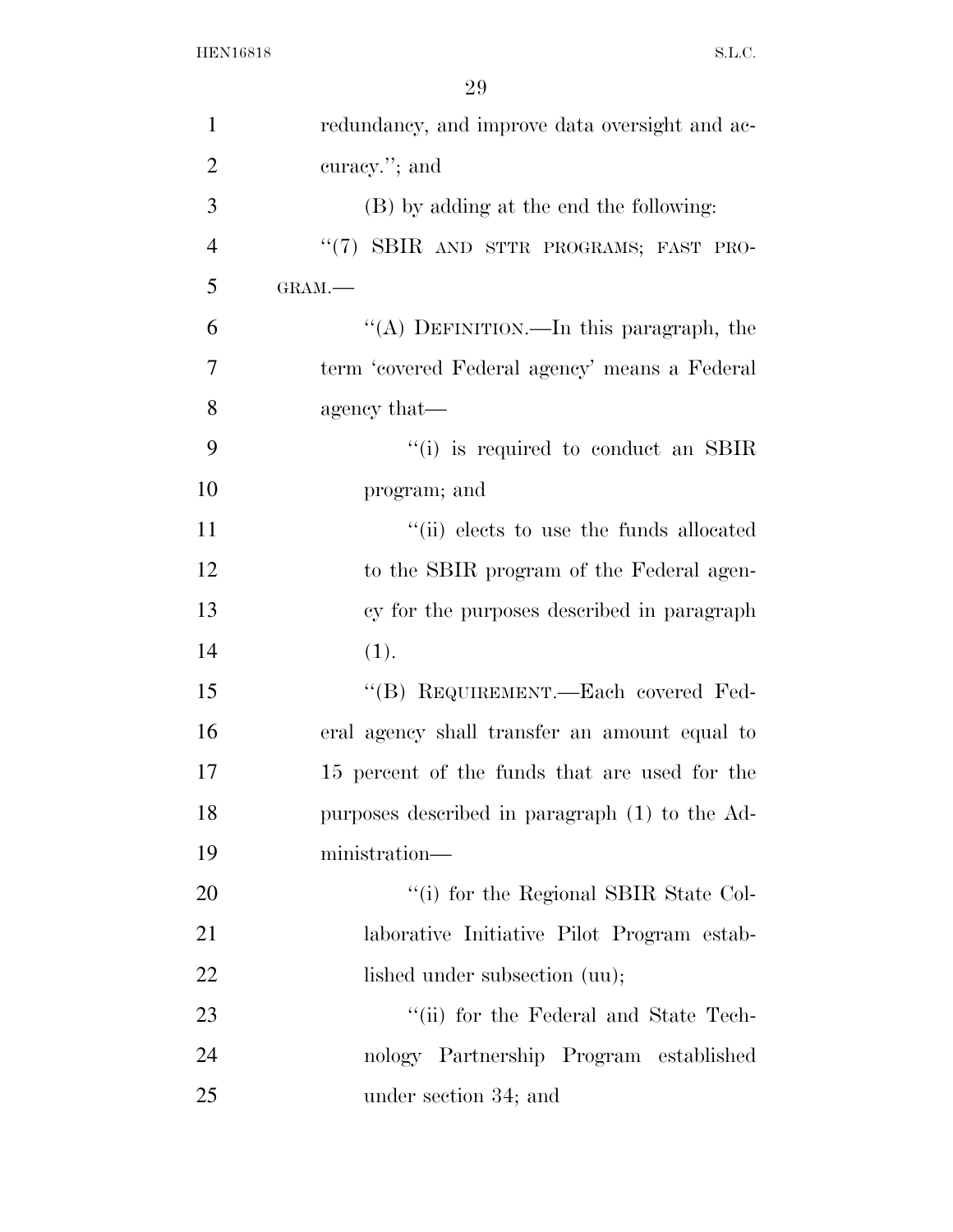| $\mathbf{1}$   | "(iii) to support the Office of the Ad-          |
|----------------|--------------------------------------------------|
| $\overline{2}$ | ministration that administers the SBIR           |
| 3              | program and the STTR program, subject            |
| $\overline{4}$ | to agreement from other agencies about           |
| 5              | how the funds will be used, in carrying out      |
| 6              | programs and the programs de-<br>those           |
| $\overline{7}$ | scribed in clauses (i) and (ii).                 |
| 8              | $``(8)$ PILOT PROGRAM.—                          |
| 9              | "(A) IN GENERAL.—Of amounts provided             |
| 10             | to the Administration under paragraph (7), not   |
| 11             | less than $$5,000,000$ shall be used to provide  |
| 12             | awards under the Regional SBIR State Collabo-    |
| 13             | Initiative Pilot Program established<br>rative   |
| 14             | under subsection (uu) for each fiscal year in    |
| 15             | which the program is in effect.                  |
| 16             | "(B) DISBURSEMENT FLEXIBILITY.—The               |
| 17             | Administration may use any unused funds          |
| 18             | made available under subparagraph (A) as of      |
| 19             | April 1 of each fiscal year for awards to carry  |
| 20             | out clauses (ii) and (iii) of paragraph $(7)(B)$ |
| 21             | after providing written notice to-               |
| 22             | "(i) the Committee on Small Business             |
| 23             | and Entrepreneurship and the Committee           |
| 24             | on Appropriations of the Senate; and             |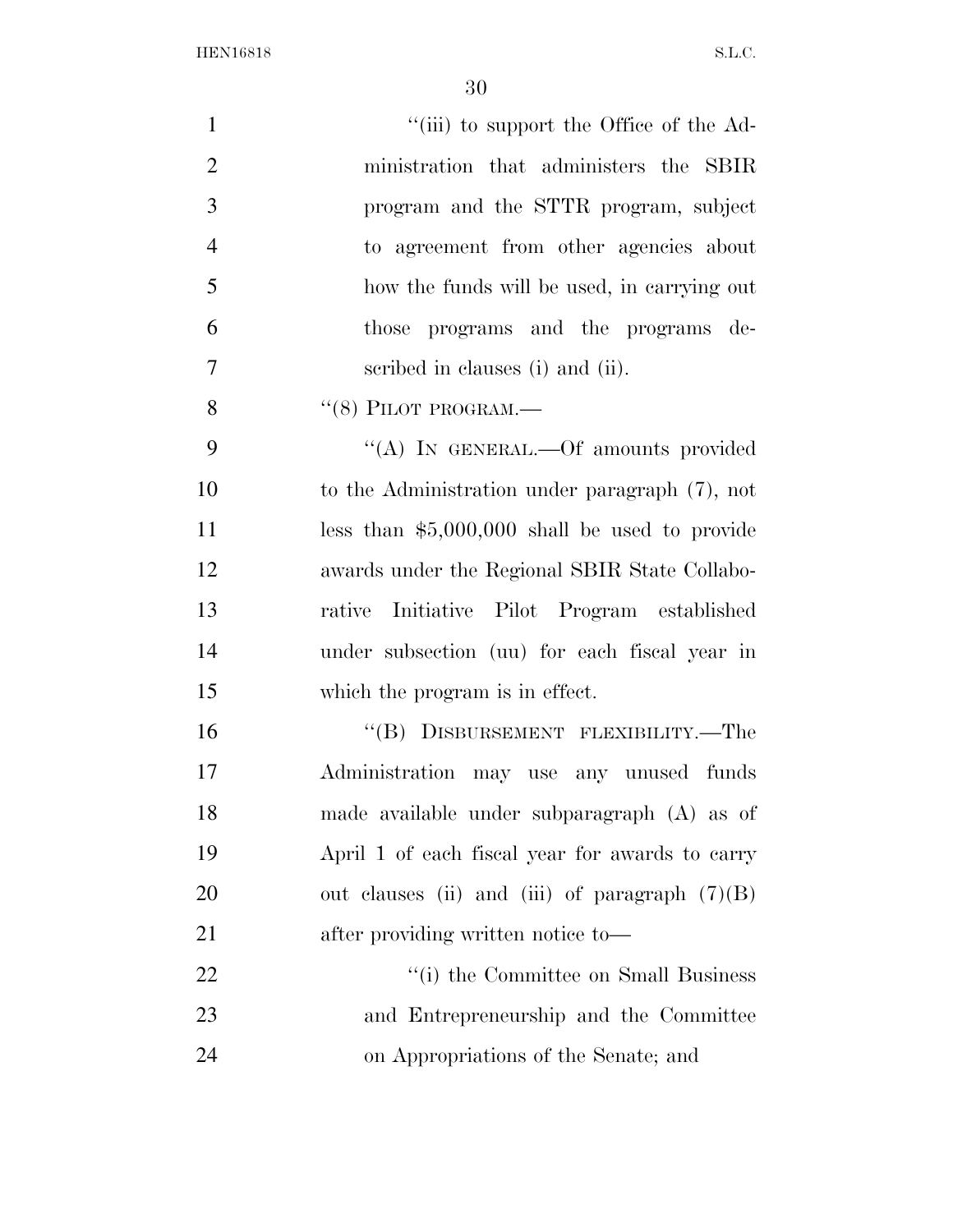| $\mathbf{1}$   | "(ii) the Committee on Small Busi-                 |
|----------------|----------------------------------------------------|
| $\overline{2}$ | ness and the Committee on Appropriations           |
| 3              | of the House of Representatives."; and             |
| $\overline{4}$ | $(2)$ by adding after subsection (tt), as added by |
| 5              | section 303 of this Act, the following:            |
| 6              | "(uu) REGIONAL SBIR STATE COLLABORATIVE INI-       |
| 7              | <b>TIATIVE PILOT PROGRAM.—</b>                     |
| 8              | " $(1)$ DEFINITIONS.—In this subsection—           |
| 9              | $\lq\lq$ the term 'eligible entity' means—         |
| 10             | $f'(i)$ a research institution; and                |
| 11             | "(ii) a small business concern;                    |
| 12             | "(B) the term 'eligible State' means—              |
| 13             | "(i) a State that the Administrator                |
| 14             | determines is in the bottom half of States,        |
| 15             | based on the average number of annual              |
| 16             | SBIR program awards made to companies              |
| 17             | in the State for the preceding 3 years for         |
| 18             | which the Administration has applicable            |
| 19             | data; and                                          |
| 20             | "(ii) an EPSCoR State that—                        |
| 21             | $``(I)$ is a State described in clause             |
| 22             | $(i)$ ; or                                         |
| 23             | "(II) is—                                          |
| 24             | $\lq\lq$ (aa) not a State described                |
| 25             | in clause (i); and                                 |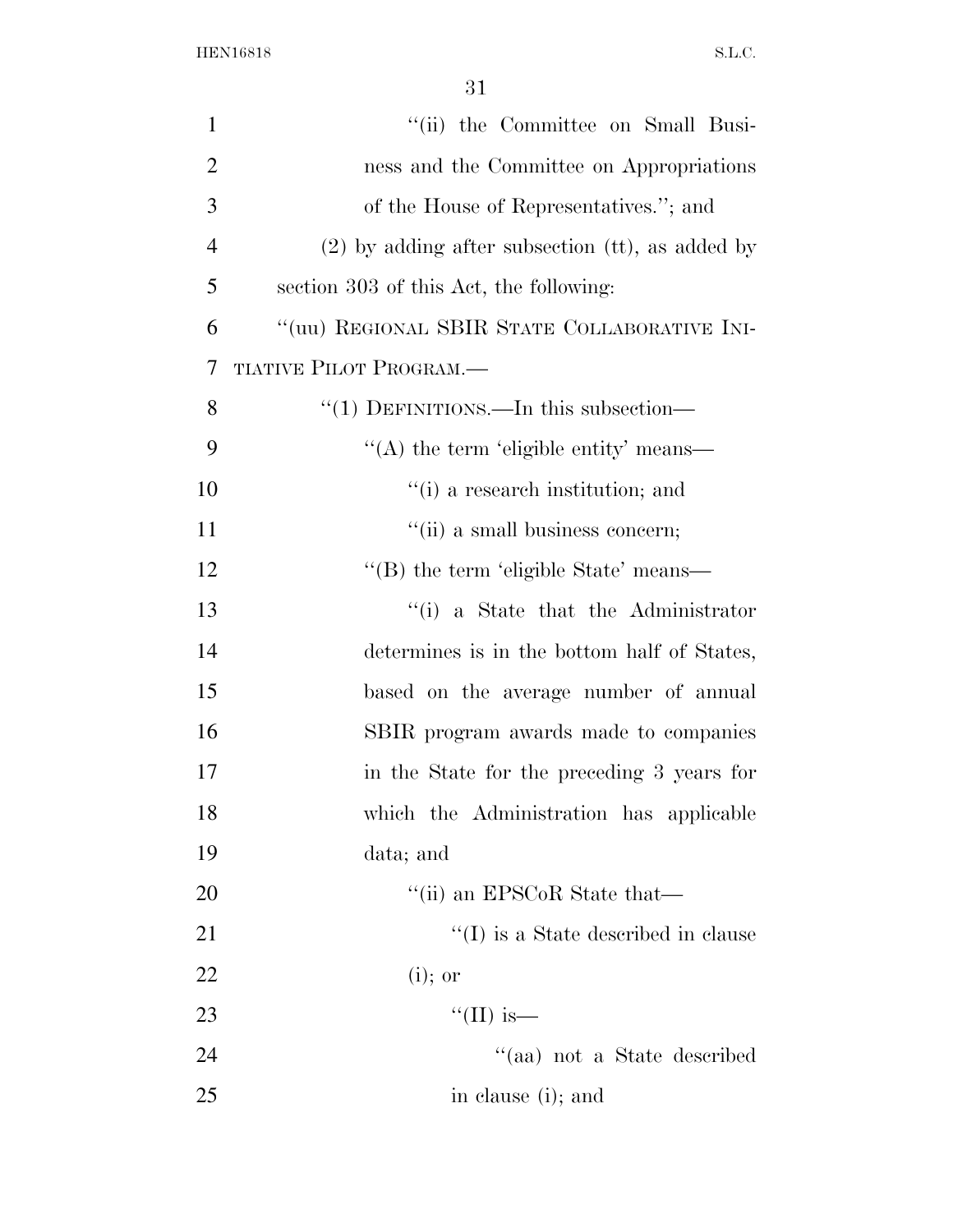| $\mathbf{1}$   | "(bb) invited to participate                        |
|----------------|-----------------------------------------------------|
| $\overline{2}$ | in a regional collaborative;                        |
| 3              | "(C) the term 'EPSCoR State' means a                |
| $\overline{4}$ | State that participates in the Experimental         |
| 5              | Program to Stimulate Competitive Research of        |
| 6              | the National Science Foundation, as established     |
| $\overline{7}$ | under section 113 of the National Science           |
| 8              | Foundation Authorization Act of 1988 (42)           |
| 9              | U.S.C. $1862g$ ;                                    |
| 10             | "(D) the term 'FAST program' means the              |
| 11             | Federal and State Technology Partnership Pro-       |
| 12             | gram established under section 34;                  |
| 13             | " $(E)$ the term 'pilot program' means the          |
| 14             | Regional SBIR State Collaborative Initiative        |
| 15             | Pilot Program established under paragraph (2);      |
| 16             | $\lq\lq(F)$ the term 'regional collaborative'       |
| 17             | means a collaborative consisting of eligible enti-  |
| 18             | ties that are located in not less than 3 eligible   |
| 19             | States; and                                         |
| 20             | " $(G)$ the term 'State' means any State of         |
| 21             | the United States, the District of Columbia, the    |
| 22             | Commonwealth of Puerto Rico, and any terri-         |
| 23             | tory or possession of the United States.            |
| 24             | ESTABLISHMENT.—The Administrator<br>(2)             |
| 25             | shall establish a pilot program, to be known as the |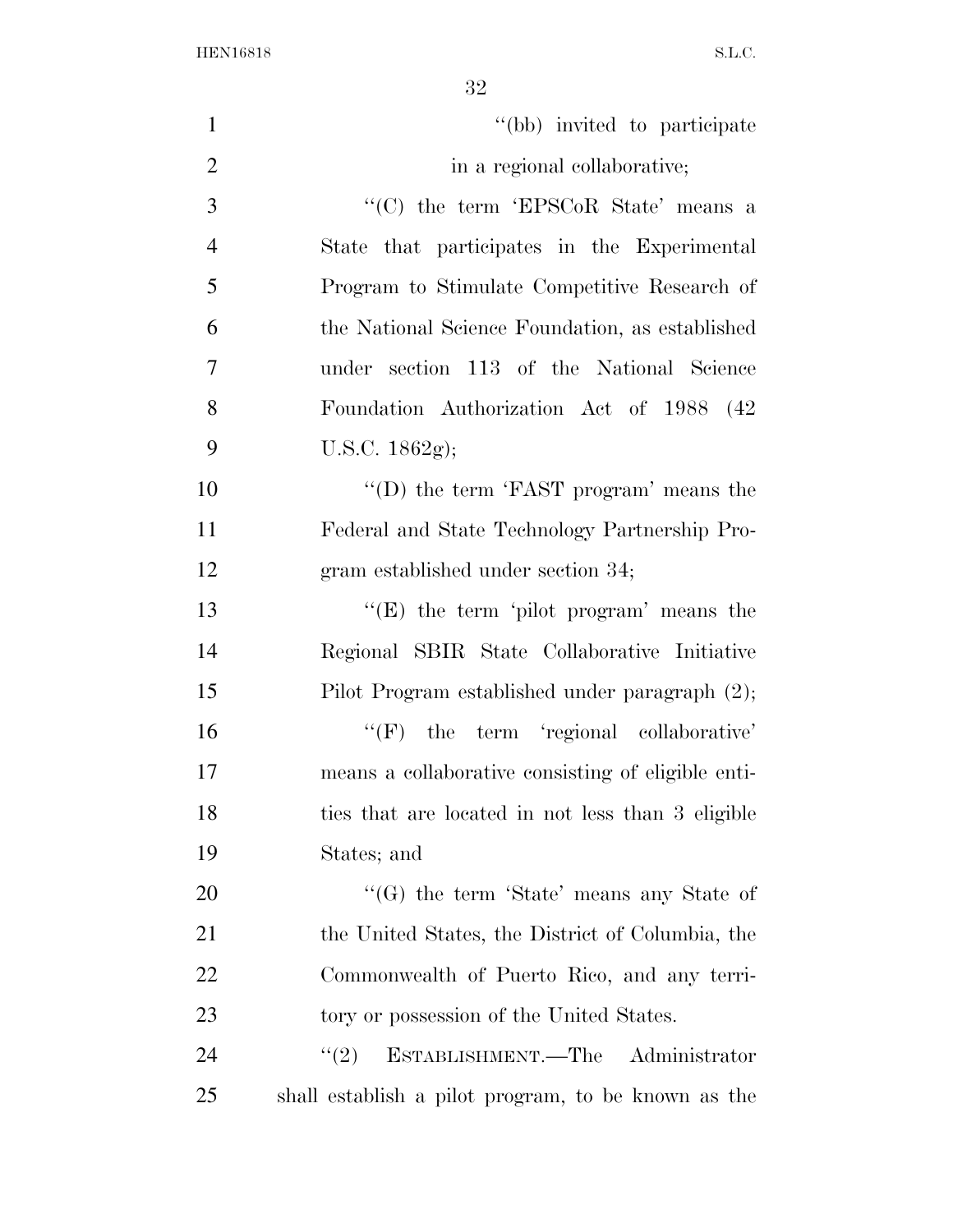| $\mathbf{1}$   | Regional SBIR State Collaborative Initiative Pilot    |
|----------------|-------------------------------------------------------|
| $\overline{2}$ | Program, under which the Administrator shall pro-     |
| 3              | vide awards to regional collaboratives to address the |
| $\overline{4}$ | needs of small business concerns in order to be more  |
| 5              | competitive in the proposal and selection process for |
| 6              | awards under the SBIR program and the STTR            |
| 7              | program and to increase technology transfer and       |
| 8              | commercialization.                                    |
| 9              | "(3) GOALS.—The goals of the pilot program            |
| 10             | $are-$                                                |
| 11             | $\lq\lq$ to create regional collaboratives that       |
| 12             | allow eligible entities to work cooperatively to      |
| 13             | leverage resources to address the needs of small      |
| 14             | business concerns;                                    |
| 15             | "(B) to grow SBIR program and STTR                    |
| 16             | program cooperative research and development          |
| 17             | commercialization through increased<br>and            |
| 18             | awards under those programs;                          |
| 19             | "(C) to increase the participation of States          |
| 20             | that have historically received a lower level of      |
| 21             | awards under the SBIR program and the                 |
| 22             | STTR program;                                         |
| 23             | $\lq\lq$ to utilize the strengths and advan-          |
| 24             | tages of regional collaboratives to better lever-     |
| 25             | age resources, best practices, and economies of       |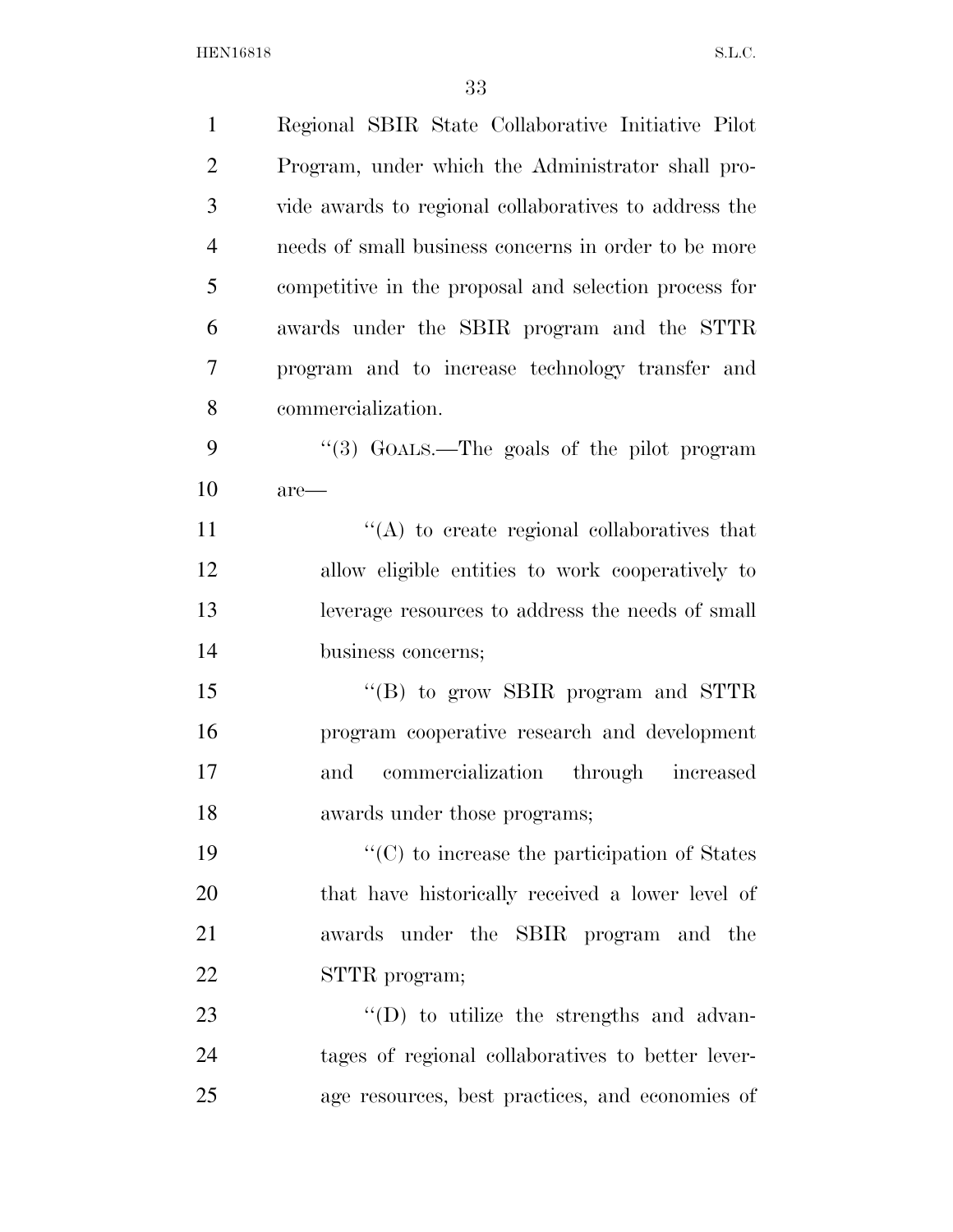| $\mathbf{1}$   | scale in a region for the purpose of increasing    |
|----------------|----------------------------------------------------|
| $\overline{2}$ | awards and increasing the commercialization of     |
| 3              | the SBIR program and STTR projects;                |
| $\overline{4}$ | $\lq\lq(E)$ to increase the competitiveness of the |
| 5              | SBIR program and the STTR program;                 |
| 6              | $\lq\lq(F)$ to identify sources of outside funding |
| $\tau$         | for applicants for an award under the SBIR         |
| 8              | program or the STTR program, including ven-        |
| 9              | ture capitalists, angel investor groups, private   |
| 10             | industry, crowd funding, and special loan pro-     |
| 11             | grams; and                                         |
| 12             | $\lq\lq(G)$ to offer increased one-on-one engage-  |
| 13             | ments with companies and entrepreneurs for         |
| 14             | SBIR program and STTR program education,           |
| 15             | assistance, and successful outcomes.               |
| 16             | $``(4)$ APPLICATION.—                              |
| 17             | "(A) IN GENERAL.—A regional collabo-               |
| 18             | rative that desires to participate in the pilot    |
| 19             | program shall submit to the Administrator an       |
| 20             | application at such time, in such manner, and      |
| 21             | containing such information as the Adminis-        |
| 22             | trator may require.                                |
| 23             | "(B) INCLUSION OF LEAD ELIGIBLE ENTI-              |
| 24             | TIES AND COORDINATOR.- A regional collabo-         |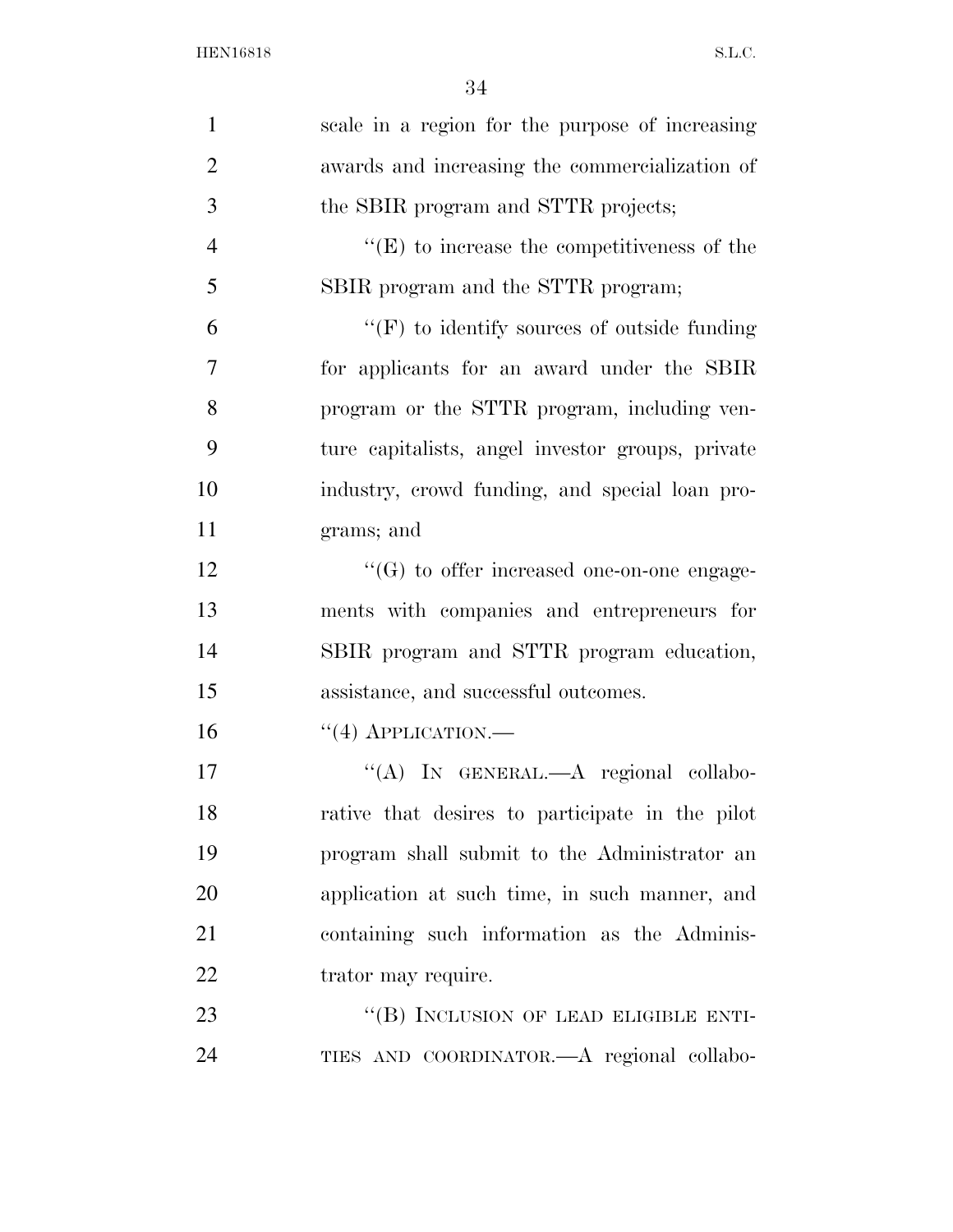| $\mathbf{1}$   | rative shall include in an application submitted     |
|----------------|------------------------------------------------------|
| $\overline{2}$ | under subparagraph $(A)$ —                           |
| 3              | "(i) the name of each lead eligible en-              |
| $\overline{4}$ | tity from each eligible State in the regional        |
| 5              | collaborative, as designated under para-             |
| 6              | graph $(5)(A)$ ; and                                 |
| 7              | "(ii) the name of the coordinator for                |
| 8              | the regional collaborative, as designated            |
| 9              | under paragraph $(6)$ .                              |
| 10             | "(C) AVOIDANCE OF DUPLICATION.—A re-                 |
| 11             | gional collaborative shall include in an applica-    |
| 12             | tion submitted under subparagraph (A) an ex-         |
| 13             | planation as to how the activities of the regional   |
| 14             | collaborative under the pilot program would dif-     |
| 15             | fer from other State and Federal outreach ac-        |
| 16             | tivities in each eligible State in the regional col- |
| 17             | laborative.                                          |
| 18             | $``(5)$ LEAD ELIGIBLE ENTITY.—                       |
| 19             | "(A) IN GENERAL.—Each eligible State in              |
| 20             | a regional collaborative shall designate 1 eligible  |
| 21             | entity located in the eligible State to serve as     |
| 22             | the lead eligible entity for the eligible State.     |
| 23             | "(B) AUTHORIZATION BY GOVERNOR.-                     |
| 24             | Each lead eligible entity designated under sub-      |
| 25             | paragraph (A) shall be authorized to act as the      |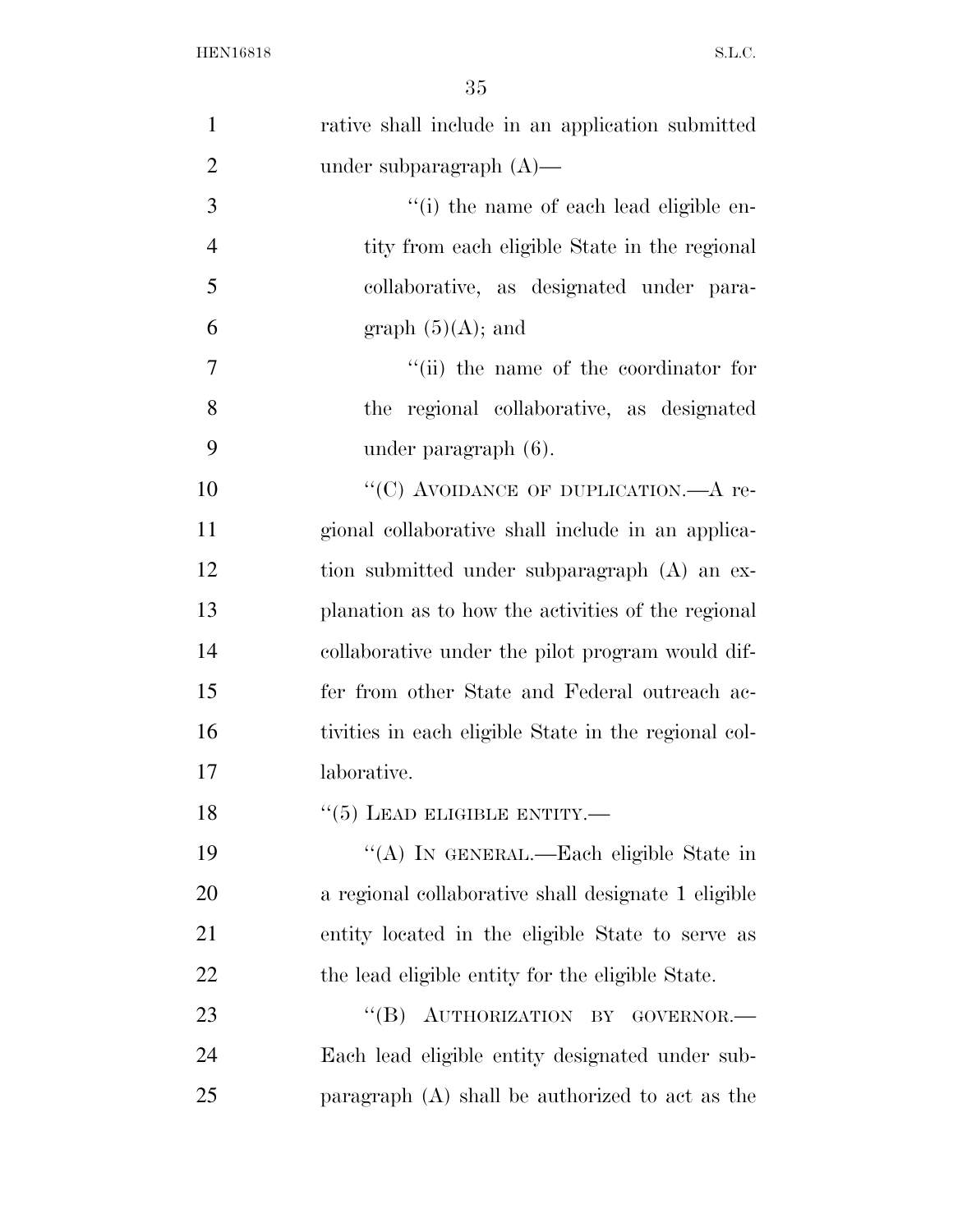|   | lead eligible entity by the Governor of the appli- |
|---|----------------------------------------------------|
|   | cable eligible State.                              |
| 3 | "(C) RESPONSIBILITIES.—Each lead eligi-            |

 ble entity designated under subparagraph (A) shall be responsible for administering the activi- ties and program initiatives described in para-graph (7) in the applicable eligible State.

8 "(6) REGIONAL COLLABORATIVE COORDI- NATOR.—Each regional collaborative shall designate a coordinator from amongst the eligible entities lo- cated in the eligible States in the regional collabo- rative, who shall serve as the interface between the regional collaborative and the Administration with respect to measuring cross-State collaboration and program effectiveness and documenting best prac-tices.

17 "(7) USE OF FUNDS.—Each regional collabo- rative that is provided an award under the pilot pro- gram may, in each eligible State in which an eligible entity of the regional collaborative is located—

21 ''(A) establish an initiative under which first-time applicants for an award under the SBIR program or the STTR program are re-viewed by experienced, national experts in the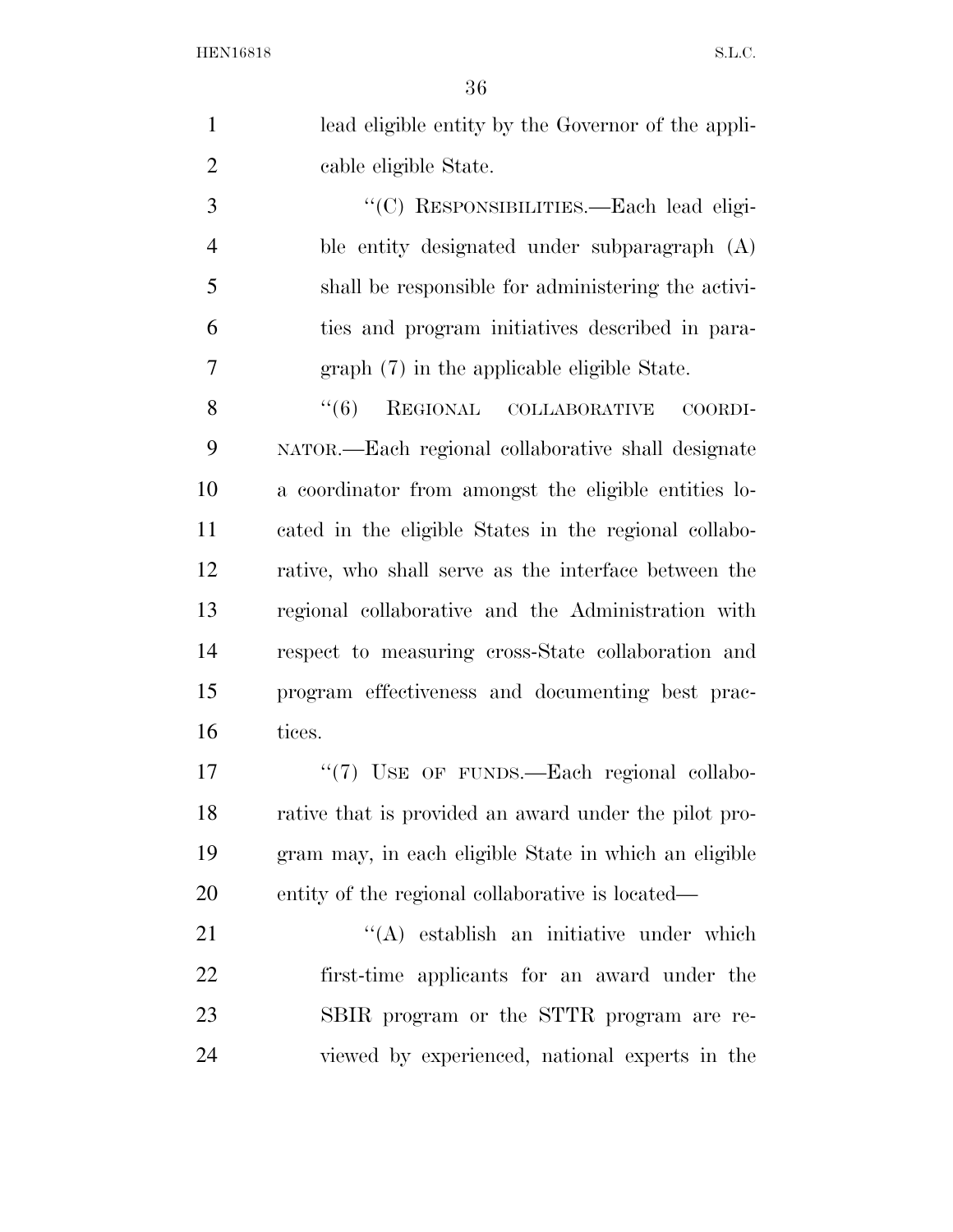| $\mathbf{1}$   | United States, as determined by the lead eligi-    |
|----------------|----------------------------------------------------|
| $\overline{2}$ | ble entity designated under paragraph $(5)(A)$ ;   |
| $\mathfrak{Z}$ | "(B) engage national mentors on a fre-             |
| $\overline{4}$ | quent basis to work directly with applicants for   |
| 5              | an award under the SBIR program or the             |
| 6              | STTR program, particularly during Phase II,        |
| 7              | to assist with the process of preparing and sub-   |
| 8              | mitting a proposal;                                |
| 9              | "(C) create and make available an online           |
| 10             | mechanism to serve as a resource for applicants    |
| 11             | for an award under the SBIR program or the         |
| 12             | STTR program to identify and connect with          |
| 13             | Federal labs, prime government contractor com-     |
| 14             | panies, other industry partners, and regional in-  |
| 15             | dustry cluster organizations;                      |
| 16             | "(D) conduct focused and concentrated              |
| 17             | outreach efforts to increase participation in the  |
| 18             | SBIR program and the STTR program by               |
| 19             | small business concerns owned and controlled       |
| 20             | by women, small business concerns owned and        |
| 21             | controlled by veterans, small business concerns    |
| 22             | owned and controlled by socially and economi-      |
| 23             | cally disadvantaged individuals (as defined in     |
| 24             | section $8(d)(3)(C)$ , and historically black col- |
| 25             | leges and universities;                            |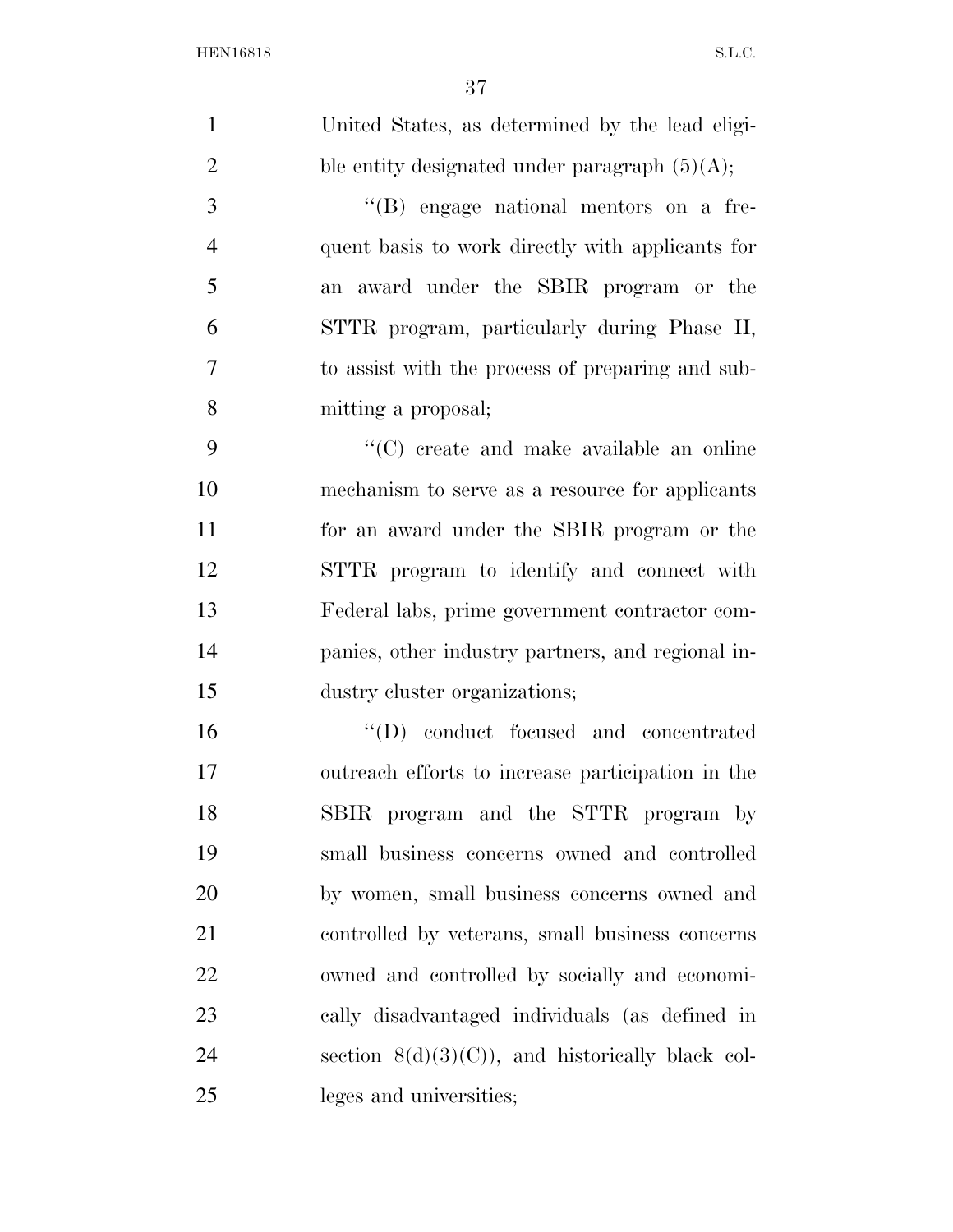| $\mathbf{1}$   | $\lq\lq(E)$ administer a structured program of   |
|----------------|--------------------------------------------------|
| $\overline{2}$ | training and technical assistance—               |
| 3              | "(i) to prepare applicants for an                |
| $\overline{4}$ | award under the SBIR program or the              |
| 5              | STTR program—                                    |
| 6              | $\lq\lq$ to compete more effectively             |
| 7              | for Phase I and Phase II awards; and             |
| 8              | "(II) to develop and implement a                 |
| 9              | successful commercialization plan;               |
| 10             | "(ii) to assist eligible States focusing         |
| 11             | on transition and commercialization to win       |
| 12             | Phase III awards from public and private         |
| 13             | partners;                                        |
| 14             | "(iii) to create more competitive pro-           |
| 15             | posals to increase awards from all Federal       |
| 16             | sources, with a focus on awards under the        |
| 17             | SBIR program and the STTR program;               |
| 18             | and                                              |
| 19             | "(iv) to assist first-time applicants by         |
| 20             | providing small grants for proof of concept      |
| 21             | research; and                                    |
| 22             | $\lq\lq(F)$ assist applicants for an award under |
| 23             | the SBIR program or the STTR program to          |
| 24             | identify sources of outside funding, including   |
| 25             | venture capitalists, angel investor groups, pri- |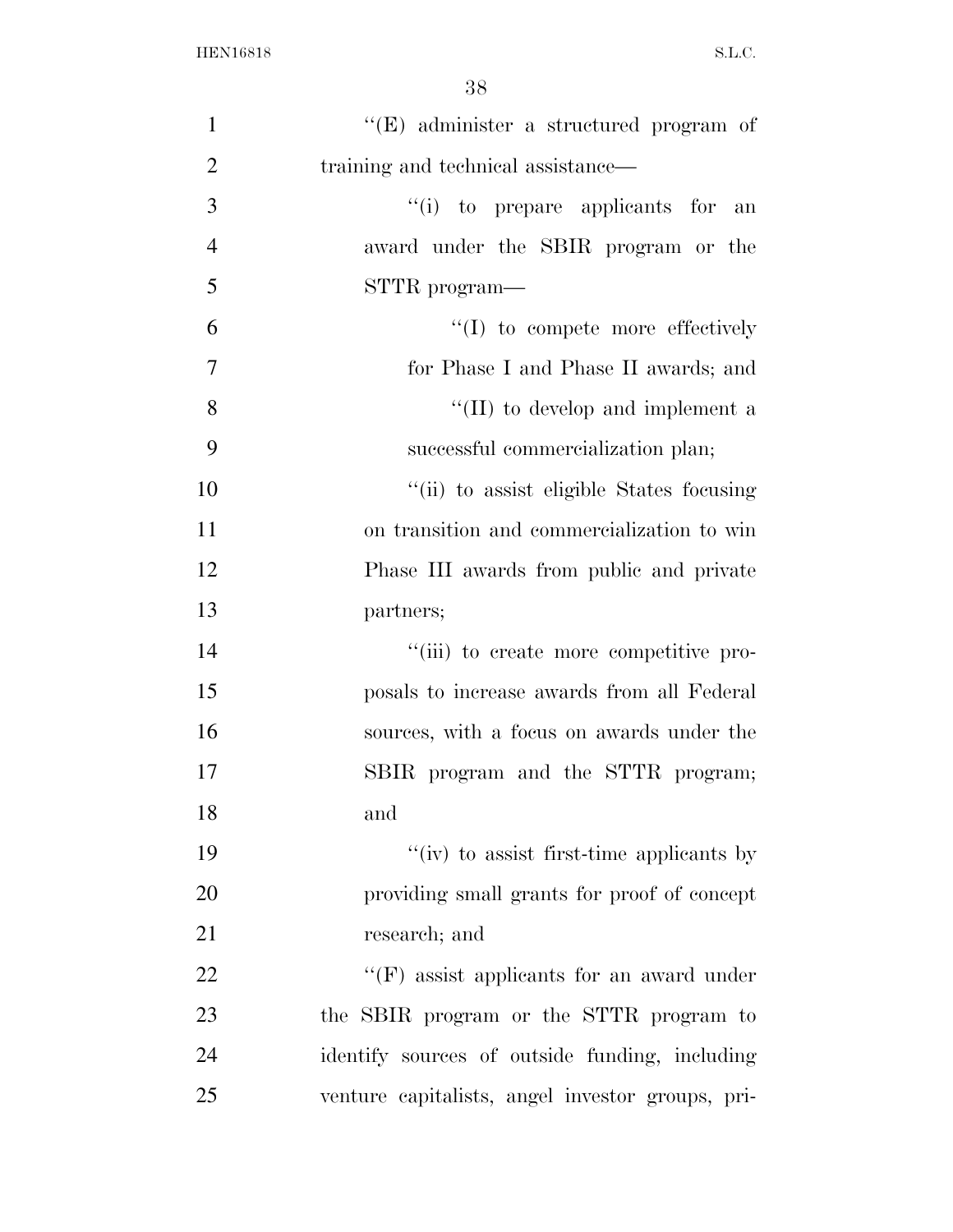| $\mathbf{1}$   | vate industry, crowd funding, and special loan      |
|----------------|-----------------------------------------------------|
| $\overline{2}$ | programs.                                           |
| 3              | $\cdot\cdot$ (8) AWARD AMOUNT.—                     |
| $\overline{4}$ | "(A) IN GENERAL.—The Administrator                  |
| 5              | shall provide an award to each eligible State in    |
| 6              | which an eligible entity of a regional collabo-     |
| 7              | rative is located in an amount that is not more     |
| 8              | than $$300,000$ to carry out the activities de-     |
| 9              | scribed in paragraph $(7)$ .                        |
| 10             | $\lq\lq (B)$ LIMITATION.—                           |
| 11             | "(i) IN GENERAL.—An eligible State                  |
| 12             | may not receive an award under both the             |
| 13             | FAST program and the pilot program for              |
| 14             | the same year.                                      |
| 15             | "(ii) RULE OF CONSTRUCTION.—                        |
| 16             | Nothing in clause (i) shall be construed to         |
| 17             | prevent an eligible State from applying for         |
| 18             | an award under the FAST program and                 |
| 19             | the pilot program for the same year.                |
| 20             | "(9) DURATION OF AWARD. An award pro-               |
| 21             | vided under the pilot program shall be for a period |
| 22             | of not more than 1 year, and may be renewed by the  |
| 23             | Administrator for 1 additional year.                |
| 24             | "(10) TERMINATION.—The pilot program shall          |
| 25             | terminate on September 30, 2021.                    |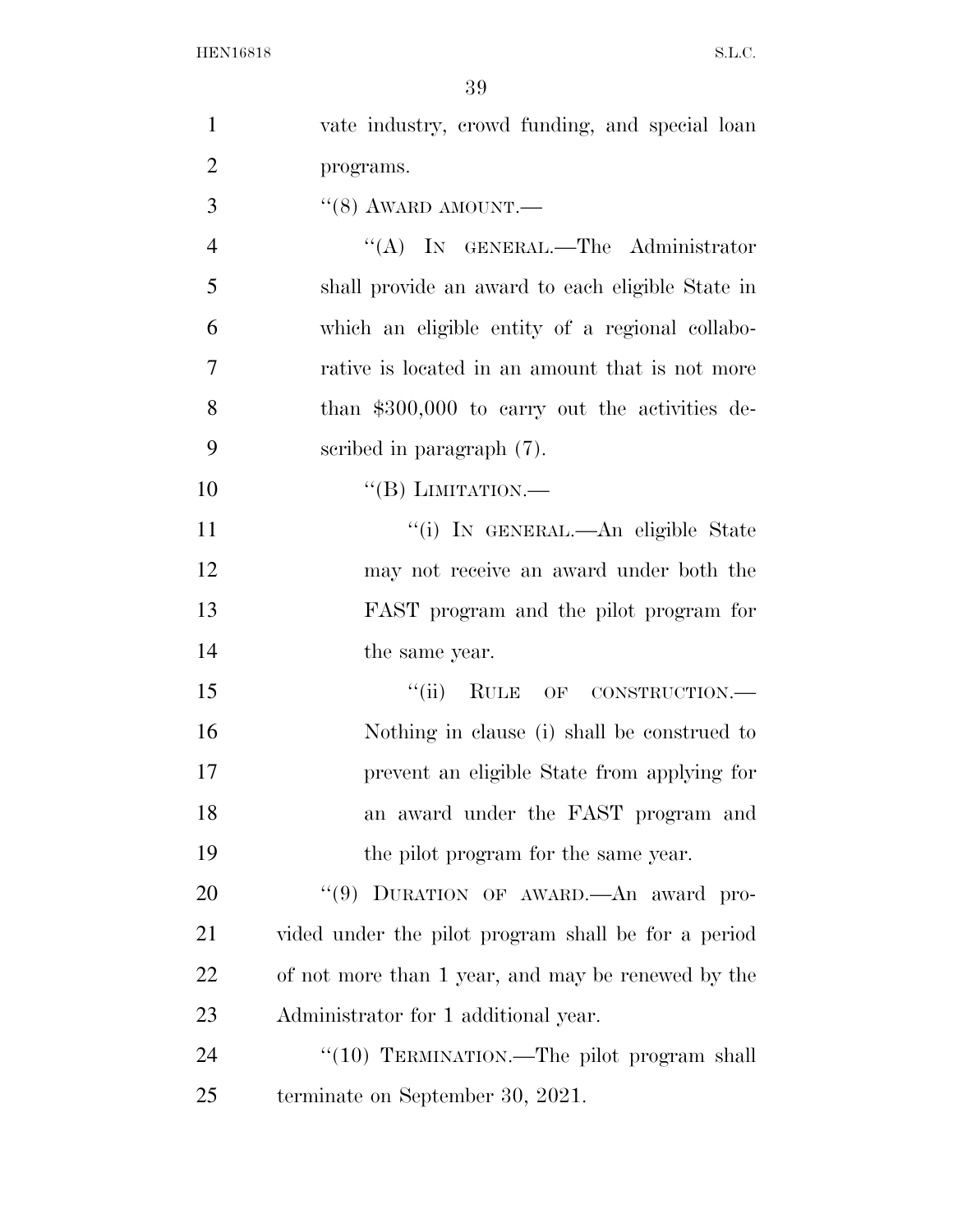| $\mathbf{1}$   | "(11) REPORT.—Not later than February 1,           |
|----------------|----------------------------------------------------|
| $\overline{2}$ | 2021, the Administrator shall submit to the Com-   |
| 3              | mittee on Small Business and Entrepreneurship of   |
| $\overline{4}$ | the Senate and the Committee on Small Business of  |
| 5              | the House of Representatives a report on the pilot |
| 6              | program, which shall include—                      |
| $\overline{7}$ | $\lq\lq$ an assessment of the pilot program        |
| 8              | and the effectiveness of the pilot program in      |
| 9              | meeting the goals described in paragraph $(3)$ ;   |
| 10             | $\lq\lq$ an assessment of the best practices,      |
| 11             | including an analysis of how the pilot program     |
| 12             | compares to the FAST program and a single-         |
| 13             | State approach; and                                |
| 14             | $\cdot$ (C) recommendations as to whether any      |
| 15             | aspect of the pilot program should be extended     |
| 16             | or made permanent.".                               |
| 17             | SEC. 402. FEDERAL AND STATE TECHNOLOGY PARTNER-    |
| 18             | <b>SHIP PROGRAM.</b>                               |
| 19             | Section 34 of the Small Business Act (15 U.S.C.    |
| 20             | $657d$ ) is amended—                               |
| 21             | $(1)$ in subsection $(h)$ —                        |
| 22             | (A) in paragraph $(1)$ , by striking "2001         |
| 23             | through 2005" and inserting "2017 through          |
| 24             | $2021$ "; and                                      |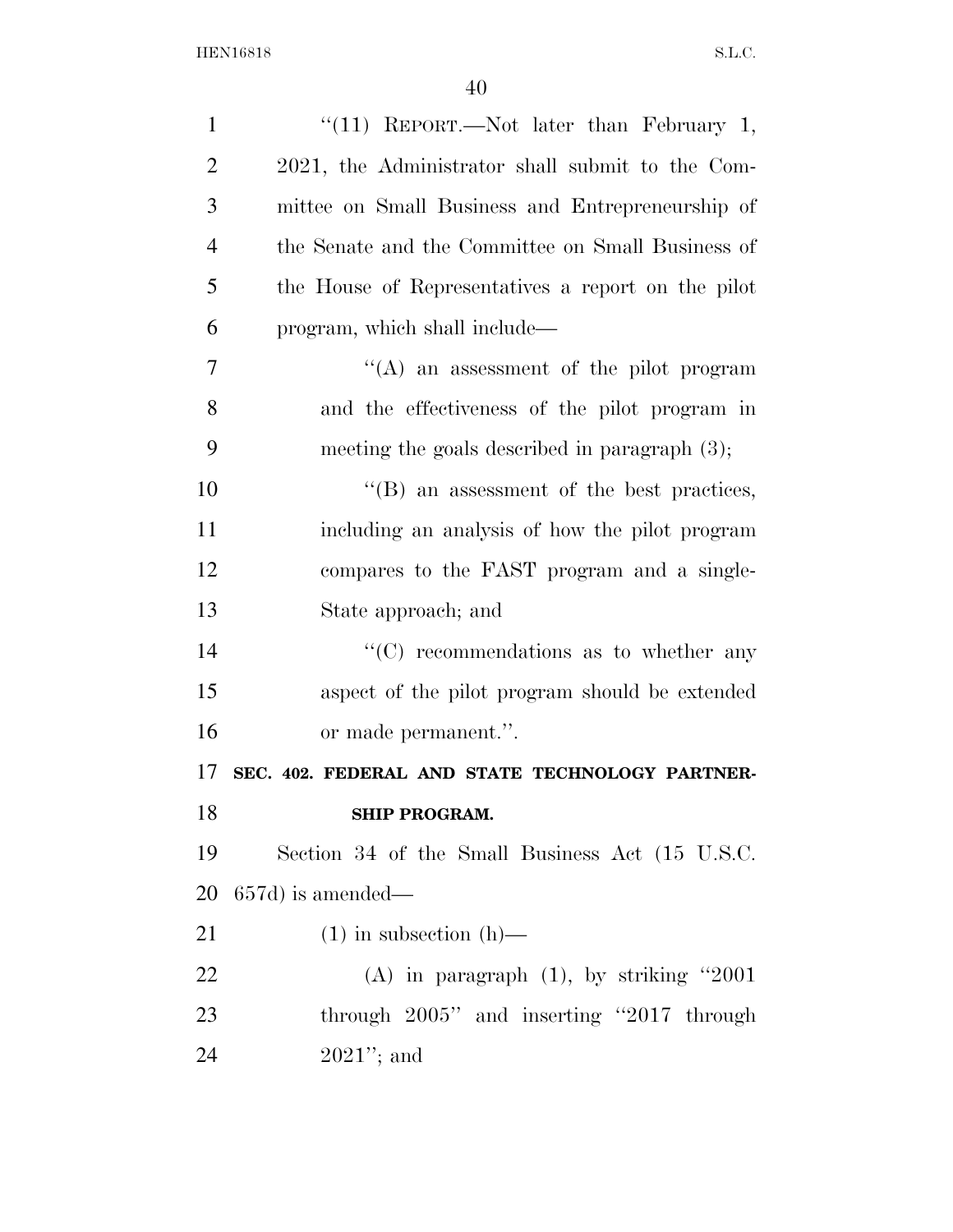| $\mathbf{1}$   | $(B)$ in paragraph $(2)$ , by striking "fiscal          |
|----------------|---------------------------------------------------------|
| $\overline{2}$ | years 2001 through 2005" and inserting "each"           |
| 3              | of fiscal years $2017$ through $2021$ "; and            |
| $\overline{4}$ | $(2)$ in subsection (i), by striking "September         |
| 5              | $30, 2005$ " and inserting "September 30, $2021$ ".     |
| 6              | TITLE V—OVERSIGHT AND                                   |
| 7              | <b>SIMPLIFICATION INITIATIVES</b>                       |
| 8              | SEC. 501. DATA REALIGNMENT AND MODERNIZATION.           |
| 9              | Section 9 of the Small Business Act (15 U.S.C. 638)     |
| 10             | is amended by adding after subsection (uu), as added by |
| 11             | section 401 of this Act, the following:                 |
| 12             | "(vv) SBIR AND STTR INTERAGENCY POLICY COM-             |
| 13             | MITTEE.-                                                |
| 14             | $\cdot\cdot(1)$ DEFINITIONS.—In this subsection—        |
| 15             | $\lq\lq$ the term 'Committee' means'<br>the             |
| 16             | SBIR and STTR Interagency Policy Committee              |
| 17             | established under paragraph $(2)$ ;                     |
| 18             | "(B) the term 'participating Federal agen-              |
| 19             | cy' means a Federal agency with an SBIR pro-            |
| 20             | gram or an STTR program; and                            |
| 21             | "(C) the term 'phase' means Phase I,                    |
| 22             | Phase II, and Phase III.                                |
| 23             | "(2) ESTABLISHMENT.—There is established an             |
| 24             | interagency committee to be known as the 'SBIR          |
| 25             | and STTR Interagency Policy Committee'.                 |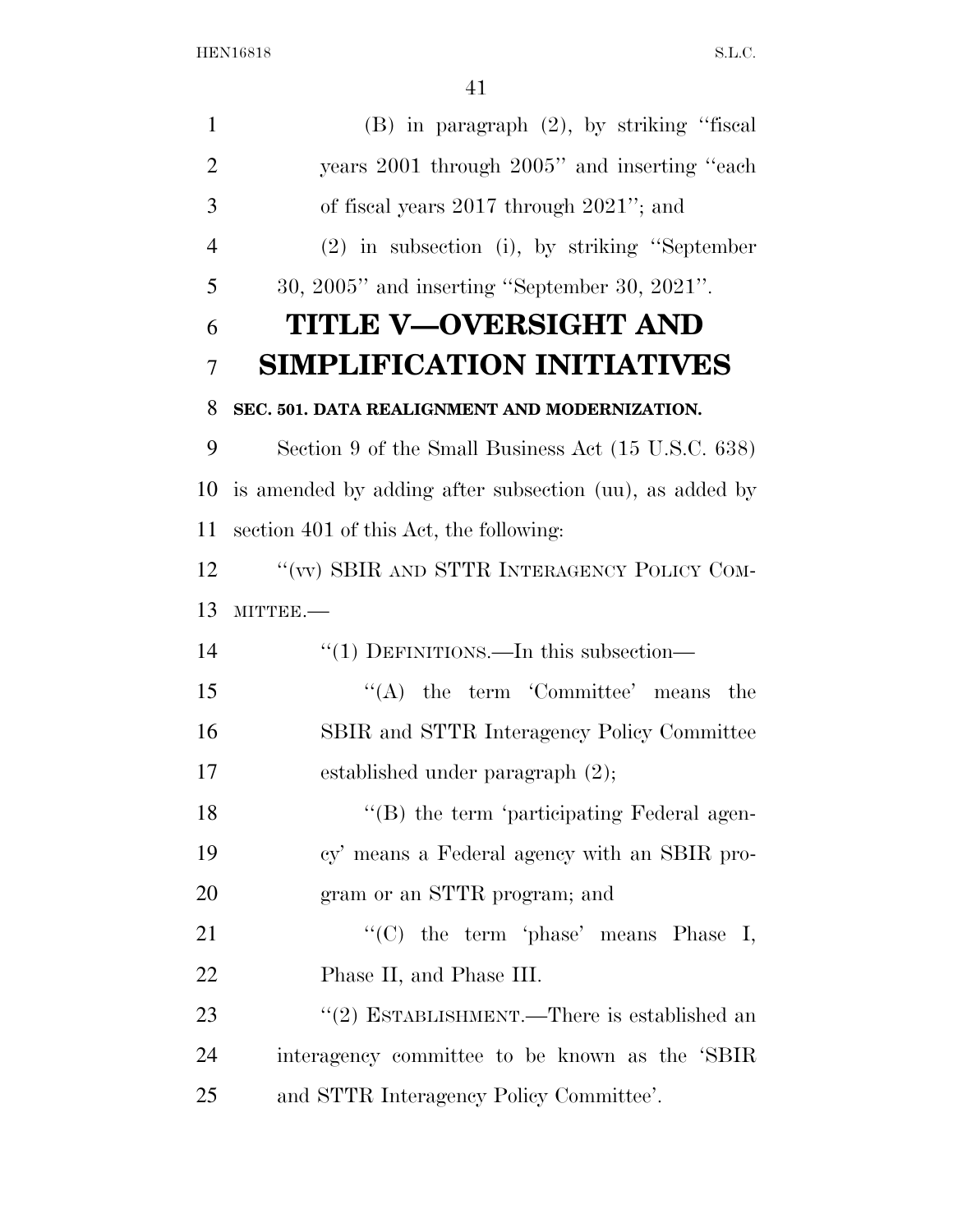| $\mathbf{1}$   | "(3) MEMBERSHIP.—The Committee shall in-        |
|----------------|-------------------------------------------------|
| $\overline{2}$ | clude—                                          |
| 3              | $\lq\lq$ 4 representatives from each partici-   |
| $\overline{4}$ | pating Federal agency, of which—                |
| 5              | $``(i)$ 1 shall have expertise with re-         |
| 6              | spect to the SBIR program and STTR              |
| $\overline{7}$ | program of the Federal agency;                  |
| 8              | $``(ii)$ 1 shall have expertise with re-        |
| 9              | spect to the broader research and develop-      |
| 10             | ment missions and programs of the Fed-          |
| 11             | eral agency;                                    |
| 12             | "(iii) 1 shall have expertise with re-          |
| 13             | spect to marketplace commercialization or       |
| 14             | to the transition of technologies to support    |
| 15             | the missions of the Federal agency; and         |
| 16             | $``(iv)$ 1 shall have expertise with re-        |
| 17             | spect to the information technology sys-        |
| 18             | tems of the Federal agency; and                 |
| 19             | $\cdot$ (B) 2 representatives from the Adminis- |
| 20             | tration, of which—                              |
| 21             | "(i) 1 shall serve as chairperson of the        |
| 22             | Committee; and                                  |
| 23             | $\lq\lq$ (ii) 1 shall be from the Information   |
| 24             | Technology Development Team of the Of-          |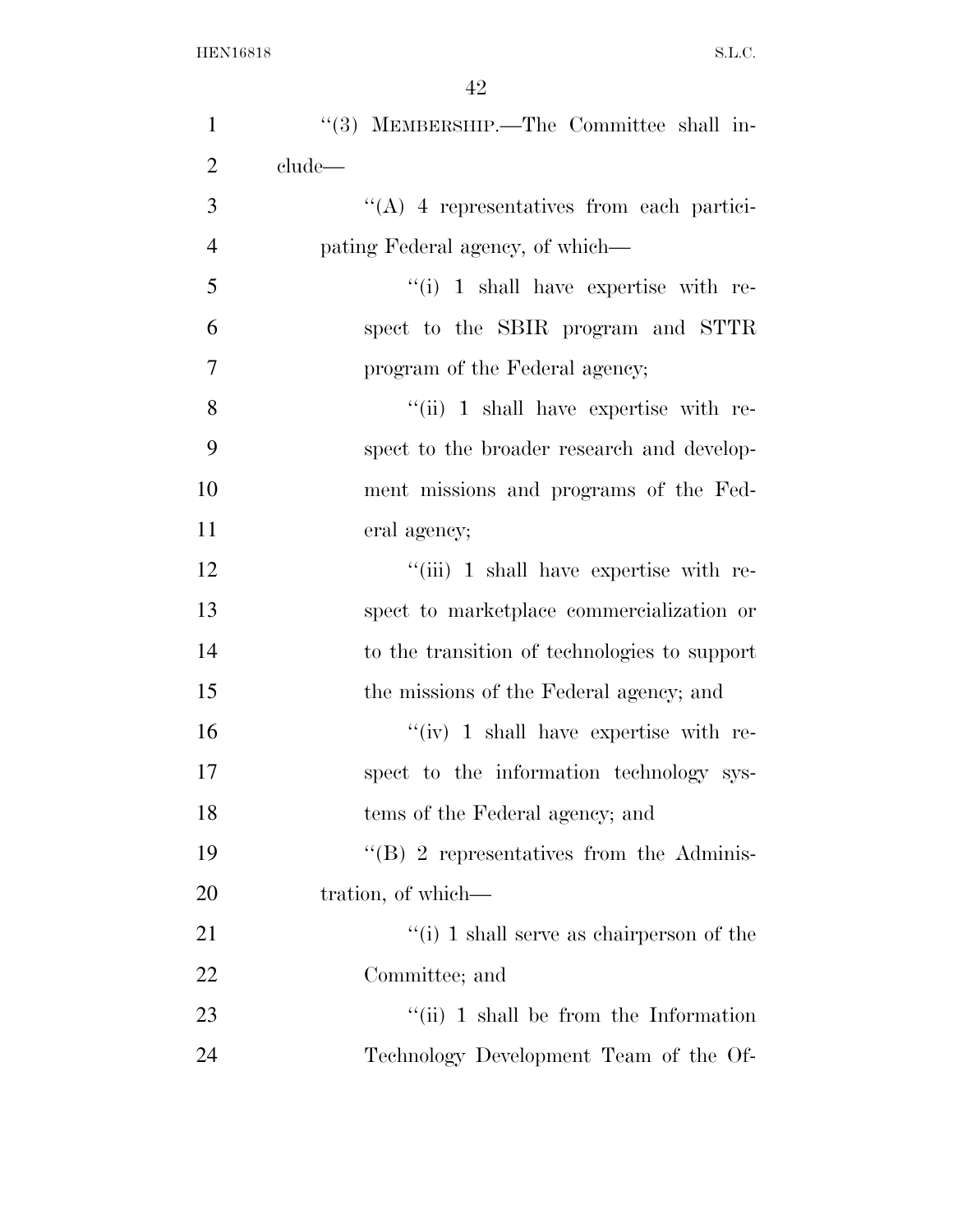| $\mathbf{1}$   | fice of Investment and Innovation of the        |
|----------------|-------------------------------------------------|
| $\overline{2}$ | Administration.                                 |
| 3              | $``(4)$ WORKING GROUPS.—                        |
| $\overline{4}$ | "(A) IN GENERAL.—The Committee shall            |
| 5              | establish working groups as necessary to ensure |
| 6              | consistency and clarity between the partici-    |
| $\overline{7}$ | pating Federal agencies.                        |
| 8              | "(B) DATA REALIGNMENT AND<br>$MOD-$             |
| 9              | ERNIZATION WORKING GROUP.                       |
| 10             | "(i) IN GENERAL.—The Committee                  |
| 11             | shall establish a data alignment and mod-       |
| 12             | ernization working group, which shall re-       |
| 13             | view the recommendations made in the re-        |
| 14             | port to Congress by the Office of Science       |
| 15             | and Technology of the Administration enti-      |
| 16             | tled 'SBIR/STTR TechNet Public & Gov-           |
| 17             | ernment Databases', dated September 15,         |
| 18             | 2014, and the practices of participating        |
| 19             | Federal agencies to-                            |
| 20             | $\lq\lq$ determine how to collect               |
| 21             | data on achievements by small busi-             |
| 22             | ness concerns in each phase of the              |
| 23             | SBIR program and the STTR pro-                  |
| 24             | gram and ensure collection and dis-             |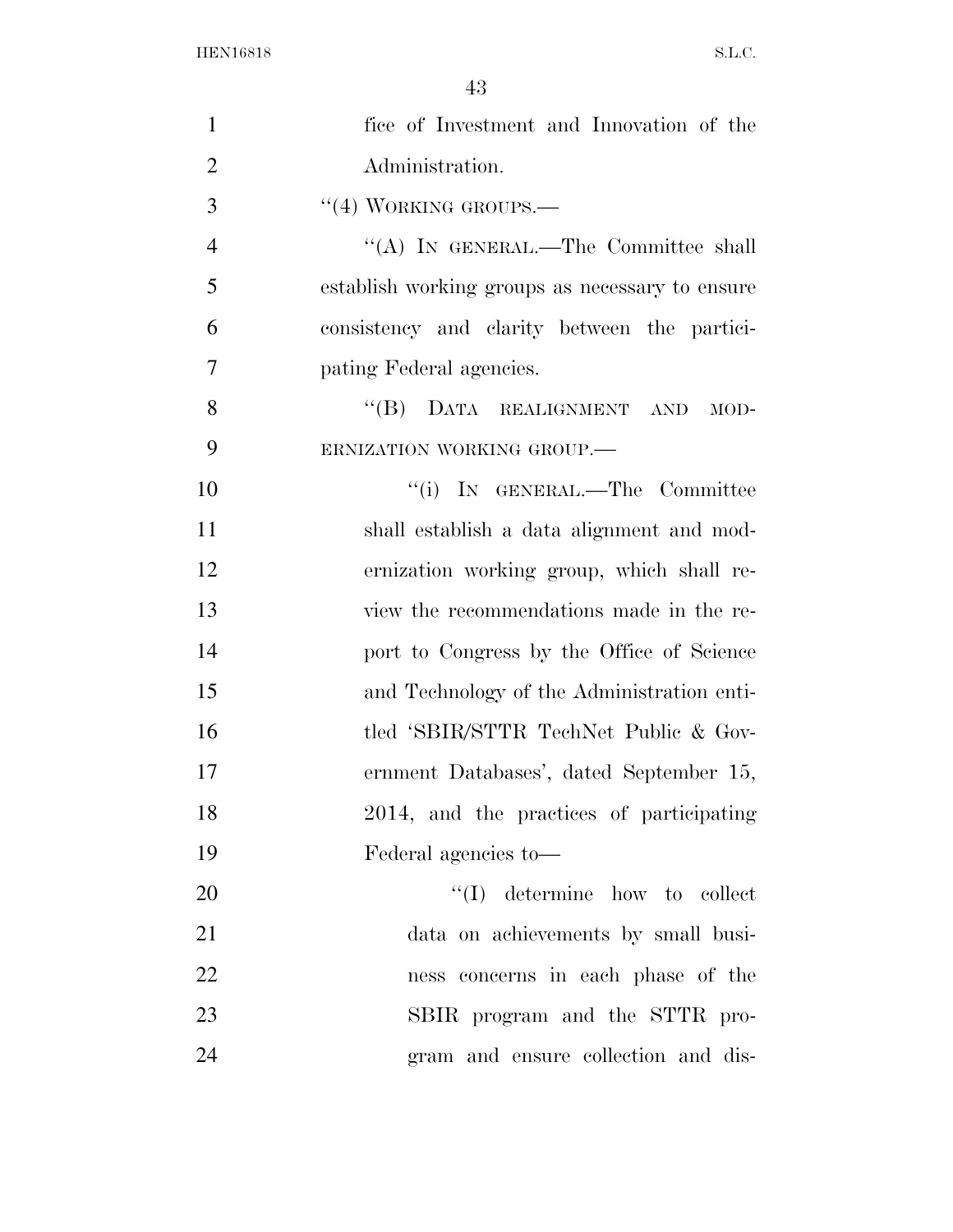| $\mathbf{1}$   | semination of such data in a timely,              |
|----------------|---------------------------------------------------|
| $\overline{2}$ | efficient, and uniform manner;                    |
| 3              | "(II) establish a uniform baseline                |
| $\overline{4}$ | for metrics that support improving                |
| 5              | the solicitation, contracting, funding,           |
| 6              | and execution of program manage-                  |
| $\overline{7}$ | ment in the SBIR program and the                  |
| 8              | STTR program;                                     |
| 9              | "(III) normalize formatting and                   |
| 10             | database usage across participating               |
| 11             | Federal agencies; and                             |
| 12             | $\lq\lq$ (IV) determine the feasibility of        |
| 13             | developing a common system across                 |
| 14             | all participating Federal agencies and            |
| 15             | the paperwork requirements under                  |
| 16             | such a common system.                             |
| 17             | "(ii) MEMBERSHIP.—Each member of                  |
| 18             | the Committee shall serve as a member of          |
| 19             | the data alignment and modernization              |
| 20             | working group.                                    |
| 21             | "(5) IMPLEMENTATION.—Not later than Sep-          |
| 22             | tember 31, 2018, the Committee shall brief the    |
| 23             | Committee on Small Business and Entrepreneurship  |
| 24             | of the Senate and the Committee on Small Business |
| 25             | of the House of Representatives on the solutions  |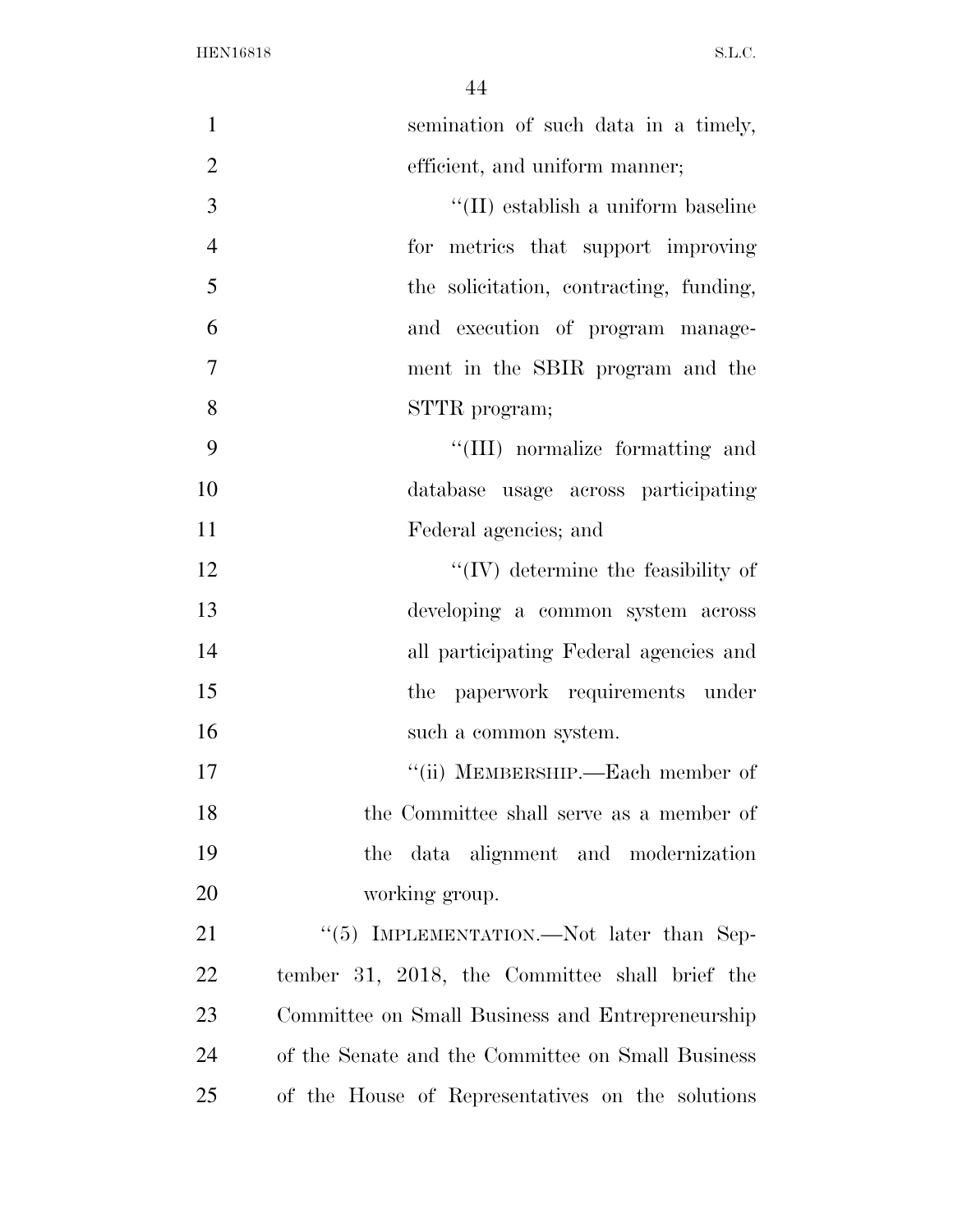| $\mathbf{1}$   | identified by the working group under paragraph (4)                    |
|----------------|------------------------------------------------------------------------|
| $\overline{2}$ | and resources needed to execute the solutions.".                       |
| 3              | SEC. 502. IMPLEMENTATION OF OUTSTANDING REAUTHOR-                      |
| $\overline{4}$ | IZATION PROVISIONS.                                                    |
| 5              | (a) IN GENERAL.—Section $9(mm)$ of the Small Busi-                     |
| 6              | ness Act $(15 \text{ U.S.C. } 638 \text{(mm)}),$ as amended by section |
| 7              | $401(1)$ of this Act, is amended—                                      |
| 8              | $(1)$ in paragraph $(1)$ , by striking "paragraph"                     |
| 9              | $(3)$ " and inserting "paragraphs $(3)$ and $(9)$ "; and               |
| 10             | $(2)$ by adding at the end the following:                              |
| 11             | $``(9)$ SUSPENSION OF FUNDING.—                                        |
| 12             | $\lq\lq$ (A) FOR FEDERAL AGENCIES.—                                    |
| 13             | "(i) IN GENERAL.—For fiscal years                                      |
| 14             | 2018 and 2019, any Federal agency that                                 |
| 15             | has not implemented each provision of law                              |
| 16             | described in clause (ii)—                                              |
| 17             | "(I) shall continue to provide                                         |
| 18             | amounts to the Administration in ac-                                   |
| 19             | cordance with paragraph $(7)(B)$ ; and                                 |
| 20             | $\lq\lq$ (II) may not use additional                                   |
| 21             | amounts as described in paragraph                                      |
| 22             | $(1)$ until 30 days after the date on                                  |
| 23             | which the Federal agency submits to                                    |
| 24             | the Committee on Small Business and                                    |
| 25             | Entrepreneurship of the Senate and                                     |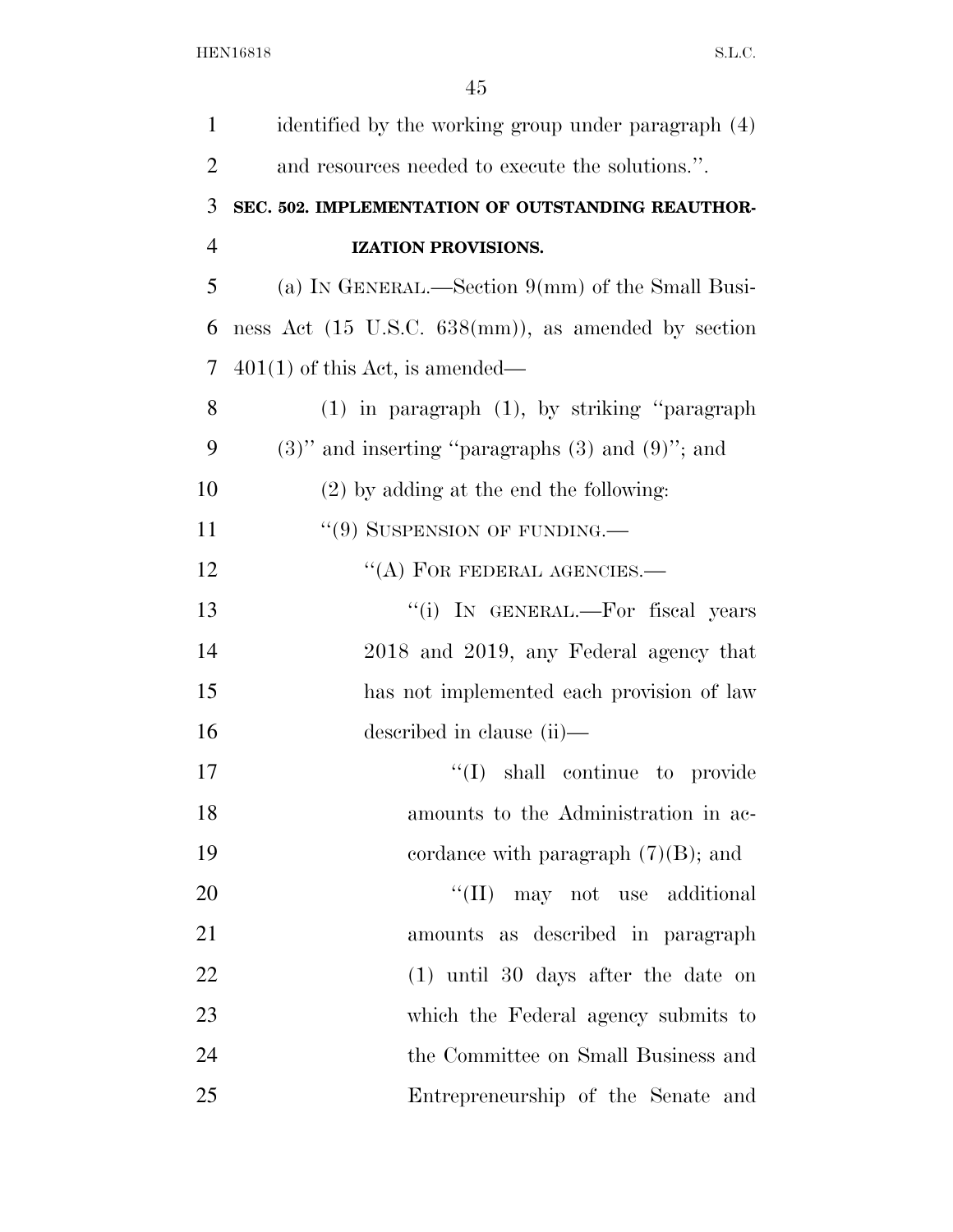| 1              | the Committee on Small Business of            |
|----------------|-----------------------------------------------|
| $\overline{2}$ | the House of Representatives docu-            |
| 3              | mentation demonstrating that the              |
| $\overline{4}$ | Federal agency has implemented and            |
| 5              | is in compliance with each provision of       |
| 6              | law described in clause (ii).                 |
| 7              | "(ii) PROVISIONS.—The provisions of           |
| 8              | law described in this clause are the fol-     |
| 9              | lowing:                                       |
| 10             | "(I) Subsection $(r)(4)$ , relating to        |
| 11             | Phase III preferences.                        |
| 12             | "(II) Paragraphs $(5)$ and $(6)$ of           |
| 13             | subsection (y), relating to insertion         |
| 14             | goals.                                        |
| 15             | "(III) Subsection $(g)(4)(B)$ , re-           |
| 16             | lating to shortening the decision time        |
| 17             | for SBIR awards.                              |
| 18             | "(IV) Subsection $(o)(4)(B)$ , relat-         |
| 19             | ing to shortening the decision time for       |
| 20             | STTR awards.                                  |
| 21             | "(V) Subsection (v), relating to              |
| 22             | reducing paperwork and compliance             |
| 23             | burdens.                                      |
| 24             | "(B) FOR ADMINISTRATION.—For fiscal           |
| 25             | years 2018 and 2019, if the Administration is |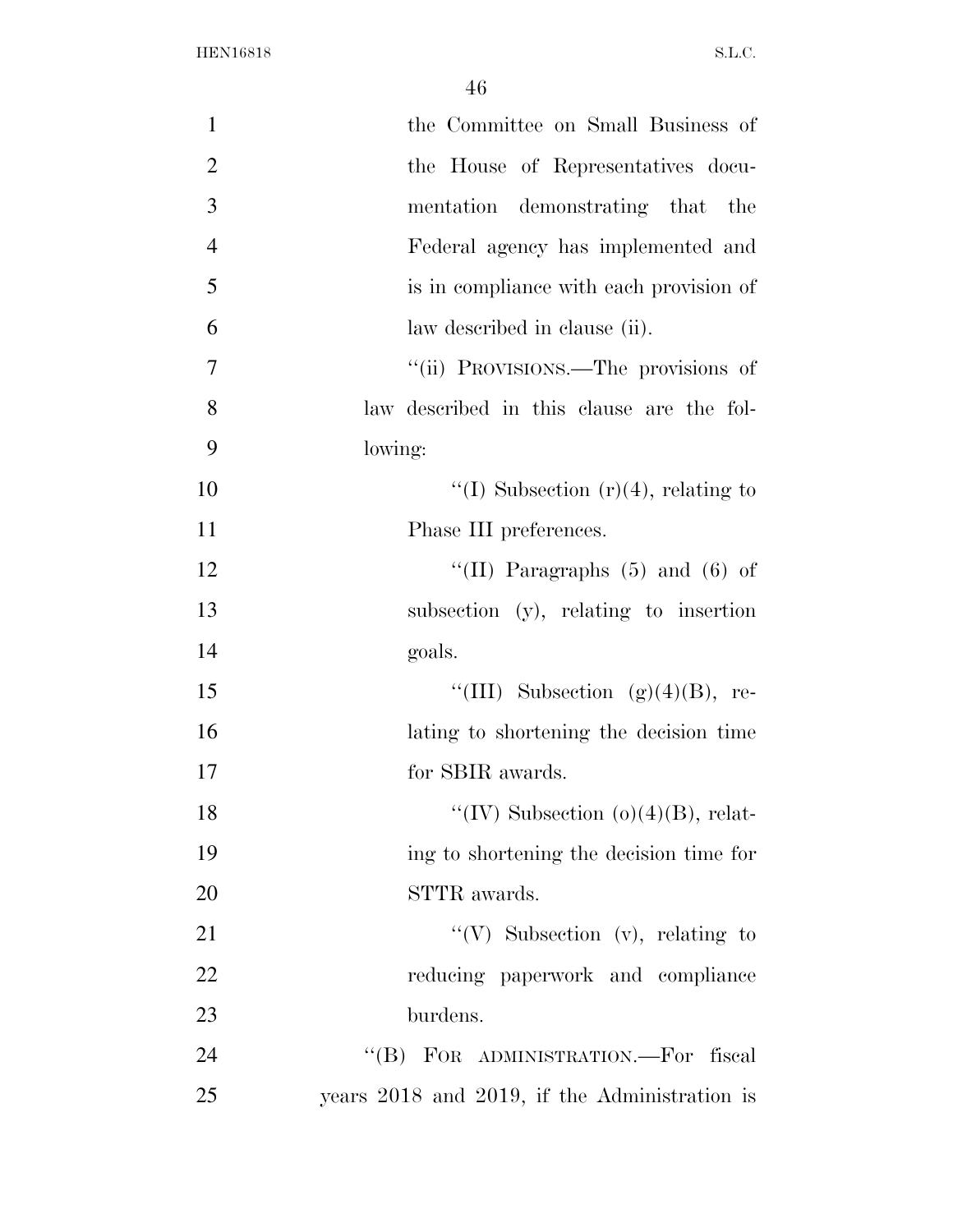| $\mathbf{1}$   | not in compliance with subsection $(b)(7)$ , relat-       |
|----------------|-----------------------------------------------------------|
| $\overline{2}$ | ing to annual reports to Congress, the Adminis-           |
| 3              | tration may not use amounts received under                |
| $\overline{4}$ | paragraph $(7)(B)$ of this subsection for a pur-          |
| 5              | pose described in clause (iii) of such paragraph          |
| 6              | $(7)(B)$ .".                                              |
| 7              | (b)<br>CLARIFICATION OF REPORTING<br>REQUIRE-             |
| 8              | MENT.—Section $9(b)(7)$ of the Small Business Act (15     |
| 9              | U.S.C. $638(b)(7)$ is amended in the matter preceding     |
| 10             | subparagraph $(A)$ , by striking "not less than annually" |
| 11             | and inserting "not later than December 31 of each year".  |
| 12             | SEC. 503. STRENGTHENING OF THE REQUIREMENT TO             |
|                |                                                           |
| 13             | SHORTEN THE APPLICATION REVIEW AND                        |
| 14             | DECISION TIME.                                            |
| 15             | Section 9 of the Small Business Act (15 U.S.C. 638)       |
| 16             | is amended—                                               |
| 17             | $(1)$ in subsection $(g)(4)$ , by striking subpara-       |
| 18             | $graph(B)$ and inserting the following:                   |
| 19             | "(B) make a final decision on each proposal               |
| 20             | submitted under the SBIR program—                         |
| 21             | "(i) for the Department of Health and                     |
| 22             | Human Services, not later than 1 year after the           |
| 23             | date on which the applicable solicitation closes,         |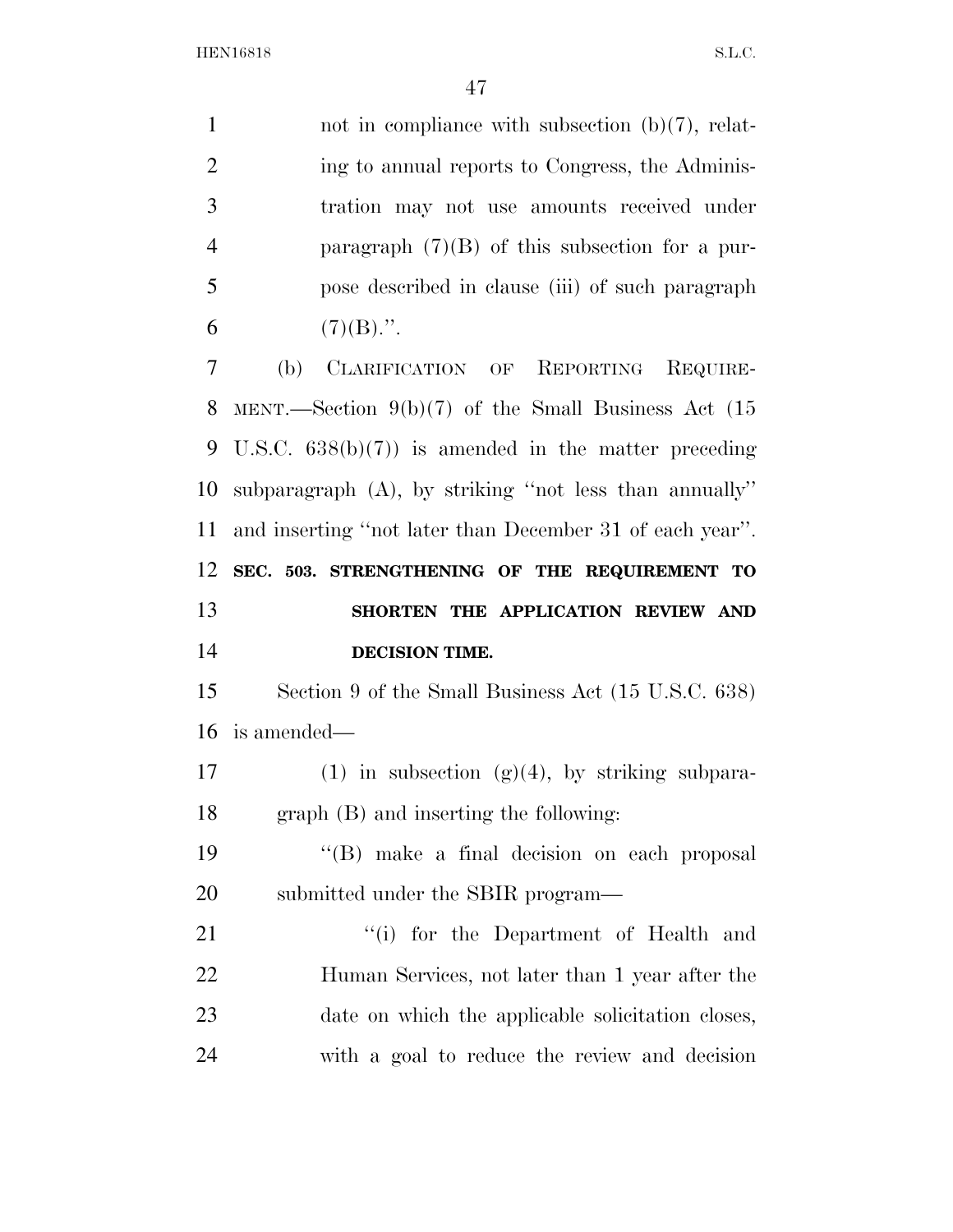| $\mathbf{1}$   | time to less than 10 months by September 30,        |
|----------------|-----------------------------------------------------|
| $\overline{2}$ | 2019;                                               |
| 3              | "(ii) for the Department of Agriculture             |
| $\overline{4}$ | and the National Science Foundation, not later      |
| 5              | than 6 months after the date on which the ap-       |
| 6              | plicable solicitation closes; or                    |
| 7              | "(iii) for any other Federal agency—                |
| 8              | $\lq(1)$ not later than 90 days after the           |
| 9              | date on which the applicable solicitation           |
| 10             | closes; or                                          |
| 11             | "(II) if the Administrator authorizes               |
| 12             | an extension with respect to a solicitation,        |
| 13             | not later than 90 days after the date that          |
| 14             | would otherwise be applicable to the Fed-           |
| 15             | eral agency under subclause $(I);$ "; and           |
| 16             | $(2)$ in subsection $(0)(4)$ , by striking subpara- |
| 17             | graph (B) and inserting the following:              |
| 18             | "(B) make a final decision on each proposal         |
| 19             | submitted under the STTR program—                   |
| 20             | "(i) for the Department of Health and               |
| 21             | Human Services, not later than 1 year after the     |
| 22             | date on which the applicable solicitation closes,   |
| 23             | with a goal to reduce the review and decision       |
| 24             | time to less than 10 months by September 30,        |
| 25             | 2019;                                               |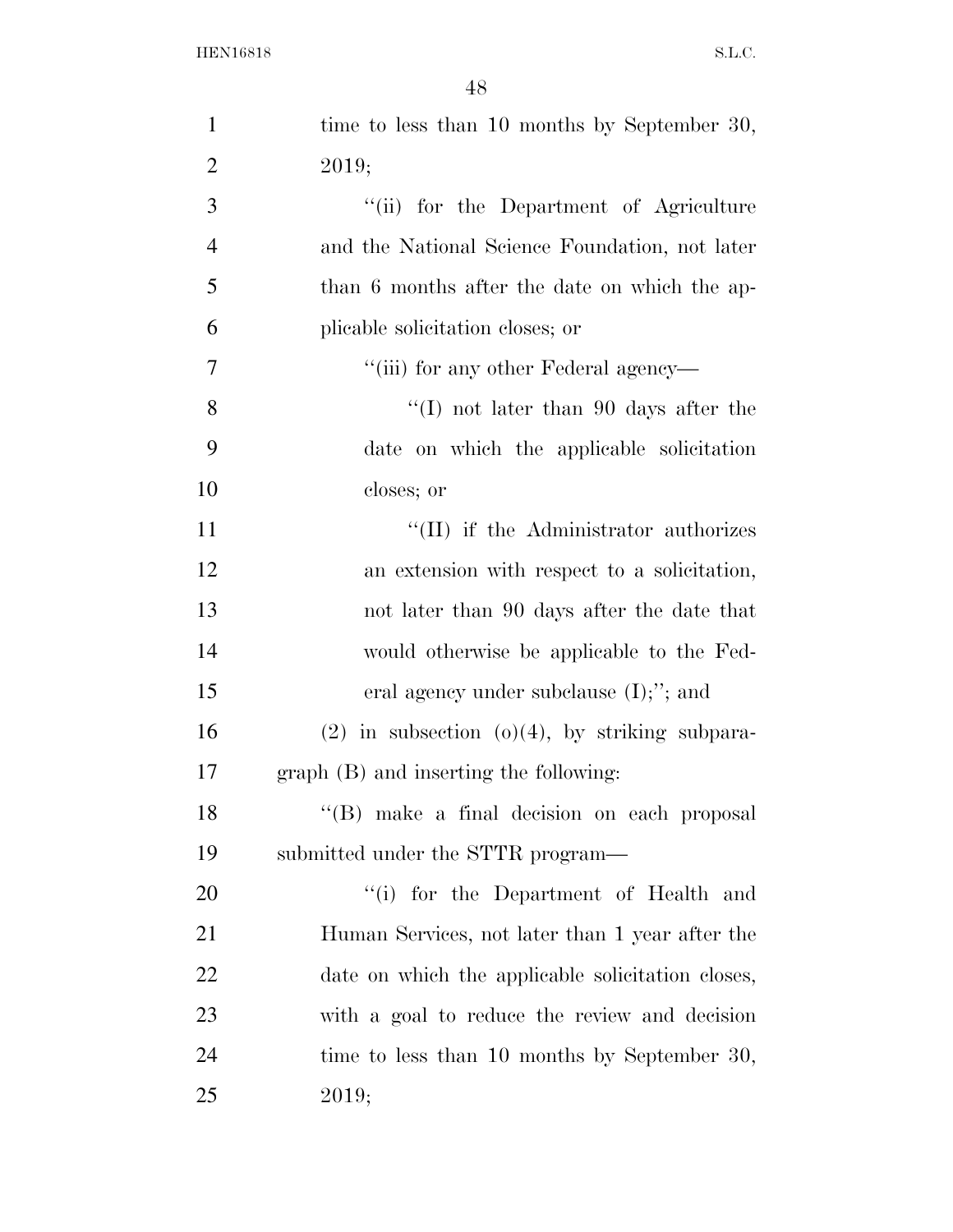| $\mathbf{1}$   | "(ii) for the Department of Agriculture                 |
|----------------|---------------------------------------------------------|
| $\overline{2}$ | and the National Science Foundation, not later          |
| 3              | than 6 months after the date on which the ap-           |
| $\overline{4}$ | plicable solicitation closes; or                        |
| 5              | "(iii) for any other Federal agency—                    |
| 6              | $\lq(1)$ not later than 90 days after the               |
| $\overline{7}$ | date on which the applicable solicitation               |
| 8              | closes; or                                              |
| 9              | "(II) if the Administrator authorizes                   |
| 10             | an extension with respect to a solicitation,            |
| 11             | not later than 90 days after the date that              |
| 12             | would otherwise be applicable to the Fed-               |
| 13             | eral agency under subclause $(I);$ .                    |
| 14             | SEC. 504. CONTINUED GAO OVERSIGHT OF ALLOCATION         |
| 15             | COMPLIANCE AND ACCURACY IN FUNDING                      |
| 16             | <b>BASE CALCULATIONS.</b>                               |
| 17             | Section $5136(a)$ of the National Defense Authoriza-    |
| 18             | tion Act for Fiscal Year 2012 (15 U.S.C. 638 note) is   |
| 19             | amended—                                                |
| 20             | $(1)$ in the matter preceding paragraph $(1)$ , by      |
| 21             | striking "until the date that is 5 years after the date |
| 22             | of enactment of this Act" and insert "until the date    |
| 23             | on which the Comptroller General of the United          |
| 24             | States submits the report relating to fiscal year       |
| 25             | $2019$ ";                                               |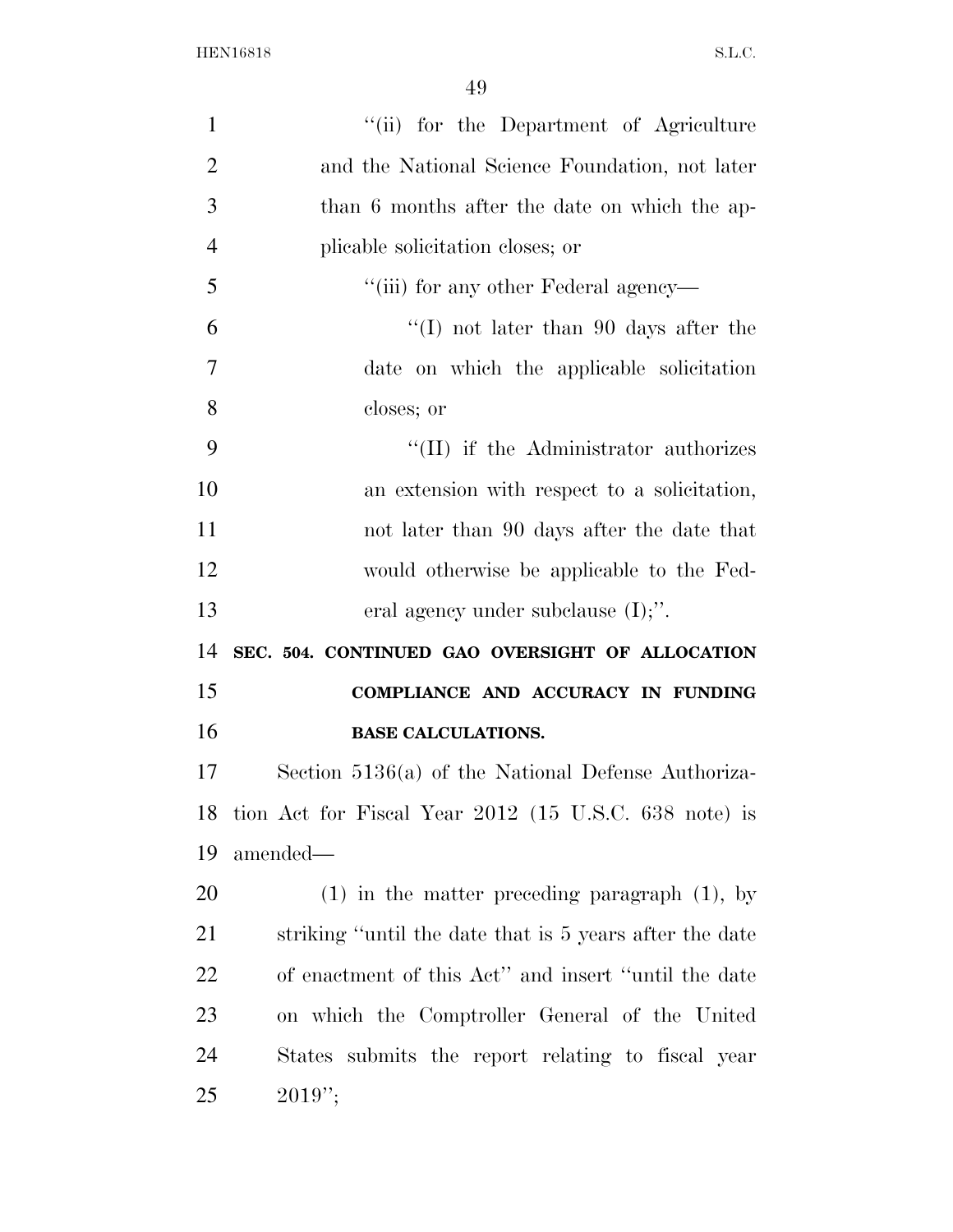| $\mathbf{1}$   | $(2)$ in paragraph $(1)$ , by striking subparagraph             |
|----------------|-----------------------------------------------------------------|
| $\overline{2}$ | (C) and inserting the following:                                |
| 3              | $\lq\lq$ <sup>c</sup> (C) assess whether the change in the base |
| $\overline{4}$ | funding for the Department of Defense as re-                    |
| 5              | quired by subparagraphs $(J)$ and $(K)$ of section              |
| 6              | $9(f)(1)$ of the Small Business Act (15 U.S.C.                  |
| 7              | $638(f)(1)$ —                                                   |
| 8              | "(i) improves transparency for deter-                           |
| 9              | mining whether the Department is com-                           |
| 10             | plying with the allocation requirements;                        |
| 11             | "(ii) reduces the burden of calculating                         |
| 12             | the allocations; and                                            |
| 13             | "(iii) improves the compliance of the                           |
| 14             | Department with the allocation require-                         |
| 15             | ments; and"; and                                                |
| 16             | $(3)$ in paragraph $(2)$ by striking "under sub-                |
| 17             | paragraph (B)" and inserting "under subparagraphs               |
| 18             | $(B)$ and $(C)$ ".                                              |
| 19             | SEC. 505. COORDINATION BETWEEN AGENCIES ON COM-                 |
| 20             | MERCIALIZATION ASSISTANCE.                                      |
| 21             | Section 9 of the Small Business Act (15 U.S.C. 638)             |
| 22             | is amended—                                                     |
| 23             | $(1)$ in subsection (j), as amended by section                  |
| 24             | $202(a)$ of this Act, by adding at the end the fol-             |
| 25             | lowing:                                                         |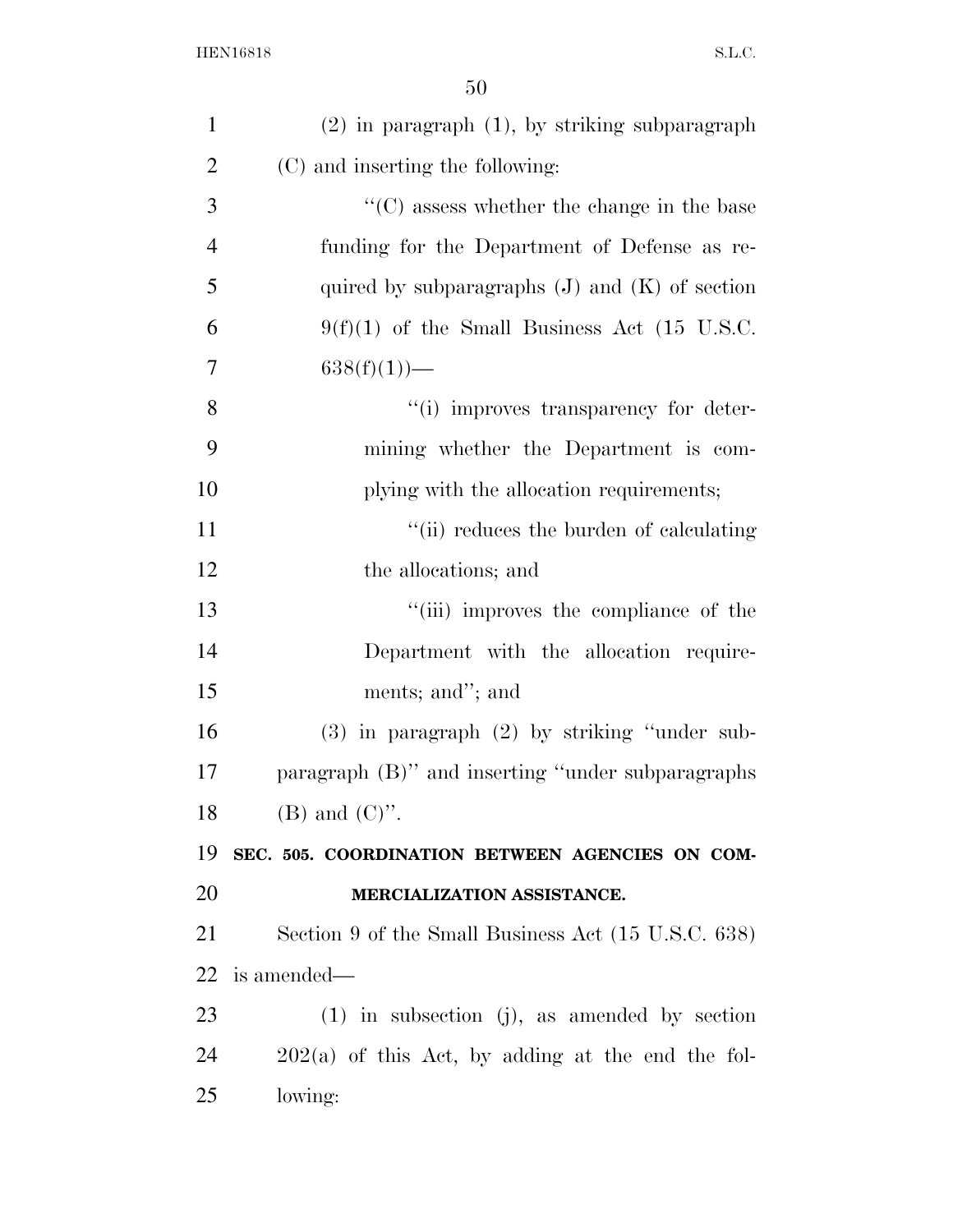1 "(5) COORDINATION OF COMMERCIALIZATION ASSISTANCE.—Not later than 120 days after the date of enactment of this paragraph, the Adminis- trator shall modify the policy directive issued pursu- ant to this subsection to clarify that a small business concern receiving training through the Innovation Corps program with administrative funds made available under subsection (mm) shall not receive discretionary business assistance funds for the same or similar activities as allowed under subsection 11 (q)."; and

 (2) in subsection (p), by adding at the end the following:

14 "(4) COORDINATION OF COMMERCIALIZATION ASSISTANCE.—Not later than 120 days after the date of enactment of this paragraph, the Adminis- trator shall modify the policy directive issued pursu- ant to this subsection to clarify that a small business concern receiving training through the Innovation Corps program with administrative funds made available under subsection (mm) shall not receive discretionary business assistance funds for the same or similar activities as allowed under subsection 24 (q).".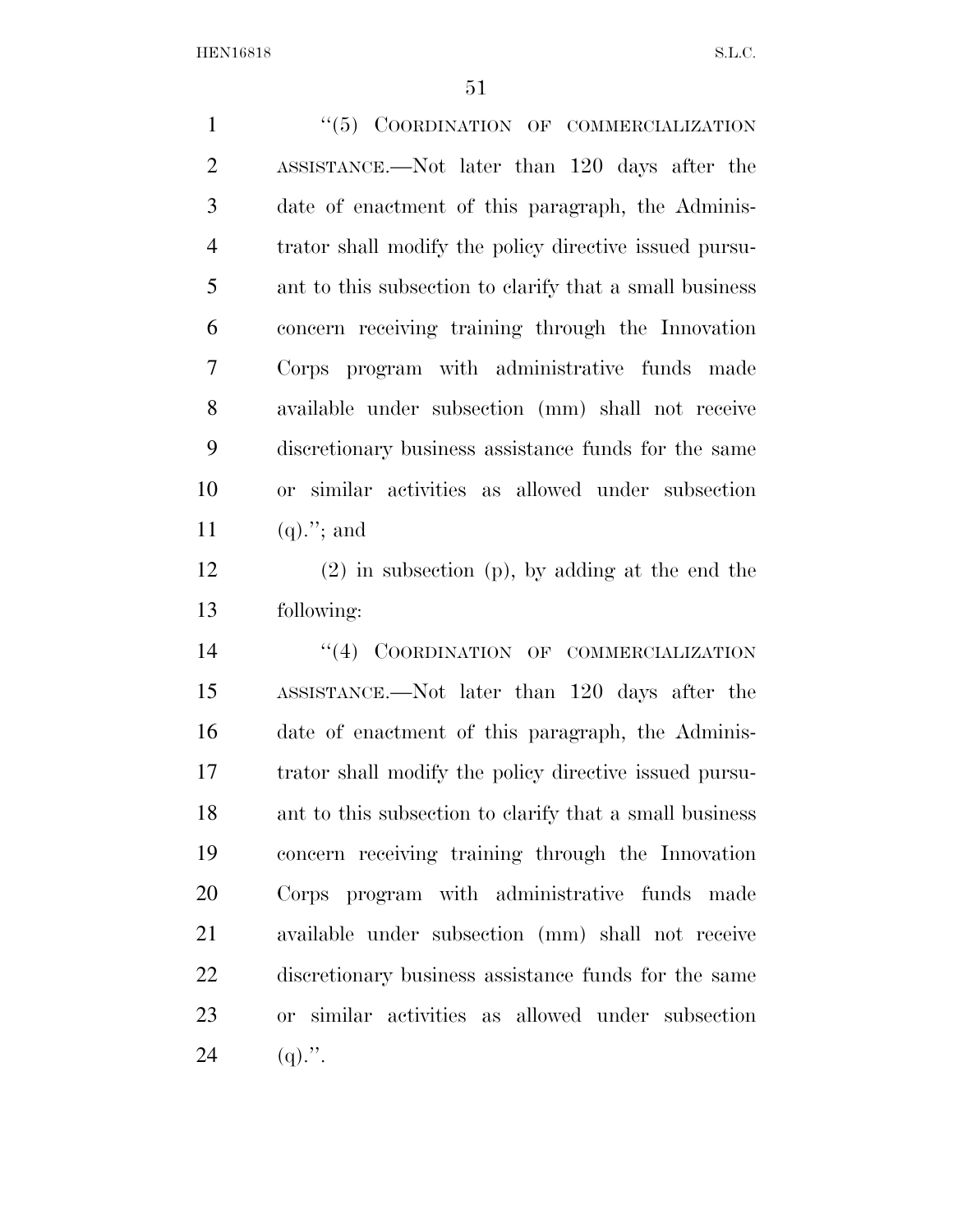| $\mathbf{1}$   | <b>TITLE VI—PARTICIPATION BY</b>                       |
|----------------|--------------------------------------------------------|
| $\overline{2}$ | WOMEN AND MINORITIES                                   |
| 3              | SEC. 601. SBA COORDINATION ON INCREASING OUTREACH      |
| $\overline{4}$ | FOR WOMEN AND MINORITY-OWNED BUSI-                     |
| 5              | NESSES.                                                |
| 6              | Section $9(b)$ of the Small Business Act (15 U.S.C.    |
| 7              | $638(b)$ is amended—                                   |
| 8              | $(1)$ in paragraph $(8)$ , by striking "and" at the    |
| 9              | end;                                                   |
| 10             | $(2)$ in paragraph $(9)$ , by striking the period at   |
| 11             | the end and inserting "; and"; and                     |
| 12             | (3) by adding at the end the following:                |
| 13             | $\cdot$ (10) to coordinate with participating agencies |
| 14             | on efforts to increase outreach and awards under       |
| 15             | each of the SBIR and STTR programs to small            |
| 16             | business concerns owned and controlled by women        |
| 17             | and socially and economically disadvantaged small      |
| 18             | business concerns, as defined in section $8(a)(4)$ .". |
| 19             | SEC. 602. FEDERAL AGENCY OUTREACH REQUIREMENTS         |
| 20             | FOR WOMEN AND MINORITY-OWNED BUSI-                     |
| 21             | NESSES.                                                |
| <u>22</u>      | Section 9 of the Small Business Act (15 U.S.C. 638)    |
| 23             | is amended—                                            |
| 24             | $(1)$ in subsection $(g)$ —                            |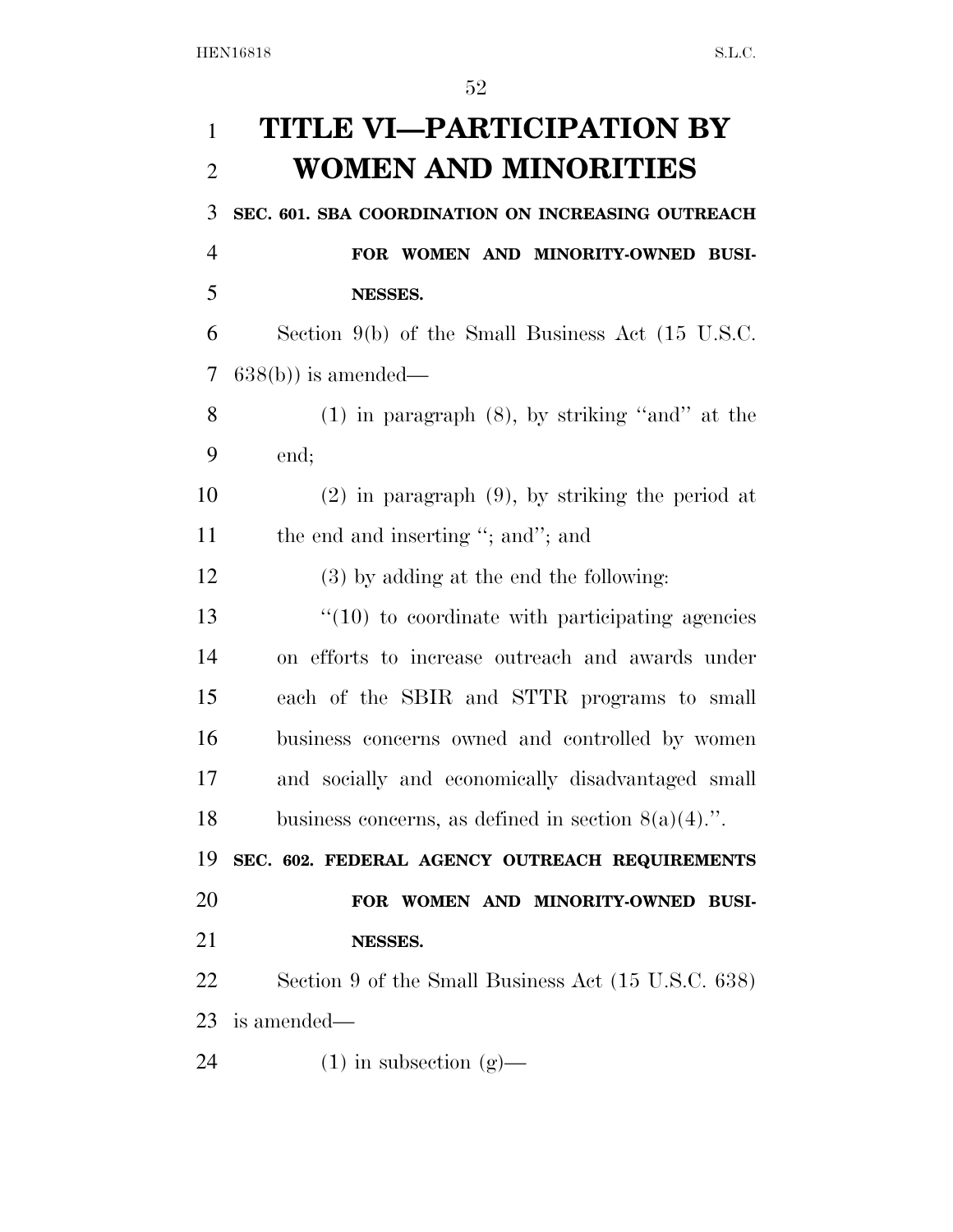| $\mathbf{1}$   | $(A)$ in paragraph $(11)$ , by striking "and"        |
|----------------|------------------------------------------------------|
| $\overline{2}$ | at the end;                                          |
| $\mathfrak{Z}$ | $(B)$ in paragraph $(12)$ , by striking the pe-      |
| $\overline{4}$ | riod at the end and inserting "; and"; and           |
| 5              | (C) by adding at the end the following:              |
| 6              | "(13) implement an outreach program to small         |
| 7              | business concerns for the purpose of enhancing its   |
| 8              | SBIR program, under which the Federal agency         |
| 9              | $shall$ —                                            |
| 10             | $\lq\lq$ provide outreach to small business          |
| 11             | concerns owned and controlled by women and           |
| 12             | socially and economically disadvantaged small        |
| 13             | business concerns, as defined in section $8(a)(4)$ ; |
| 14             | and                                                  |
| 15             | "(B) establish goals for outreach by the             |
| 16             | Federal agency to the small business concerns        |
| 17             | described in subparagraph $(A)$ ."; and              |
| 18             | $(2)$ in subsection $(0)(14)$ , by striking "SBIR    |
| 19             | program;" and inserting "SBIR program, under         |
| 20             | which the Federal agency shall—                      |
| 21             | "(A) provide outreach to small business              |
| 22             | concerns owned and controlled by women and           |
| 23             | socially and economically disadvantaged small        |
| 24             | business concerns, as defined in section $8(a)(4)$ ; |
| 25             | and                                                  |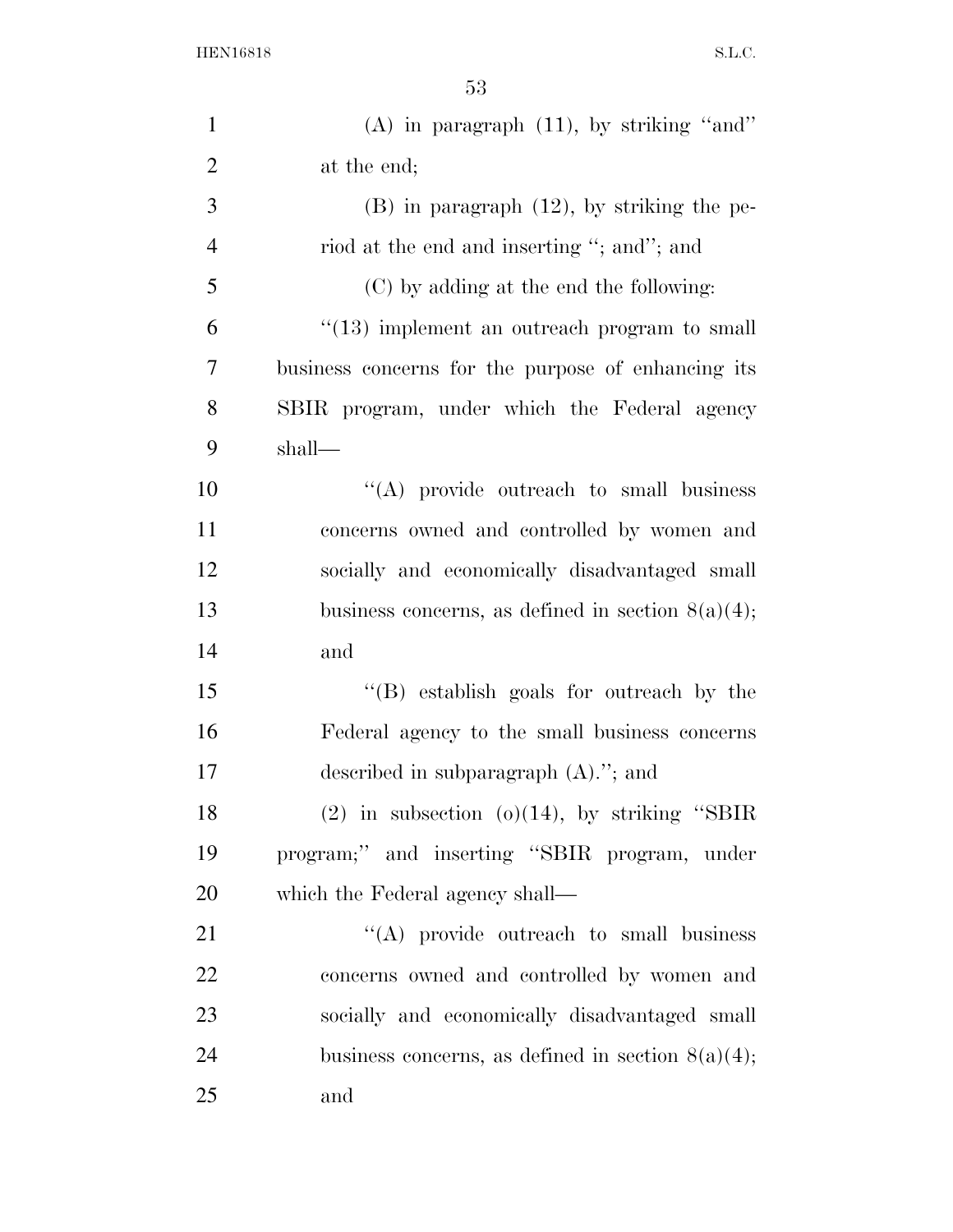''(B) establish goals for outreach by the Federal agency to the small business concerns described in subparagraph (A).''.

### **SEC. 603. STTR POLICY DIRECTIVE MODIFICATION.**

 Section 9(p) of the Small Business Act (15 U.S.C. 6  $638(p)$ , as amended by section 505 of this Act, is amend-ed by adding at the end the following:

8 "(5) ADDITIONAL MODIFICATIONS.—Not later than 120 days after the date of enactment of this paragraph, the Administrator shall modify the policy directive issued pursuant to this subsection to pro- vide for enhanced outreach efforts to increase the participation of small business concerns owned and controlled by women and socially and economically disadvantaged small business concerns, as defined in 16 section  $8(a)(4)$ , in technological innovation and in STTR programs.''.

## **SEC. 604. INTERAGENCY SBIR/STTR POLICY COMMITTEE.**

 Section 5124 of the SBIR/STTR Reauthorization Act of 2011 (Public Law 112–81; 125 Stat. 1837) is amend-ed—

 (1) by redesignating subsection (d) as sub-section (e); and

 (2) by inserting after subsection (c) the fol-lowing: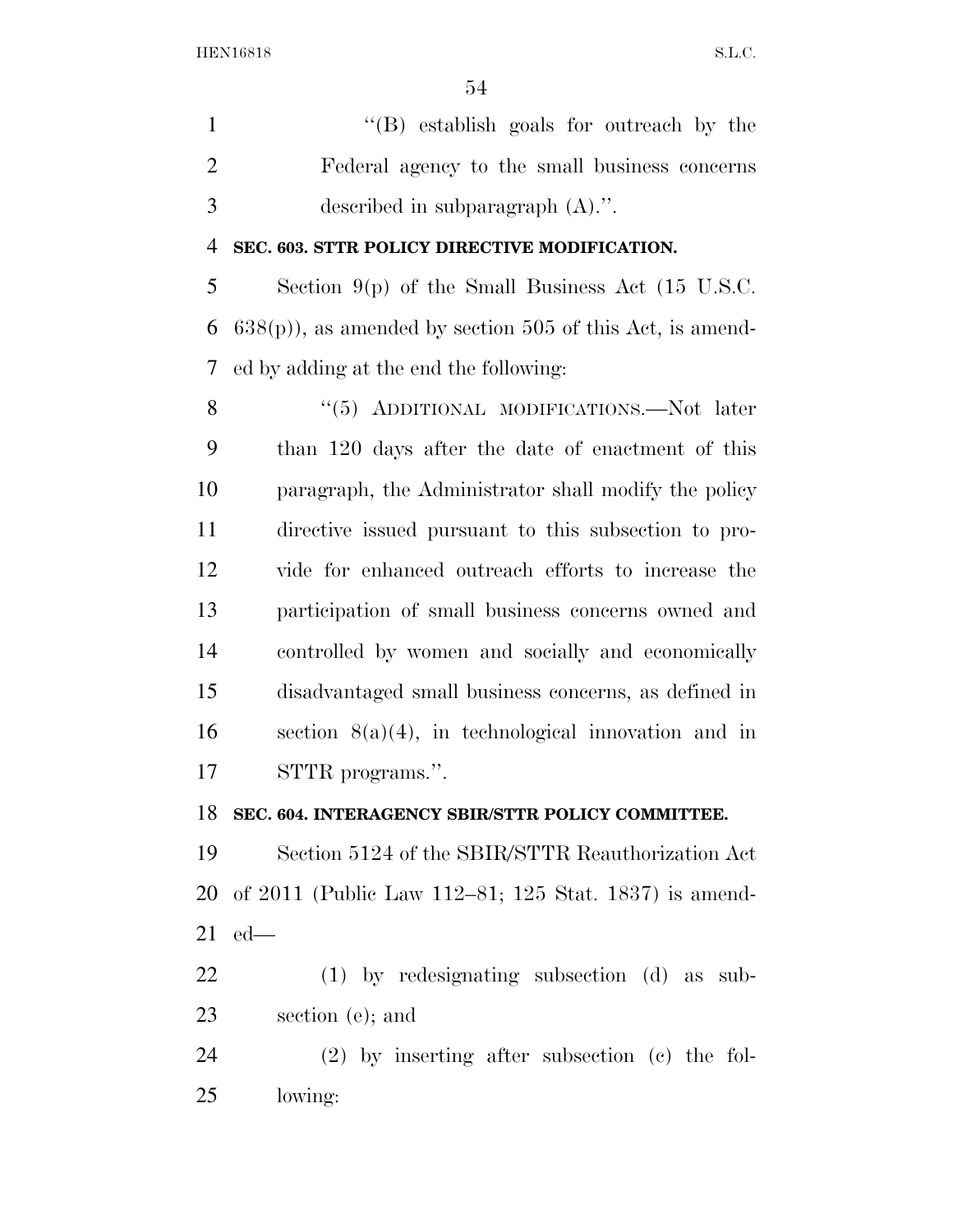1 "(d) MEETINGS.—

2 "(1) In GENERAL.—The Interagency SBIR/ STTR Policy Committee shall meet not less than twice per year to carry out the duties under sub-section (c).

6 "(2) OUTREACH AND TECHNICAL ASSISTANCE ACTIVITIES.—If the Interagency SBIR/STTR Policy Committee meets to discuss outreach and technical assistance activities to increase the participation of small business concerns that are underrepresented in the SBIR and STTR programs, the Committee shall invite to the meeting—

13 ''(A) a representative of the Minority Busi-ness Development Agency; and

 ''(B) relevant stakeholders that work to advance the interests of—

 $''(i)$  small business concerns owned and controlled by women, as defined in section 3 of the Small Business Act (15 U.S.C. 632); and

21 ''(ii) socially and economically dis- advantaged small business concerns, as de-23 fined in section  $8(a)(4)$  of the Small Busi-24 ness Act  $(15 \text{ U.S.C. } 637(a)(4))$ .".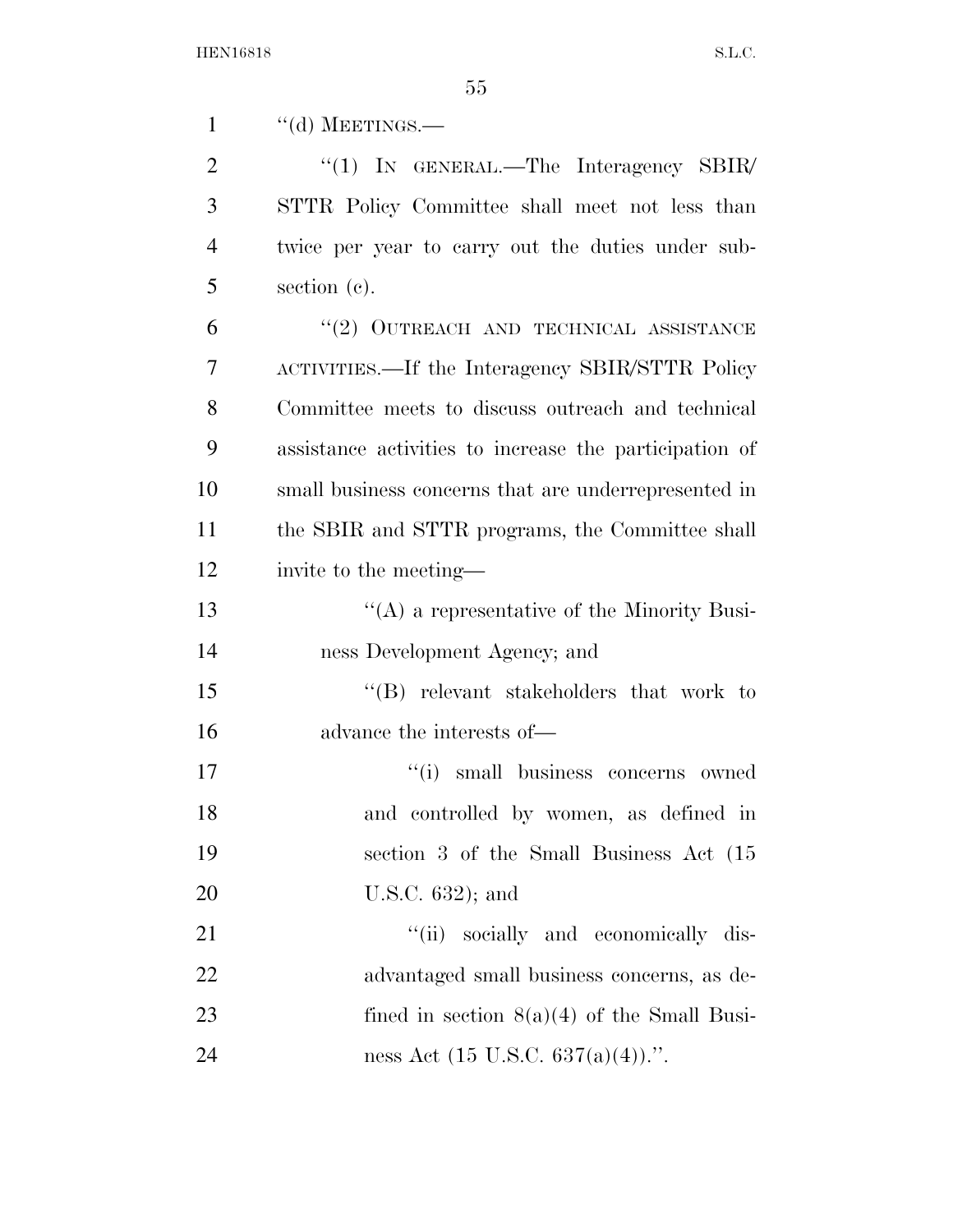| 1              | SEC. 605. DIVERSITY AND STEM WORKFORCE DEVELOP-     |
|----------------|-----------------------------------------------------|
| $\overline{2}$ | <b>MENT PILOT PROGRAM.</b>                          |
| 3              | (a) DEFINITIONS.—In this section—                   |
| $\overline{4}$ | (1) the term "Administrator" means the Ad-          |
| 5              | ministrator of the Small Business Administration;   |
| 6              | (2) the term "covered STEM intern" means a          |
| 7              | student at, or recent graduate from, an institution |
| 8              | of higher education serving as an intern—           |
| 9              | (A) whose course of study studied is fo-            |
| 10             | cused on the STEM fields; and                       |
| 11             | (B) who is a woman or a person from an              |
| 12             | underrepresented population in the STEM             |
| 13             | fields;                                             |
| 14             | (3) the term "eligible entity" means a small        |
| 15             | business concern that—                              |
| 16             | (A) is receiving amounts under an award             |
| 17             | under the SBIR program or the STTR program          |
| 18             | of a Federal agency on the date on which the        |
| 19             | Federal agency awards a grant to the small          |
| 20             | business concern under subsection (b); and          |
| 21             | (B) provides internships for covered STEM           |
| 22             | interns;                                            |
| 23             | (4) the terms "Federal agency", "SBIR", and         |
| 24             | "STTR" have the meanings given those terms under    |
| 25             | section $9(e)$ of the Small Business Act (15 U.S.C. |
| 26             | $638(e)$ ;                                          |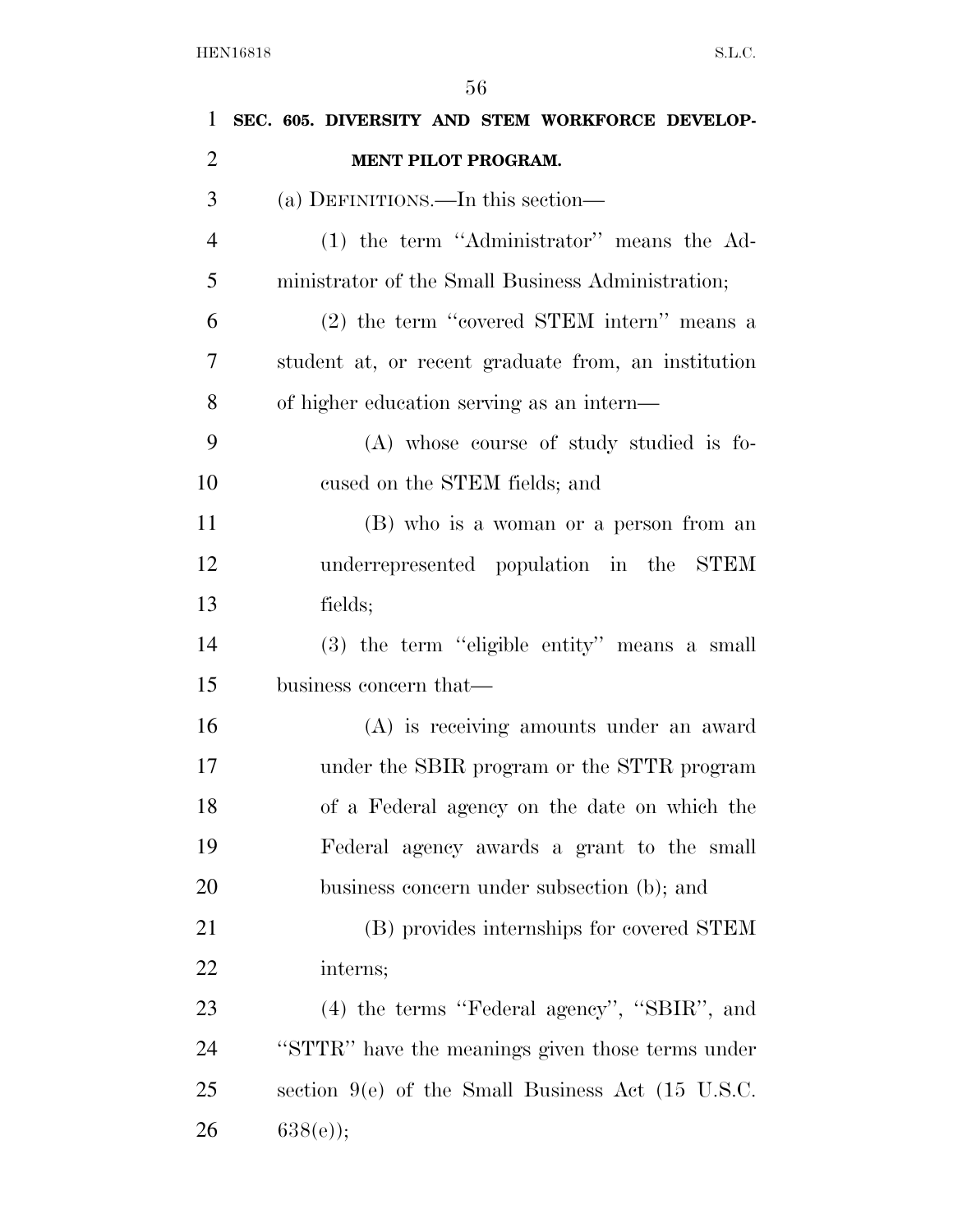| $\mathbf{1}$   | (5) the term "institution of higher education"       |
|----------------|------------------------------------------------------|
| $\overline{2}$ | has the meaning given the term under section         |
| 3              | $101(a)$ of the Higher Education Act of 1965 (20     |
| $\overline{4}$ | U.S.C. $1001(a)$ ;                                   |
| 5              | $(6)$ the term "person from an underrepresented      |
| 6              | population in the STEM fields" means a person        |
| $\overline{7}$ | from a group that is underrepresented in the popu-   |
| 8              | lation of STEM students, as determined by the Ad-    |
| 9              | ministrator;                                         |
| 10             | (7) the term "pilot program" means the Diver-        |
| 11             | sity and STEM Workforce Development Pilot Pro-       |
| 12             | gram established under subsection (b);               |
| 13             | $(8)$ the term "recent graduate", relating to a      |
| 14             | woman or a person from an underrepresented popu-     |
| 15             | lation in the STEM fields, means that the woman or   |
| 16             | person from an underrepresented population in the    |
| 17             | STEM fields earned an associate degree, bacca-       |
| 18             | laureate degree, or postbaccalaureate from an insti- |
| 19             | tution of higher education during the 1-year period  |
| <b>20</b>      | beginning on the date of the internship;             |
| 21             | $(9)$ the term "small business concern" has the      |
| <u>22</u>      | meaning given the term under section 3 of the Small  |
| 23             | Business Act (15 U.S.C. 632); and                    |
| 24             | (10) the term "STEM fields" means the fields         |
| 25             | of science, technology, engineering, and math.       |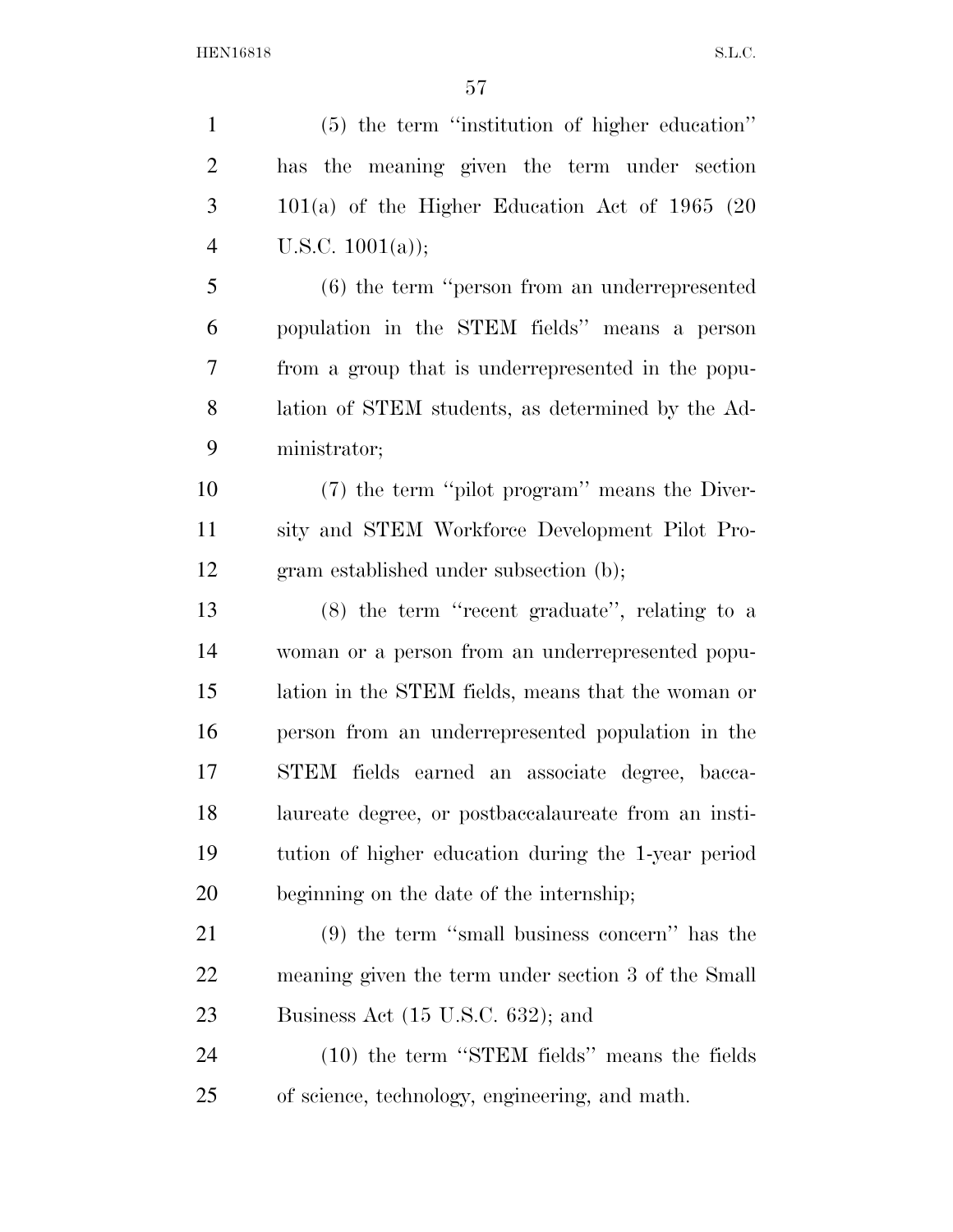(b) PILOT PROGRAM FOR INTERNSHIPS FOR WOMEN AND PEOPLE FROM UNDERREPRESENTED POPU- LATIONS.—The Administrator shall establish a Diversity and STEM Workforce Development Pilot Program to en- courage the business community to provide workforce de- velopment opportunities for covered STEM interns, under which a Federal agency participating in the SBIR pro- gram or STTR program may make a grant to 1 or more eligible entities for the costs of internships for covered STEM interns. 11 (c) AMOUNT AND USE OF GRANTS.— (1) AMOUNT.—A grant under subsection (b)— (A) may not be in an amount of more than \$15,000 per fiscal year; and (B) shall be in addition to the amount of

16 the award to the recipient under the SBIR pro-gram or the STTR program.

 (2) USE.—Not less than 90 percent of the amount of a grant under subsection (b) shall be used by the eligible entity to provide stipends or other similar payments to interns.

22 (d) EVALUATION.—Not later than January 31 of the first calendar year after the third fiscal year during which the Administrator carries out the pilot program, the Ad-ministrator shall submit to Congress—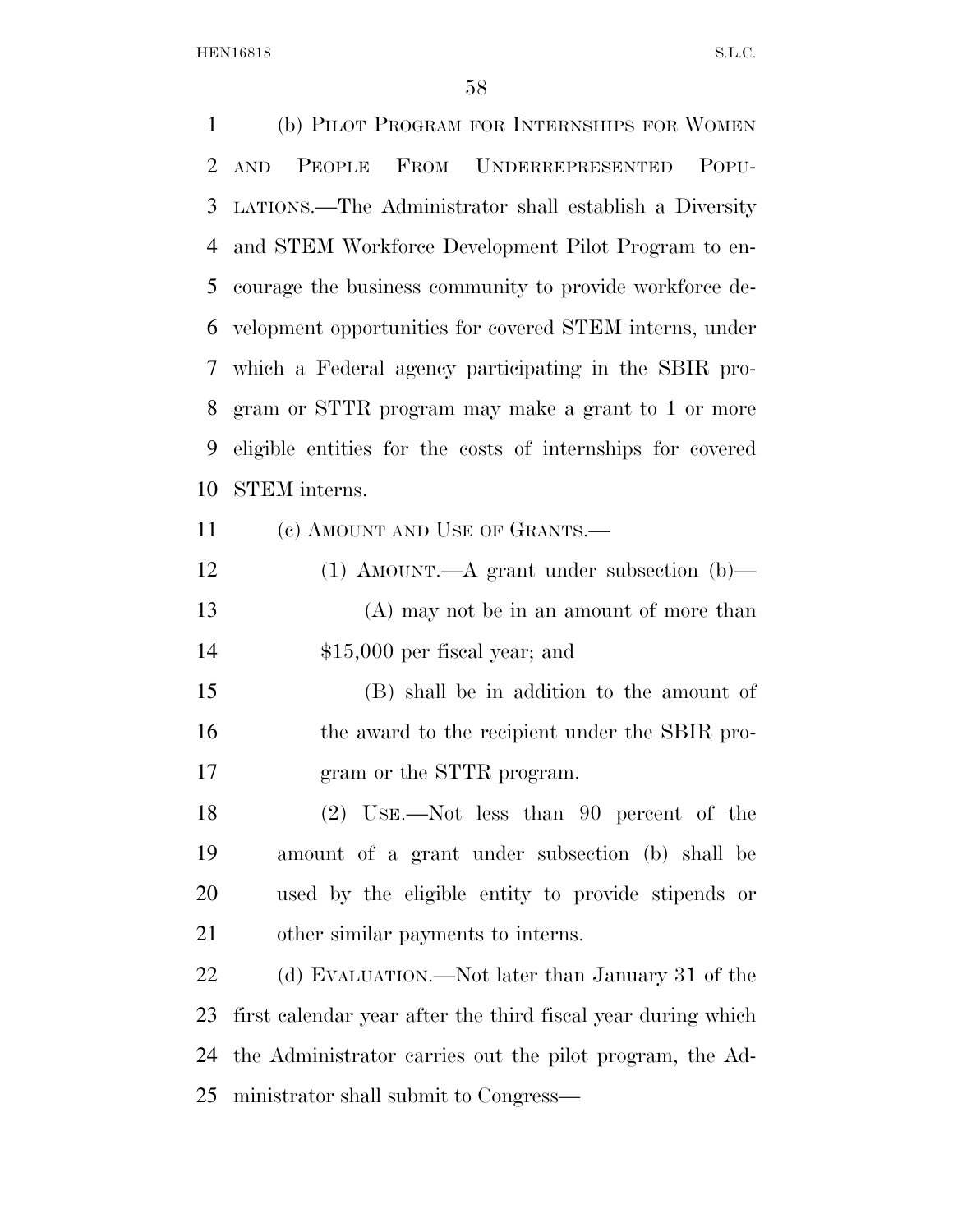| $\mathbf{1}$   | (1) data on the results of the pilot program,             |
|----------------|-----------------------------------------------------------|
| $\overline{2}$ | such as the number and demographics of the covered        |
| 3              | STEM interns participating in an internship funded        |
| $\overline{4}$ | under the pilot program and the amount spent on           |
| 5              | such internships; and                                     |
| 6              | (2) an assessment of whether the pilot program            |
| 7              | helped the SBIR program and STTR program                  |
| 8              | achieve the congressional objective of fostering and      |
| 9              | encouraging the participation of women and persons        |
| 10             | from underrepresented populations in the STEM             |
| 11             | fields.                                                   |
| 12             | (e) TERMINATION.—The pilot program shall termi-           |
| 13             | nate after the end of the fourth fiscal year during which |
| 14             | the Administrator carries out the pilot program.          |
| 15             | (f) AUTHORIZATION OF APPROPRIATIONS.—There                |
| 16             | are authorized to be appropriated such sums as may be     |
| 17             | necessary to carry out the pilot program.                 |
| 18             | <b>TITLE VII—TECHNICAL</b>                                |
| 19             | <b>CHANGES</b>                                            |
| 20             | SEC. 701. UNIFORM REFERENCE TO THE DEPARTMENT OF          |
| 21             | HEALTH AND HUMAN SERVICES.                                |
| 22             | Section 9 of the Small Business Act (15 U.S.C. 638)       |
|                | $23$ is amended—                                          |